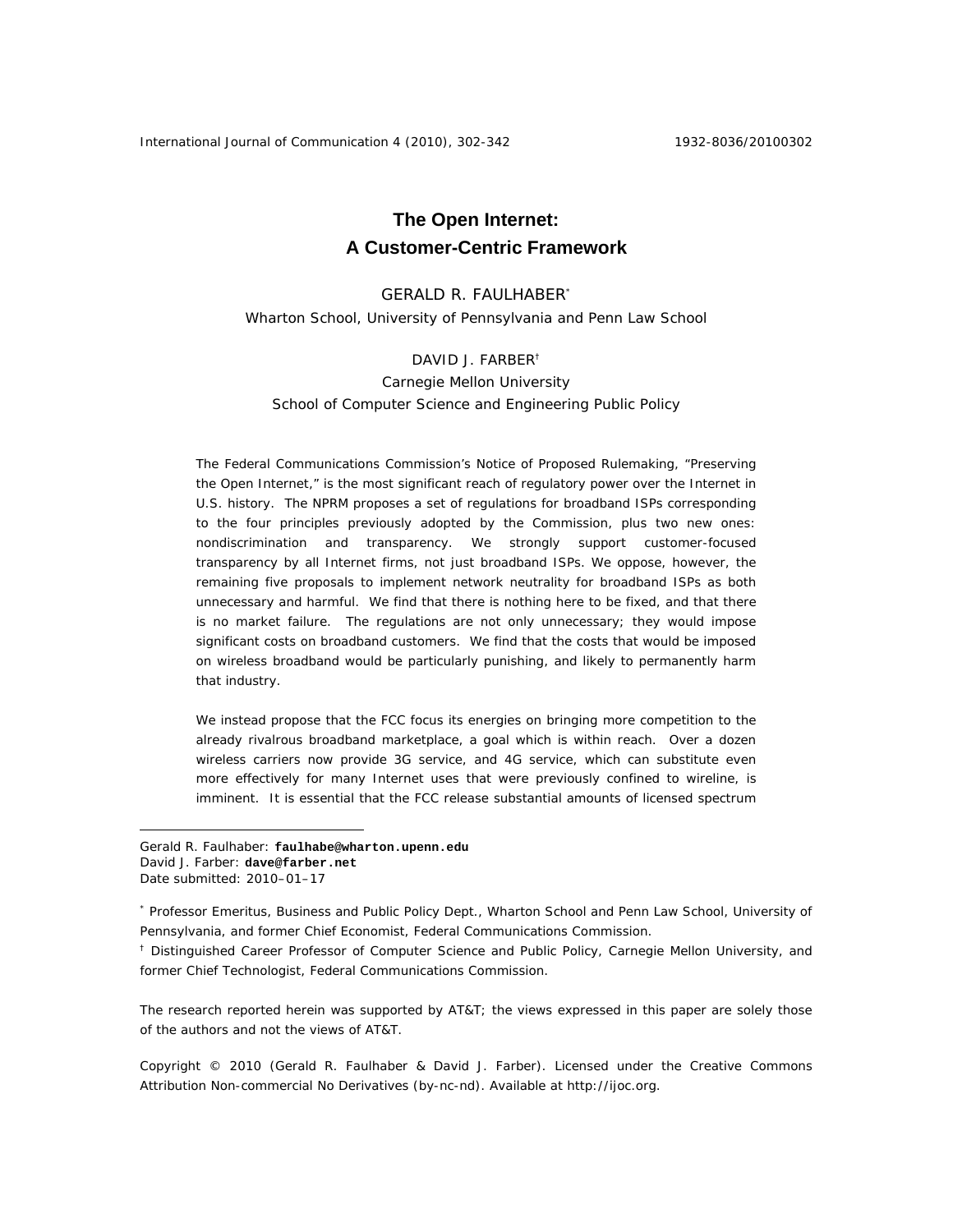into the marketplace so that this additional competition can emerge quickly. The FCC should not waste its time with pointless, costly regulation; it should facilitate competition so that customers can choose for themselves if and how much network neutrality they want. *Let the customers decide*; not regulators, not pundits, not advocates.

#### **Introduction**

The Federal Communications Commission's Notice of Proposed Rulemaking (NPRM) in GN 09-191 Preserving the Open Internet (2009a) is, potentially, the most significant event in the long history of the FCC's relationship with the Internet. The stated purpose of the NPRM, as the title suggests, is the preservation of the open Internet. The FCC notes the profound impact of the Internet on not only the United States, but the world, and that this impact has been driven by the substantial innovation that has characterized the growth of the Internet. The FCC attributes that outburst of innovation to the Internet's openness to new ideas, new applications, and ease of entry by anyone with a personal computer. The FCC notes that anyone, large or small, huge corporation or small inventor, can equally access the open Internet and reach an audience of billions of customers.

Clearly, the NPRM reflects the view that this openness is under threat and in need of protection. For more than 20 years, the FCC has adopted a no-regulation policy with respect to the Internet, and successive Commission chairs have reinforced the message that the Internet should remain regulationfree. The tremendous growth of the Internet, as well as the substantial rate of innovation, has all occurred within the context of no regulation. We must, therefore, conclude that the FCC (or at least its Chairman) perceives a sea-change, that it believes that the openness is now under threat that requires pre-emptive, prophylactic, immediate action.

The NPRM bases its proposed regulation on the four Internet "principles" adopted by the FCC (2005) plus two more added principles: transparency and non-discrimination. It also proposes language regarding "reasonable" network management practices and seeks comment on whether to establish rules for a new and fuzzily undefined concept it calls "managed networks." These proposals are specifically addressed to one segment of the Internet ecosystem — broadband ISPs (including wireless broadband) and they would not apply at all to other segments (although the FCC seeks comment on whether Internet regulation should apply more broadly).

The NPRM claims that the proposed rules are "not intended to regulate the Internet itself…" (FCC, 2009a, ¶14), and that the NPRM is to begin a "data-driven on-the-record examination" (Copps, 2009) that is to be "fact-based" (FCC, 2009a, ¶16). The Chairman of the Commission was also clear that this examination must be "fact-based, data-driven," and that it is "not about protecting the Internet against imaginary dangers" (Genachowski, 2009). We are heartened by, and fully agree with, these statements.

Unfortunately, we find that the content of the NPRM is 180° out of phase with those principles. In truth, we find that: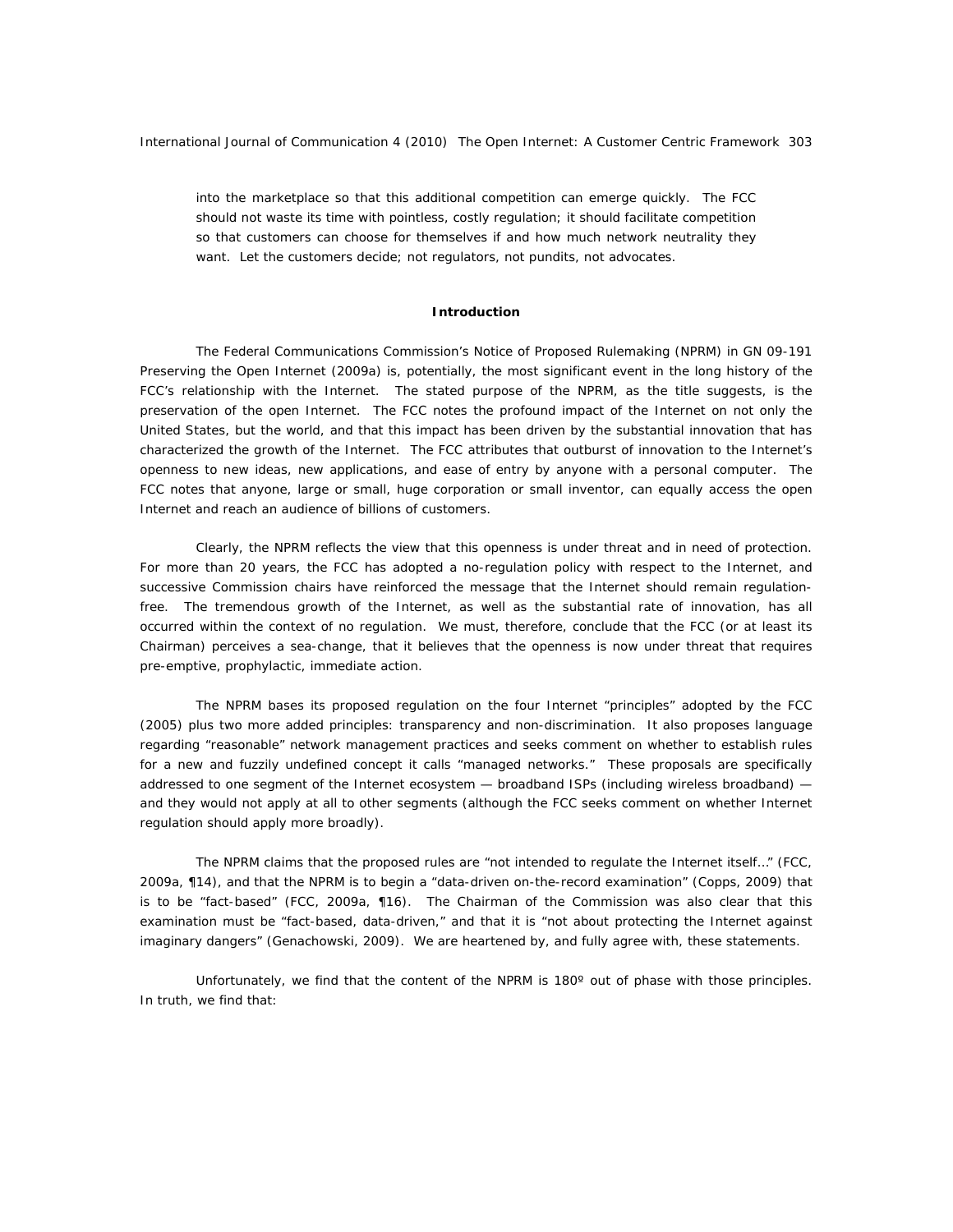- The rules proposed in the NPRM would, if adopted, constitute a very significant expansion of FCC regulation into the Internet. Adoption of these rules would amount to a complete reversal of a successful policy of no regulation that the FCC has maintained for over two decades, the results of which are evident in the wildly successful Internet we have today.
- Far from being "fact-based, data-driven, not imaginary," the NPRM's proposals appear to be based on speculation, fears, and scare-mongering by advocates, pundits, and professors. *There is no basis in fact for any change in regulation whatsoever,* much less the significant expansion of regulation proposed in this NPRM.
- The costs of the proposed regulations in terms of reduced consumer welfare, reduced investment incentives, and reduced innovation are likely very large.
- In particular, this totally unnecessary regulation of wireless broadband threatens enormous costs to the development of a market segment that the FCC should, in fact, be promoting in order to encourage more broadband competition and choice. Wireless (and in particular, wireless broadband) services are subject to intense competition. The field features a very high rate of innovation, displaying no evidence whatsoever of market failure. Moreover, wireless is a technology for which broadband success depends critically upon tight integration and coordination between the core network and devices and applications at the "edge." The performance needs of diverse applications can only be met by dynamic and situation-specific management in an environment characterized by bandwidth scarcity, mobility, and interference. Regulation is wildly ill-suited to this fluid and highly interactive environment. Even considering regulation of this market violates every tenet of good economic and engineering policy. Yet apart from noting the increasing viability of wireless as a means of accessing the Internet — a development that strongly undercuts the rationale for *any* network neutrality regulation — the FCC gives no rationale whatsoever for this egregious regulatory overreach.

This paper is organized as follows: Section 2 considers the rationale for the proposed regulations with a special focus on its evidentiary basis. Section 3 addresses the likely costs of enacting the proposed rules for both wired and wireless broadband ISPs. Section 4 addresses the additional costs associated with regulation of wireless broadband. Section 5 proposes a policy that will encourage broadband deployment and the adoption of industry practices that are *customer-centric*, which is to say that they are designed to respond to the needs of customers, not necessarily the advice of pundits and advocates. Section 6 concludes the paper with our policy recommendations.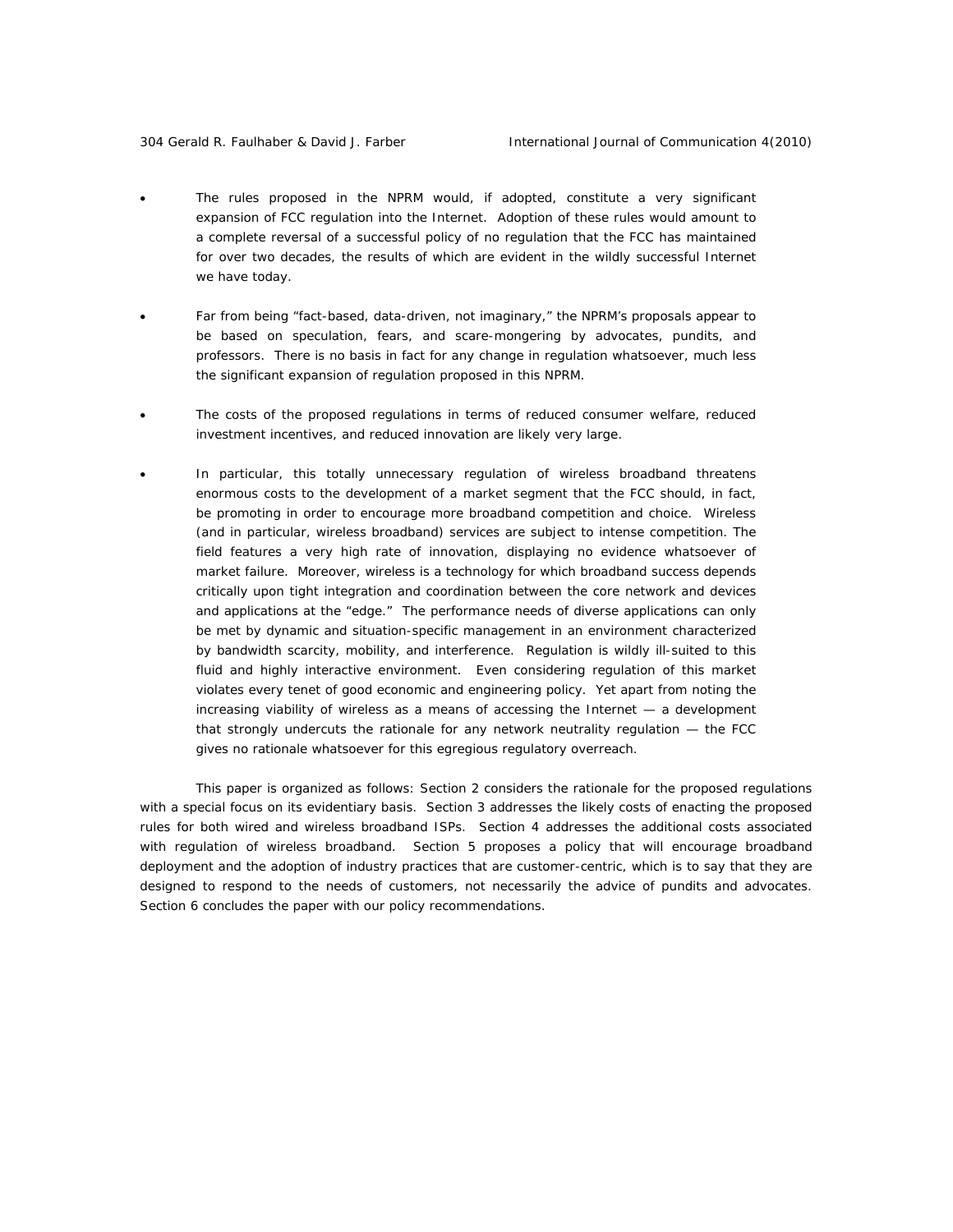# **What is the Problem That Needs Fixing?**

Protecting the openness of the Internet rivals motherhood and apple pie as a social desideratum. Who could be against openness? Who could be for "closedness?" We are certainly in favor of openness, $1$ and we laud the FCC's interest in it. But does it need protecting? In particular, does it need protecting from broadband ISPs? What threats are we attempting to address with these regulations?

There are some *very real threats to the Internet* that cry out to be fixed. Some are best left to private sector ingenuity and the competitive drive to satisfy customers' diverse and evolving needs. Others may warrant government watchfulness or intervention. But this NPRM on protecting openness does not address these actual, real-world problems at all. The following is an incomplete list of some of the most obvious threats to Internet customers:

# *Real Threats to Internet Openness NOT Addressed by this NPRM*

- Spam, worms, viruses, and phishing attacks take advantage of the Internet's openness and anonymity to wreak serious damage to customers' computers and ISPs' servers, obstructing customers' access to the content of their choice. The FCC's proposed network neutrality regulations may stand in the way of efficient responses to this growing threat to Internet openness.
- Virtually all Internet customers rely on search engines to access Internet content; the big search engines have thus become the true gatekeepers<sup>2</sup> of the Internet and the advertising dollars that fuel much Internet innovation. $3$  Yet we know little about how search engines work in practice; how can a new innovative startup firm compete with more popular, established firms for "eyeballs" on major search engines? What do search engines do with customers' information and search histories? Are they selling search history information to others? These gatekeepers are not in the least open; there is

<sup>&</sup>lt;sup>1</sup> It is a canon of faith among Internet aficionados (among whom the authors count themselves) that the openness of the Internet was and is a necessary condition for this outburst of innovation. However, this assertion has yet to be subjected to a rigorous empirical test. Other industries (e.g., pharmaceuticals) have also demonstrated high rates of innovation in proprietary and managed business models. As a *general* economic rule, openness does not appear to be a necessary condition for innovation; it is an *open empirical question* whether or not the openness *of the Internet* is a necessary condition for Internet innovation (see Faulhaber, 2007 and 2009a).

 $2$  The NPRM characterizes broadband ISPs as potential gatekeepers of the Internet and states that the purpose of the NPRM is to "safeguard the benefits of the Internet for American consumers from potential gatekeeper control" (FCC, 2009a, ¶72). But nowhere is the threat of search engine gatekeepers mentioned; only Commissioner Copps (Copps, 2009) alludes to potential gatekeepers other than broadband ISPs.

<sup>&</sup>lt;sup>3</sup> According to Experian Hitwise (2009), Google has a 71% market share in the United States; the top three search engines control 96% of all U.S. searches.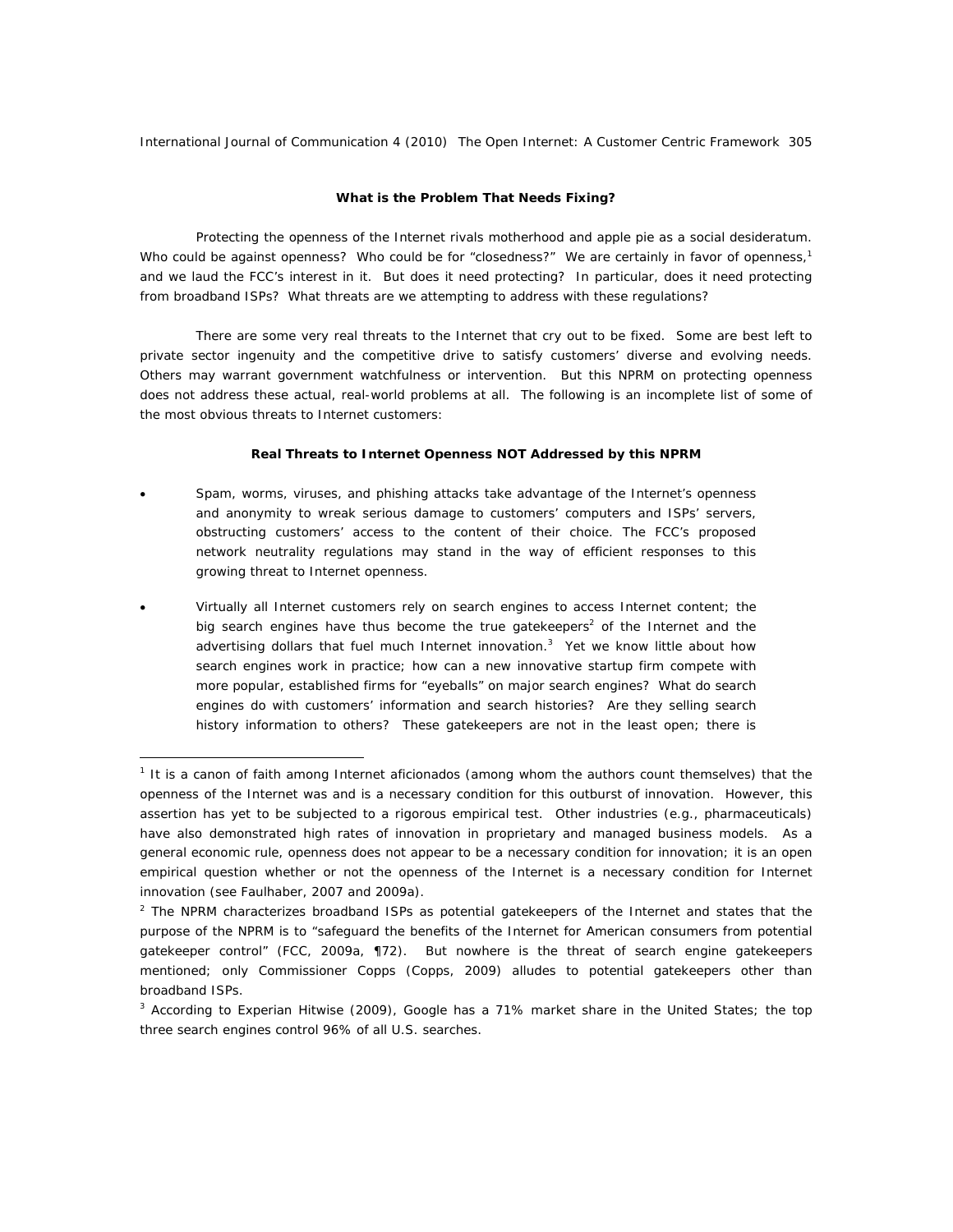minimal search engine transparency. Yet the FCC does not acknowledge these real problems, either in this NPRM or elsewhere.

• Application and content providers are privy to customer data of an especially sensitive nature, such as credit card and Social Security numbers, in addition to customer information concerning buying behavior and what ads were viewed. Very few application or content providers tell customers how their data is used or misused in plain English; often, a customer must dig deep to read an obscure, lawyer-written privacy policy. Are providers selling customer data to other firms? Using this data for behavioral targeting of ads? Using this data for spam and other malware? There is little openness among application and content providers on the Internet in revealing customer data retention and use practices. Yet the FCC does not acknowledge these real customer privacy issues, either in this NPRM or elsewhere.

The latter two issues certainly warrant government scrutiny, although we do not mean to suggest that the FCC (as opposed to, say, the FTC, which has shown some moxie in the privacy areas) is necessarily the right man for the job. Our point here is simply that, if the FCC is concerned with threats to openness, perhaps it should focus on real threats.

So what threat to Internet openness *does* this NPRM address?

#### *Claimed Threats to Internet Openness that ARE Addressed by this NPRM*

• Arguments have been put forward that broadband ISPs, acting as gatekeepers to the Internet, might threaten Internet openness. Some claim that broadband ISPs could restrict or "throttle" the Internet content that customers could access, especially content that competes with services offered by the broadband ISP. Others claim that ISPs could provide preferential access and services to some application and content providers or charge them for access to their customers.<sup>4</sup> All such arguments have a common thread: they are entirely conjectural.

Nonetheless, there is no shortage of pundits and advocates publishing horror stories of what *could* happen without mandated network neutrality, the policy believed by many to be necessary to ensure Internet openness. Professors Lessig and McChesney (2006) assert that

[B]roadband ISPs would be able to sell access to the express lane to deep-pocketed corporations and relegate everyone else to the digital equivalent of a winding dirt road.

<sup>&</sup>lt;sup>4</sup> We note that on the Internet, the distinction between "customers" and "application/content providers" is false. Virtually anyone can become an application/content provider; the Internet is truly a two-sided market in which anyone can play the roles of provider or consumer of content/application at any time. A similar situation occurs with online auctions such as eBay; today's buyers are tomorrow's sellers, and viceversa. Clearly, auctions are a two-sided market, but players can and do regularly switch sides, as is true with the Internet generally.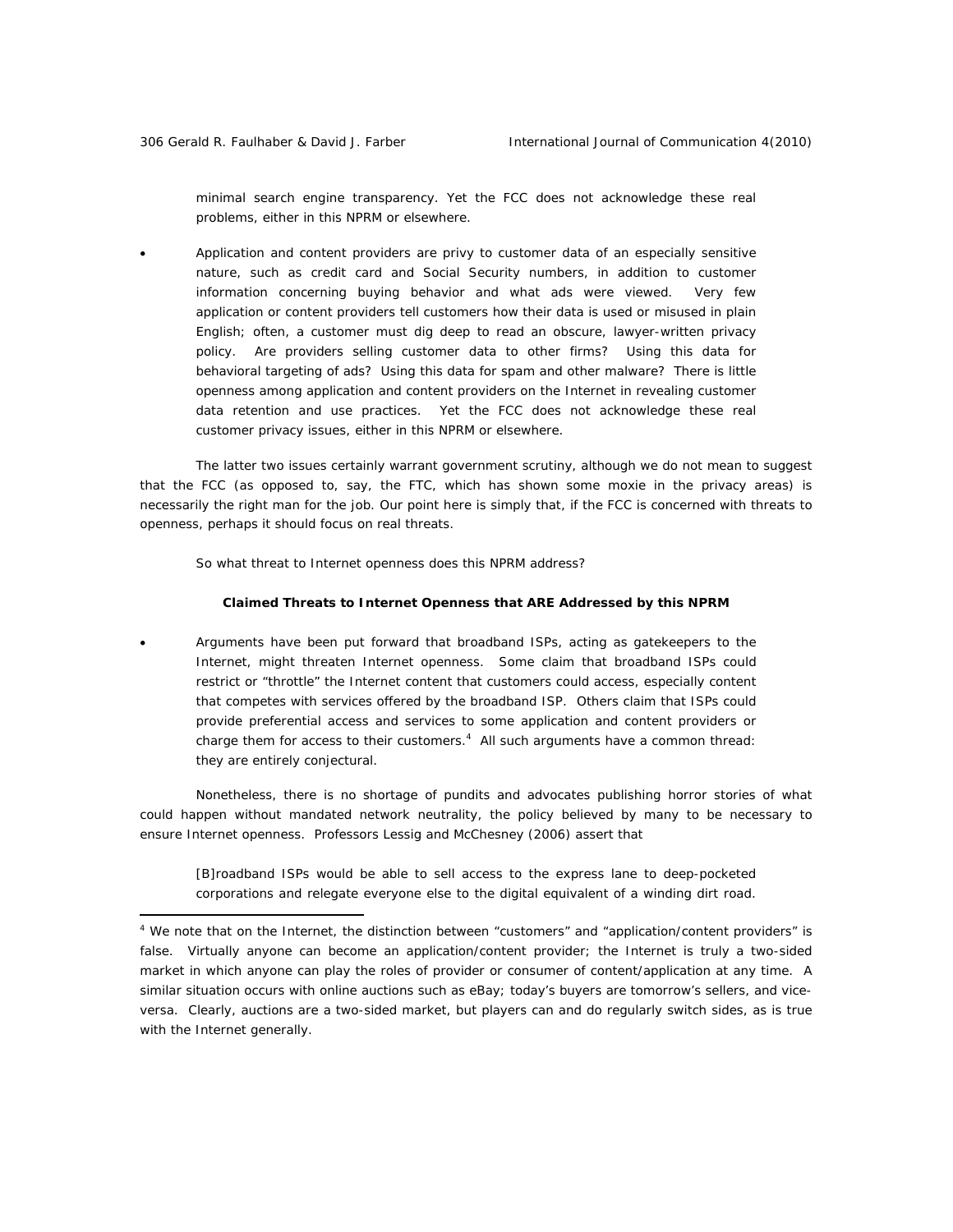Worse still, these gatekeepers would determine who gets premium treatment and who doesn't . . . Meanwhile, they could slow or even block the Web sites and services of their competitors or those who refuse to pay up . . . Net neutrality guarantees a free and competitive market for Internet content.

Strong stuff. In a more balanced (and more scholarly) paper, Peha (2007) lists a variety of abuses that broadband ISPs could engage in, such as price discrimination, favoring some providers over others, limiting the content to which customers have access, limiting free speech, using deep packet inspection to control what customers can and cannot access, and misusing customer information.

Neither of these authors (nor the many others that have written on this topic) suggest that broadband ISPs are actually practicing these abuses systematically,<sup>5</sup> and they adduce no evidence to that effect. They note the potential for abuses, but do not bring forth evidence that these theoretical perils are either likely in practice or of any practical import.

Now, if we had no experience in dealing with broadband ISPs, we would certainly need to pay close attention to possible abuses and subject them to rigorous analysis. But fortunately, broadband ISP s have been around for a decade, during which time they have been free to engage in the various nefarious actions that network neutrality advocates claim are about to occur any day now.<sup>6</sup> If these threats are real, then we surely would have seen them materialize in the past decade. In fact, we would be overwhelmed with such abuses. So rather than speculate about abuses that in theory might occur in the future, we have the benefit of a decade of broadband ISP history; what abuses have actually occurred in this decade?

The answer is both simple and well-known. There have been two cases in which broadband ISPs acted badly, both of which are mentioned in the NPRM, and both of which have been analyzed extensively:

*Madison River Communications*, a telephone company and provider of digital subscriber line (DSL) service, was blocking its subscribers' ability to use voice over Internet Protocol (VoIP) using Madison River's DSL service. Vonage, a VoIP provider, complained to the FCC that Madison River Communications was blocking ports that were typically used by Vonage customers to make VoIP

<sup>&</sup>lt;sup>5</sup> But see below.

<sup>&</sup>lt;sup>6</sup> Some scholars claim that "The protections that guaranteed network neutrality have been law since the birth of the Internet — right up until the Federal Communications Commission eliminated the rules that kept cable and phone companies from discriminating against content providers" (Lessig & McChesney, 2006). See also Economides (2007). This is false. The FCC classified cable broadband service as an unregulated "information service" in 2002, and it was not subjected to common carrier obligations even before this definitive service classification. This classification was affirmed by the Supreme Court in the *Brand X* decision and subsequently extended to telephone company DSL services (for a discussion of these cases, see Reardon, 2005). The popular (among network neutrality advocates) idea that regulation required network neutrality of the Internet is simply false.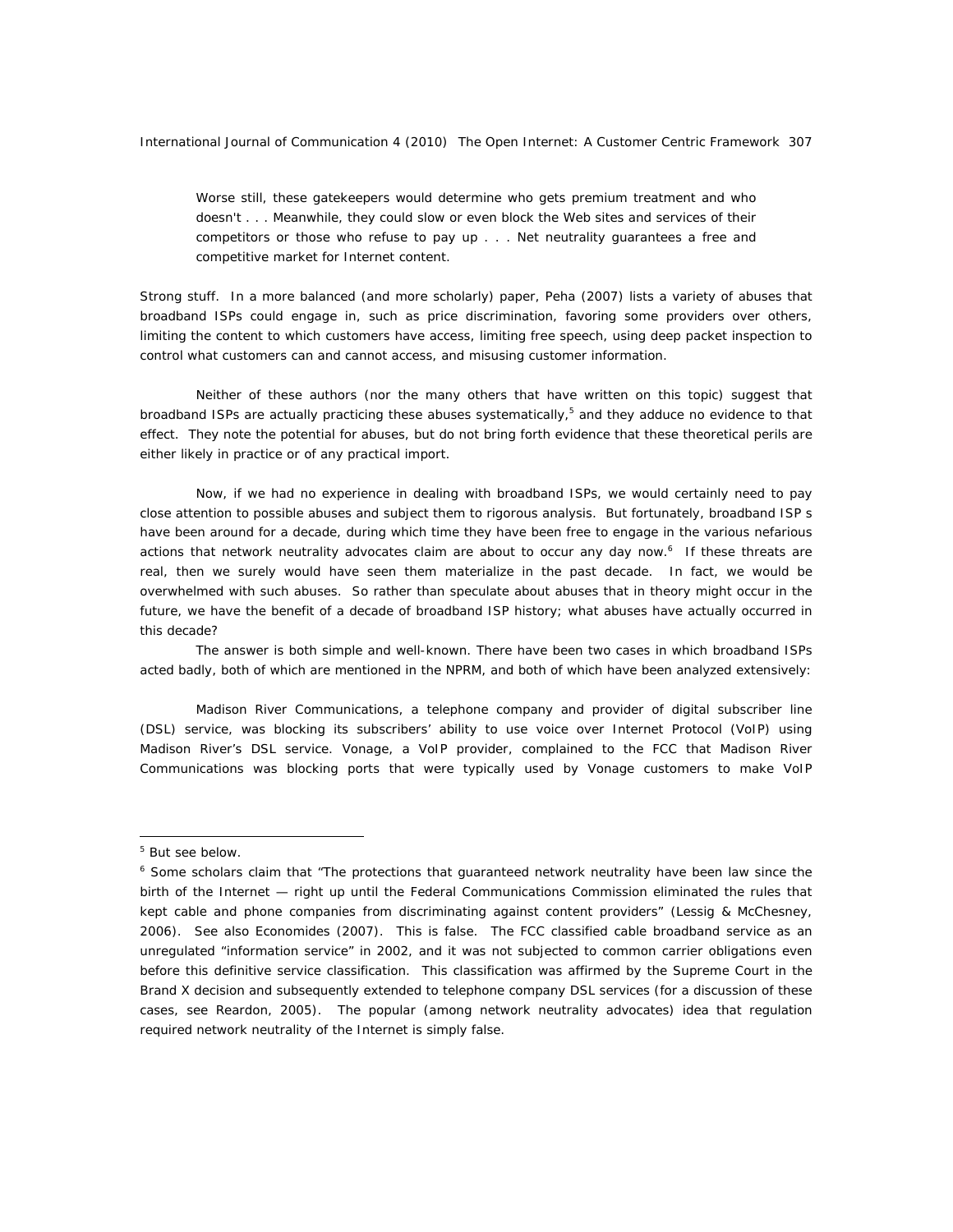telephone calls.<sup>7</sup> The FCC's Enforcement Bureau negotiated a consent decree whereby Madison River ceased this practice (FCC, 2005).

Comcast, in a very high-profile case in 2007,<sup>8</sup> was found to have delayed some BitTorrent traffic (a P2P service primarily used for sharing video files, such as movies). Comcast claimed it did so in order to manage the capacity on its network during peak periods. Regardless, there is general agreement that the practice of throttling was cack-handed. The allegations garnered so much publicity that the FCC launched an investigation, as reported in Paul (2008). Eventually, the parties were able to reach a mutually satisfactory agreement (see McCullagh, 2008), and Comcast voluntarily agreed to modify its network management practices on terms approved by the FCC (2008). Faulhaber recently argued that, had Comcast been more transparent about its practices, this incident would likely have played out very differently, most likely more favorably to Comcast, BitTorrent, and most important, their mutual customers (Faulhaber, 2009b).

In each of these two examples, the matter was successfully resolved without the need for intrusive regulation.

Two incidents in one decade of broadband ISP experience is a slender reed upon which to build a case for regulation. The NPRM names no other incidents, and no other evidence, to support its basic contention that Internet openness is under attack by broadband ISPs.<sup>9</sup>

The FCC claims that the proposed rules are "not intended to regulate the Internet itself . . ." (FCC, 2009a, ¶14). Since the NPRM is actually proposing regulations, how we are to interpret this statement is a puzzle. The only interpretation possible is that the FCC does not consider broadband ISPs to be part of the Internet, an assertion that, even on its face, is deeply incorrect. The FCC and its Chairman are also clear that this examination must be "fact-based, data-driven," and that it is "not about protecting the Internet against imaginary dangers." But the entirety of the evidence supporting the case for regulation is two incidents . . . *two incidents!* This drains the phrase "fact-based and data-driven" of all sensible meaning. It also suggests that the FCC has, indeed, been swept up in the "imaginary dangers" that advocates claim, without evidence, are about to descend upon us. Where is the data, where are the facts that provide any evidence whatsoever that these "threats" are anything but imaginary?

<sup>&</sup>lt;sup>7</sup> This event is described in FCC (2009a),  $\P$ 32. It is presented as a "for example" when, in fact, it is one of only two known cases.

<sup>&</sup>lt;sup>8</sup> This description of the Comcast BitTorrent affair is taken from Faulhaber (2009b).

<sup>&</sup>lt;sup>9</sup> The NPRM makes much of monopoly-era cases, such as Carterphone: "[w]resting control of the network endpoints from the network owner fostered unforeseen advances in technology and network applications" (FCC, 2009a, ¶25). Heroic in its day, but the monopoly environment of the old Bell System is 25 years in the past; the analogy is totally irrelevant to today's Internet space.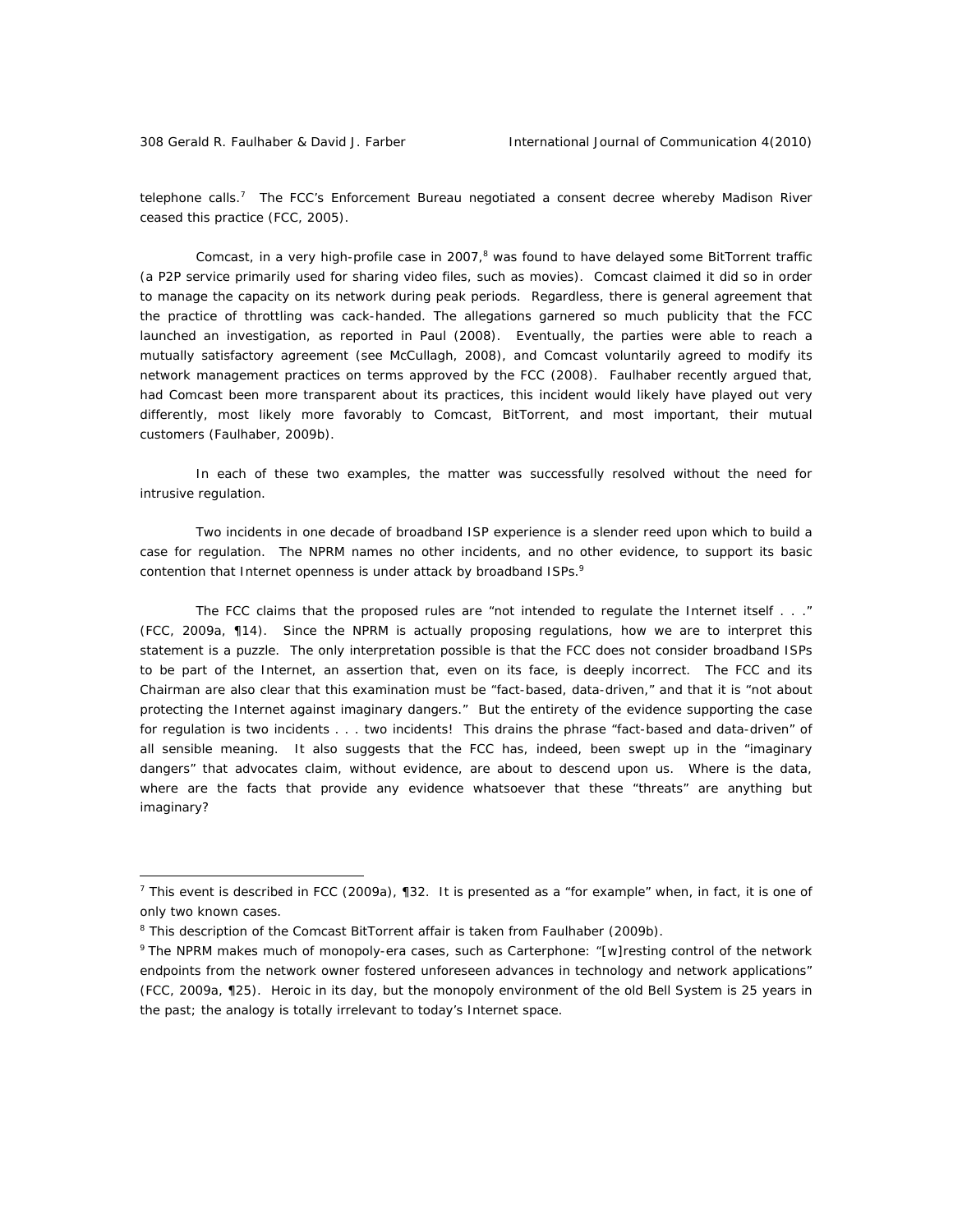It might be supposed that, although only two incidents have risen to the level of public attention, there are many more incidents that have escaped the public eye, as unwitting customers may not be aware that their broadband ISP is blocking or throttling certain content. As it turns out, tools are widely available on the Internet to actively monitor ISPs' network practices. Perhaps most well-known is Glasnost (Max Planck Institute, 2009a). This tool permits customers to test if their ISP is blocking BitTorrent, reporting results back to Glasnost, which compiles and reports the aggregate data. The Max Planck Institute (2009b) reports that over 250,000 users have used the Glasnost software.<sup>10</sup> Moreover, the universe of watchful customers and the sophistication of the monitoring tools available to them is rapidly expanding. For example, Google supports Measurement-Lab (Google Blog, 2009) a Web site that aggregates a number of additional transparency tools designed for customers to test whether ISPs are engaged in "traffic shaping" or are degrading the performance of some subset of customers, applications, or Web destinations. In addition, Measurement-Lab provides support for researchers to examine such issues and create new tools.

It is perhaps most interesting that the Max Planck Institute believes "[g]reater transparency on the Internet," not greater regulation, is what motivates service providers "to refrain from blocking data streams" (Max Planck Institute, 2009b). We could not agree more. We believe transparency in all segments of the Internet puts power in the hands of customers: it is a *customer-centric* strategy which we fully support, and which we discuss below in more detail. Regulation is a much less effective strategy, and it *removes* power from the hands of customers. It is a *regulation-centric* policy.

In addition, the NPRM proposes to protect the openness of the Internet by ensuring that broadband ISPs cannot charge application and content providers for Quality of Service (QoS) enhancements — or apparently anything else other than plain-vanilla best-effort connections to the Internet.

The Internet marketplace is very dynamic and in flux at all times. The current "customer pays all" model is by no means the last word in this highly fluid, two-sided marketplace, and it is foolish to close off experimentation in the pricing dimension by regulatory fiat now. The NPRM presents no evidence whatsoever that this is the most efficient pricing model, and that therefore market experimentation is forbidden henceforth. There is no justification for shutting off any market experimentation in the future. Establishing a zero price on the basis of no evidence is draconian and perverse in the extreme.

Likewise, we note that Internet customers and application/content providers have very diverse needs for network performance, and this diversity is increasing. Enjoining broadband ISPs from offering services that cater to this diversity seems particularly perverse. Establishing a no-new-services rule for networks, and thus shutting off network service innovation on the basis of no evidence, is, again, draconian and perverse in the extreme.

Fact-based? Data-driven? Not responding to imaginary threats? Where is the evidence that supports the alleged threats to Internet openness from broadband ISPs? If there is no evidence, how can

<sup>&</sup>lt;sup>10</sup> There is at least one report that Glasnost overreports BitTorrent blocking; see Bennett (2008).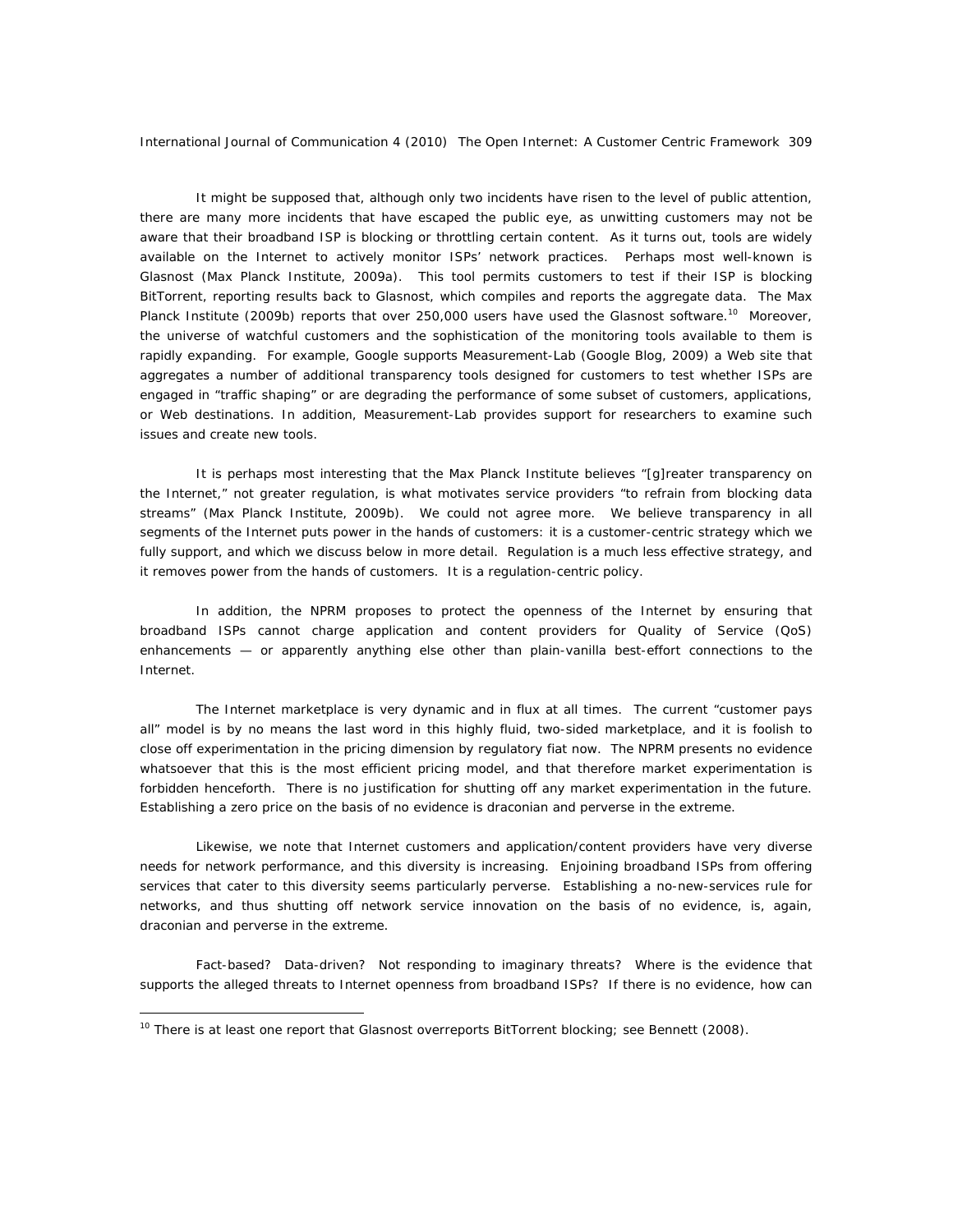this inquiry be "fact-based, data-driven?" If there is no evidence, how can the proposed rules be anything other that responding to "imaginary threats?" As we consider these facts, it becomes crystal clear that *there is not a problem with Internet openness that is addressed by this NPRM.* 

# *Where Is the Market Failure?*

Since there does not appear to be an existing problem that requires a regulatory fix, perhaps another economic<sup>11</sup> approach will uncover a rationale for regulation: Is there a *market failure* which regulation might correct?<sup>12,13</sup>

The NPRM14 does not even mention the term "market failure," let alone use a finding of market failure to justify regulation. It simply proposes regulation without any foundation in a finding of a market failure that network neutrality regulation could correct. For the FCC to abandon economic principles in contemplating regulation is seriously disturbing, and we strongly suggest the FCC to reconsider. We are heartened that Commissioner McDowell raises the issue in his comments (FCC, 2009a, Statement of Commissioner McDowell), in which he states,

In fact, just over two years ago the Commission launched an inquiry into the state of the broadband services market. We cast a wide net in an effort to harvest evidence of fundamental market failure, and we came up empty.

In its rush to regulate, the NPRM avoids the inconvenient truth that its authors produce no economic justification whatsoever for regulation.

Some have argued that the recent FCC broadband-focused activity, such as the National Broadband Plan (FCC, 2009b) as well as this NPRM, is based on the concern that the United States has fallen behind its OECD counterparts in broadband connectivity and capacity, and that our rank as a

 $11$  There may be non-economic reasons for regulation, such as public safety or national security. In this note we address only economic and engineering reasons for regulation.

 $12$  At the very least, regulation to correct a market failure should only be imposed after an empirical analysis of the following questions: 1) Is the proposed regulation the most efficient possible solution for correcting the market failure? 2) What are the costs of the regulation, in terms of compliance, reduced investment incentives, and reduced innovation incentives? 3) Will it create increased opportunities for rent-seeking by interested parties? 4) Will it create new lobbying entities, seeking to forward their objectives via the regulatory process? 5) Are there possible unintended consequences? Do these costs of regulation outweigh the benefits of correcting the market failure, and is there *empirical evidence* to support this conclusion?

 $13$  A simple economic model by Faulhaber (1997) suggests how regulation can be substantially worse for customers than suffering a classic market failure. For a more formal analysis of regulation, see Noll (1989).

<sup>&</sup>lt;sup>14</sup> The presence of a two-sided market with network effects is not necessarily a market failure. There are quite a few Internet *applications* that exhibit two-sided market network effects, such as eBay and Facebook, which no one claims involve market failure, and which no one would dream of regulating.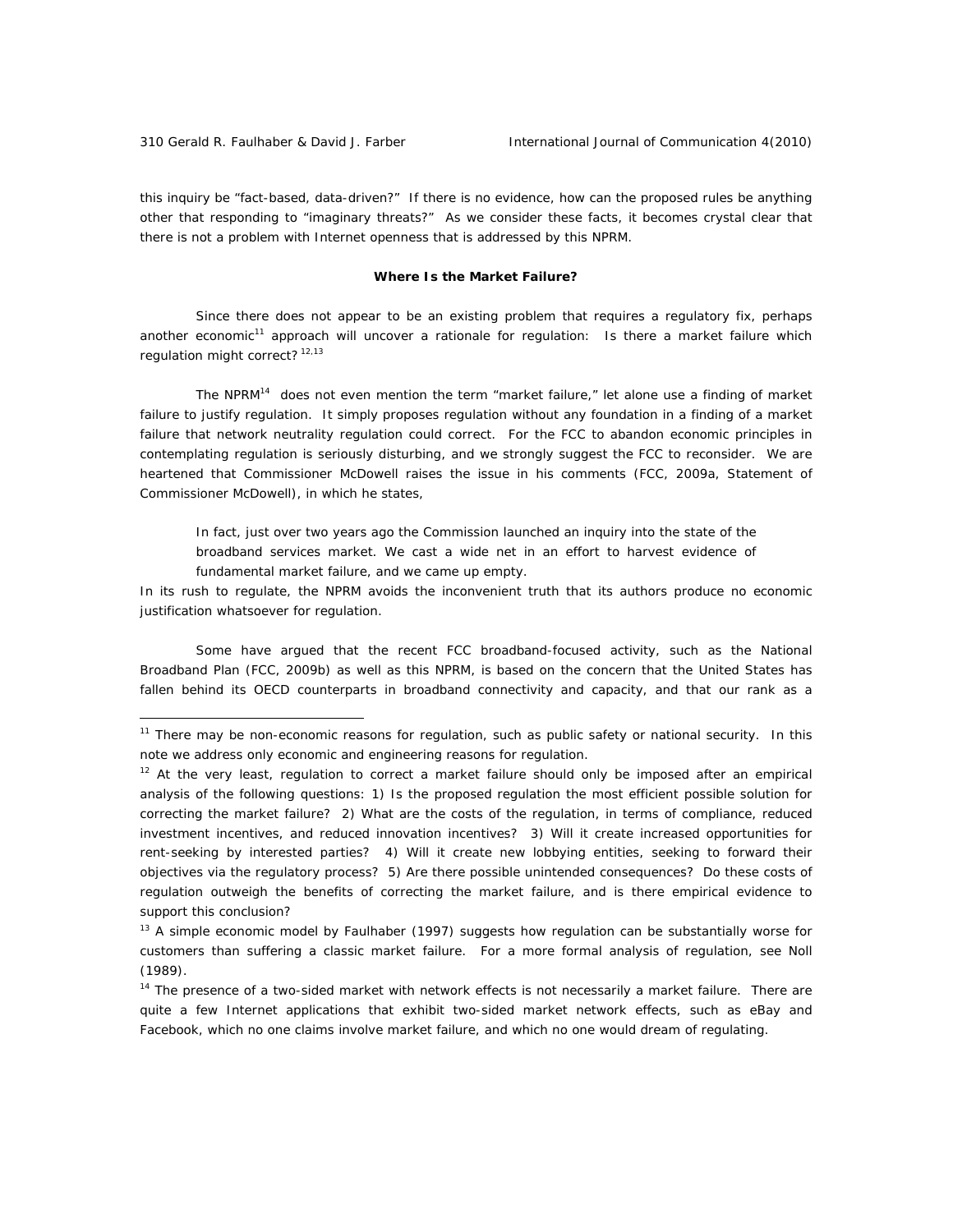middling broadband country will impede our economic growth, as well as other social factors. The Berkman Report (Benkler, 2009) to the FCC expresses this concern, as have many other commentators. The FCC is correct to address this issue, and the appropriate policy vehicle for addressing it is the National Broadband Plan. There is no reason to suspect that network neutrality has any bearing on the United States' standing in the broadband league tables, except possibly that onerous and unnecessary network neutrality regulation may reduce incentives for network investment, innovation, and entry, thus further hampering the United States' competitive position in broadband among its OECD peers.

In this section, we have asked the basic question of "Why Regulate?" two ways: 1) What is the problem we are attempting to fix?, and 2) What is the market failure that requires regulation? In both cases, our "fact-based, data-driven" analysis leads to the same conclusion: *There is no reason to regulate!*  The supposed problems really are imaginary, and there is no market failure that requires a regulatory remedy. Any regulation that comes out of this proceeding will be all cost and no benefit for customers. This proceeding is not *customer-centric*, it is *regulator-centric* and *advocate-centric*.

#### *Whatever Happened to Customer-Centric Competition?*

We would be remiss to not mention that, in most markets, there are only two wireline broadband ISPs. Net neutrality regulation has been described as a temporary response to the limited number of existing wired broadband competitors: Atkinson and Weiser (2006) state outright, "In essence, network neutrality rules reflect a short-term solution in the absence of a longer-term imperative: more robust competition in broadband markets." But if the concern is a need for more robust competition, then it behooves the FCC to focus on achieving that end, not to impose ill-advised network neutrality regulation. It is the core of the debate, and we return to it in Section 5.

There is, of course, no such thing as "temporary" regulation. Once a regulation is put in place, it creates its own advocates and vested interests who vigorously oppose its demise. And, it is important to recognize that the net neutrality movement was spawned well before wireless broadband posed a serious threat. Ironically, rather than embracing the additional competition as the answer to their concerns, net neutrality proponents seek to *extend* the regulation they propose to wireless, as well as wireline.

But doesn't the current wired duopoly in many markets mean we need regulation in order to forestall the bad behavior envisioned in the NPRM? While the actual evidence of bad behavior is scant, doesn't it behoove the FCC to act prophylactically to ensure that such bad behavior does not occur in the future? Certainly not; we have had the current market structure for a decade with virtually no record of the bad behavior envisioned in the NPRM. Since nothing has changed, there is no evidence-based argument that suggests the existing market structure ever has or will in the future give rise to this bad behavior. Further, should any such behavior occur in the future, recent history demonstrates that the FCC already has the power to respond quickly and definitively; it is not as if the purported harms are irremediable. While we are in favor of increasing customer choice through more competition, we do not believe that the concerns of abuse raised in the NPRM have any basis in fact under the current market structure. The observed market conduct of rapidly increasing broadband speeds, continuous investment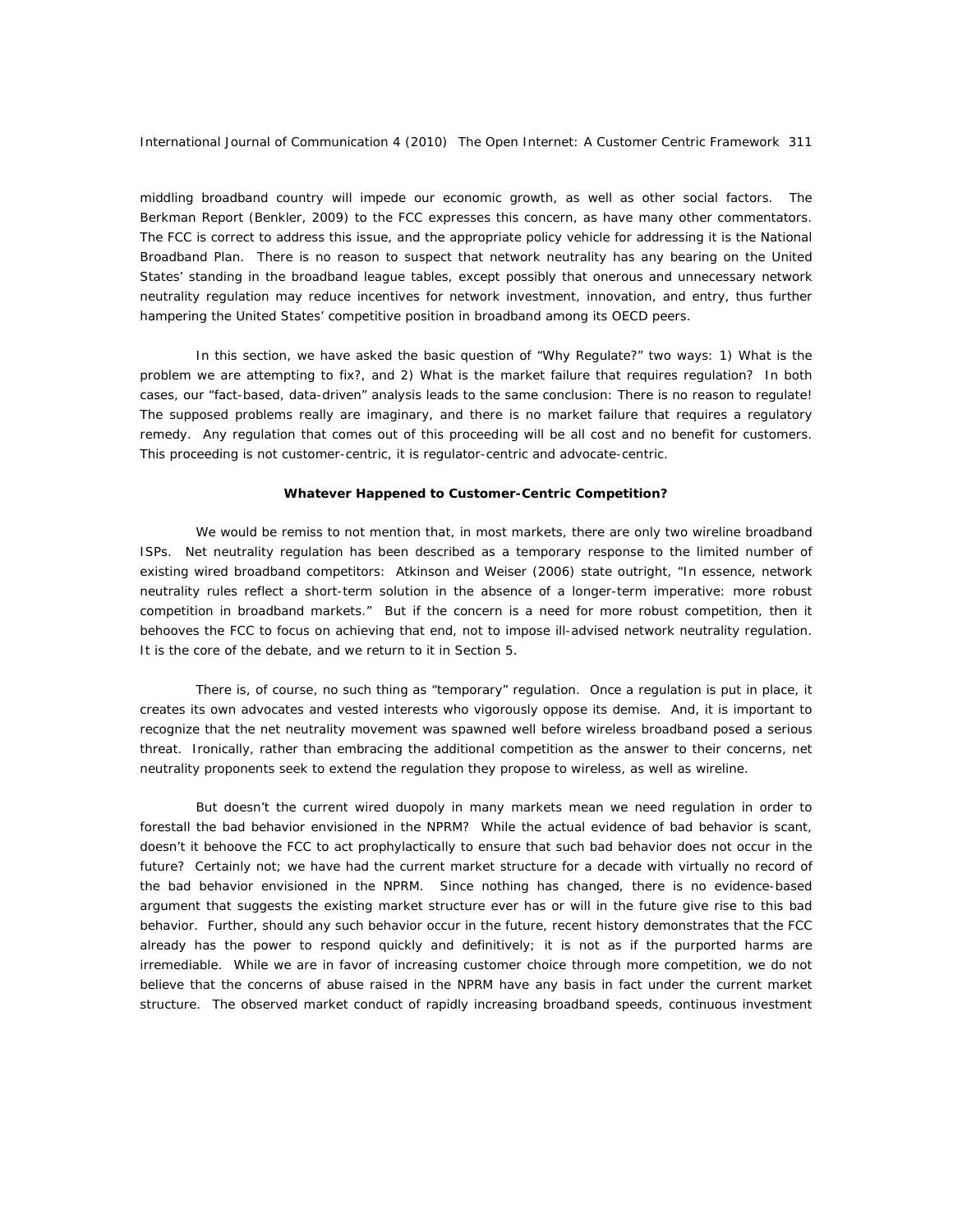and innovation, high churn,<sup>15</sup> and aggressive advertising tell a story of a rivalrous marketplace to which the hypothetical abuses envisioned in the NPRM would come at great cost in lost customers.

A decade ago, the FCC issued a thoughtful and prescient research paper (Oxman, 1999) which reviewed the history of the FCC's treatment of data services through the various Computer Inquiries to the then-nascent Internet. The author noted that the Internet owed much of its success to the FCC's consistent refusal to regulate any part of it. He noted that there would be pressures in the future to regulate; on p. 21, he states

Although the FCC has a long tradition of encouraging the growth and development of the Internet by nonregulation, deregulation, and certain affirmative market-opening policies, there are frequent calls from many sources for the FCC to become more heavily involved in Internet regulation . . . The challenge to the FCC . . . is to . . . further the Commission's longstanding goal of promoting competition, not regulation, in the marketplace.

And on pages 25–26, he notes that "[The FCC must] be careful that any regulatory responses are the minimum necessary and outweigh the costs of regulation" and "Even though there are calls from numerous sources for the FCC to regulate the Internet, the Commission has a 30-year tradition of encouraging its open and unregulated growth."

In the same year, then-Chairman William Kennard stated

[T]he best decision government ever made with respect to the Internet was the decision that the FCC made . . . NOT to impose regulation on it. This was not a dodge; it was a decision NOT to act. It was intentional restraint born of humility. Humility that we can't predict where this market is going. (Kenard, 1999)

But this is a new FCC, one might argue; it's all different now. Is it? We note the words of the Staff Report on the National Broadband Plan of December 16 (FCC, 2009b): "Competition drives innovation and better choices for consumers."

We could not agree more. But we are puzzled by the disparity between the FCC of the National Broadband Plan report and the FCC of the Open Internet NPRM. We are hopeful that the former approach will prevail.

*If there is a perceived lack of competition, the solution is more competition, not more regulation*. This NPRM moves in exactly the wrong direction, a direction totally antithetical to FCC policy toward the Internet for the past decade. The FCC needs to be encouraging competition, not enacting restrictive regulations on broadband ISPs that will have exactly the opposite effect.

<sup>&</sup>lt;sup>15</sup> Monthly churn rates in cable broadband are reported to be between 2.4% and 3%, which corresponds to annual churn rates of 28.8% and 36% (Farrell, 2007).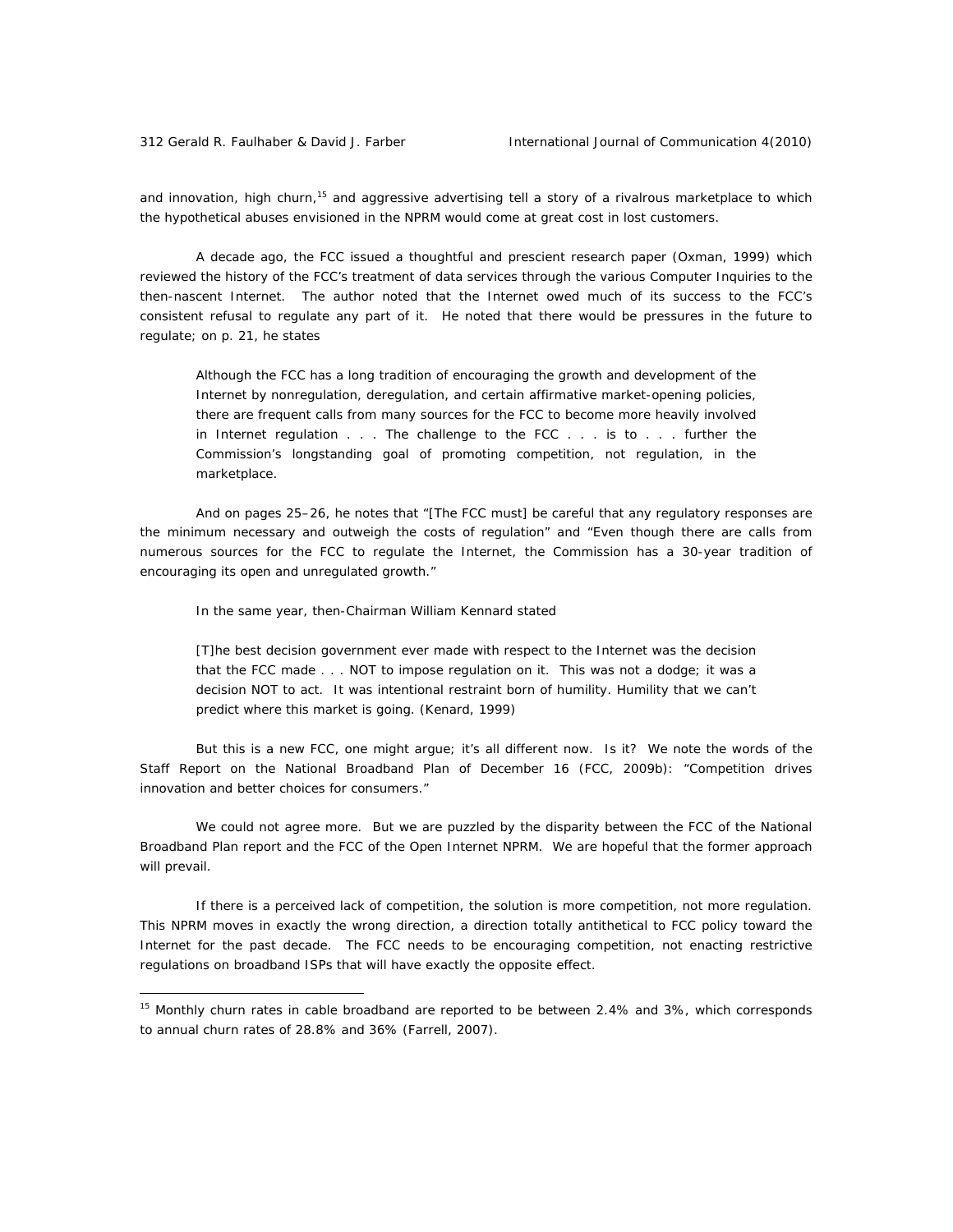The experience of the last decade has shown the wisdom of encouraging competition. The FCC's policy of no regulation anywhere in the Internet has been a wild success. Are we about to throw this success overboard on the basis of zero evidence?

#### **Likely Costs of the Proposed Regulation**

#### *Regulation is Costly in General*

In the presence of market failures, regulation *may* provide benefits to customers, but it always does so at a cost, often a very substantial cost. Determining if regulation should be imposed should involve a careful empirical analysis of the projected benefits and costs, to ensure that the former is greater than the latter. In the case of broadband, however, the analysis is easy, as the NPRM does not even claim that there is a market failure that needs fixing, and as there is no evidence of one, as Commissioner McDowell points out (FCC, 2009a). All that remains are regulation's costs.

Economists have examined the costs of regulation in general for several decades. We need not repeat the arguments here, as they are well-known. The definitive references are Noll (1989) and Carlton and Perloff (2005). Regulation in practice often results in firms and customers constrained by inefficient market actions, in lessened incentives to invest, and often, in the complete elimination of incentives for entry and innovation. Regulation also opens wide opportunities for regulatory rent-seeking, in which firms seek market advantage via regulation, rather than via serving customers well. When regulators are open for business, firms understand that pleasing/manipulating the regulators is far more important than innovating, investing, and pleasing customers. It is precisely because regulators have *not* been open for business on the Internet that it has been such an innovative and successful enterprise.

Advocates of regulation often ignore this seamy side of regulation, hoping that proposed network neutrality regulation will work perfectly, with no unintended consequences, implemented by an all-wise, lobby-proof, above-politics FCC. Those of us with actual experience with regulators (such as the authors) find this Pollyanna attitude naïve in the extreme. Regulators themselves are acutely aware of the serious limitations of regulation. Recently, the Federal Trade Commission (2007) warned of these costs:

[W]e suggest that policy makers proceed with caution in evaluating calls for network neutrality regulation. . . . No regulation, however well-intended, is cost-free, and it may be particularly difficult to avoid unintended consequences here, where the conduct at which regulation would be directed largely has not yet occurred. . . . Policy makers should be very wary of network neutrality regulation . . . simply because we do not know what the net effects of potential conduct by broadband providers will be on consumers, including, among other things, the prices that consumers may pay for Internet access, the quality of Internet access and other services that will be offered, and the choices of content and applications that may be available to consumers in the marketplace. Similarly, we do not know what net effects regulation to proscribe such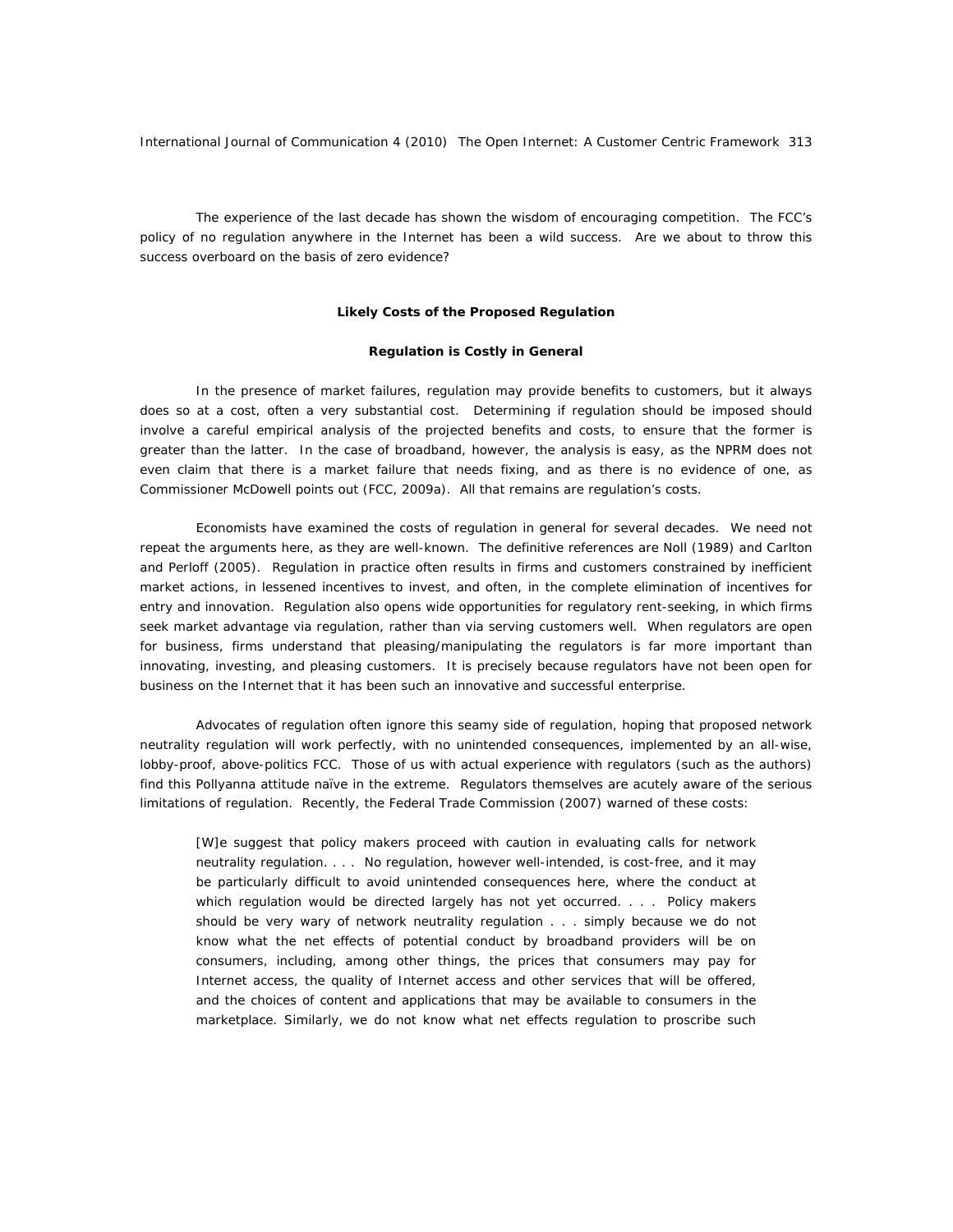conduct would have on consumers. This is the inherent difficulty in regulating based on concerns about conduct that has not occurred, especially in a dynamic marketplace.

Indeed, the FCC (2002) itself recognized the severe limits and costs of regulation in the broadband market space:

. . . [B]roadband services should exist in a minimal regulatory environment that promotes investment and innovation in a competitive market. We recognize that substantial investment is required to build out the networks that will support future broadband capabilities and applications. Therefore, our policy and regulatory framework will work to foster investment and innovation in these networks by limiting regulatory uncertainty and unnecessary or unduly burdensome regulatory costs.

Both scholarly research and practical experience with regulation reach the same conclusion: regulation is of necessity a costly process, not to be undertaken without solid empirical proof that the hoped-for benefits outweigh the costs.

# *The Proposed Regulations Would be Costly in Particular*

The knowledge that regulation in general is quite costly should raise alarm bells about the particulars of this NPRM's proposed regulations, which are the following:

A general nondiscrimination principle,<sup>16</sup> under which

- o ISPs would be enjoined from providing, without charge, "discriminatory" service enhancements for any traffic.<sup>17</sup>
- o ISPs would not be able to provide and sell services (such as QoS) to application/content providers that could enhance their business, even if those services were offered to all similarly situated customers on an entirely nondiscriminatory basis.
- ISPs would be subject to "reasonable" network management regulation; what constitutes "reasonable" would be left undefined, to be worked out on a case-by-case basis.

<sup>&</sup>lt;sup>16</sup> The nondiscrimination rule proposed by the NPRM is far broader than that to which even common carriers have been subject. Section 202 of the Communications Act, for example, prohibits only *unreasonable* discrimination.

 $17$  The NPRM seems to make an open-ended exception for discrimination in the service of "reasonable" network management; however, the vagueness of this exception would surely chill any broadband ISP from taking any action that might be construed *ex post* as "unreasonable."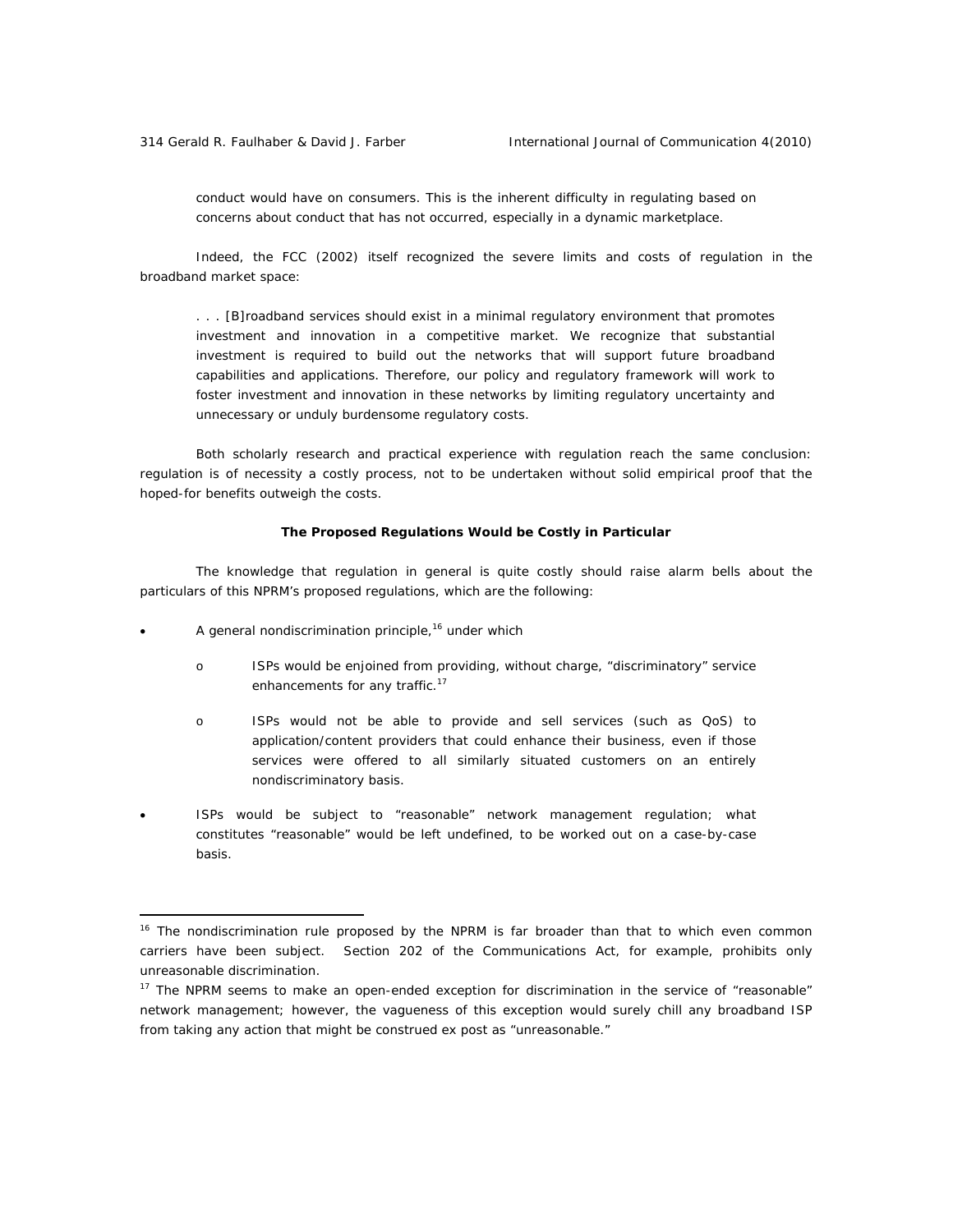- o The FCC proposes to investigate, with an eye toward possible regulation, "managed" networks. However, what managed networks are, as well as why and how they would come under regulatory purview, is not defined.
- o The FCC proposes a transparency principle which would require broadband ISPs to disclose practices and terms of business "as is reasonably required for users and content, application and service providers to enjoy the protections specified."
- o The FCC proposes net neutrality obligations for wireless providers, a highly competitive industry.

#### *Transparency*

We address the last regulatory principle first. We are strong believers in transparency that is focused on ensuring disclosure to customers, so that they may make informed purchase decisions. Although cooperative solutions to disclosure issues are a preferred alternative, in our view, we support compelling transparency via regulation should cooperative solutions fail. We believe that competitive markets can only work if customers are fully apprised of what they are buying and the terms under which they are buying it, so that they may make informed decisions. Only with good information can competitive markets work their magic and ensure that customers are in the driver's seat. Full transparency is at least as important in markets which are not at the competitive ideal.

Since most broadband ISPs have publicly stated that they are in favor of transparency, it would appear that some form of cooperative solutions with firm regulatory guidance may offer the best solution. It may appear that our endorsement of transparency may contradict our belief that regulation is unnecessarily costly; nothing could be further from the truth. Transparency and disclosure address the serious market failure of *information asymmetry,* in which buyers know far less about a product or service than the sellers. In extreme cases, information asymmetry can lead to the total breakdown of a market, as described in Akerlof's (1970) seminal paper. While transparency and disclosure regulation can be costly (which is why we believe a cooperative approach is generally cost-minimizing, as well as most effective), we believe the resulting benefits can be well worth the cost. In fact, there is a long tradition of disclosure regulation in all areas of the U.S. economy, with the Federal Trade Commission at the forefront of such regulation. For a fuller discussion, see Faulhaber (2009b, pp. 762–755), Faulhaber (2009c), and Faulhaber and Farber (2009, pp. 27–28) in which we stake out a strong position on transparency.

We are so strongly in favor of transparency that we must take the FCC to task for not driving the NPRM far enough on the issue. The Internet involves many participants besides broadband ISPs that deal with retail customers.<sup>18</sup> In each of these segments, there are serious problems with transparency,

<sup>&</sup>lt;sup>18</sup> In some segments, participants do not deal with retail customers but with other large firms, which can be expected to be sophisticated and informed, and fully capable of negotiating terms and conditions of business which each other. We do not see a need for transparency regulations to be applied to these segments.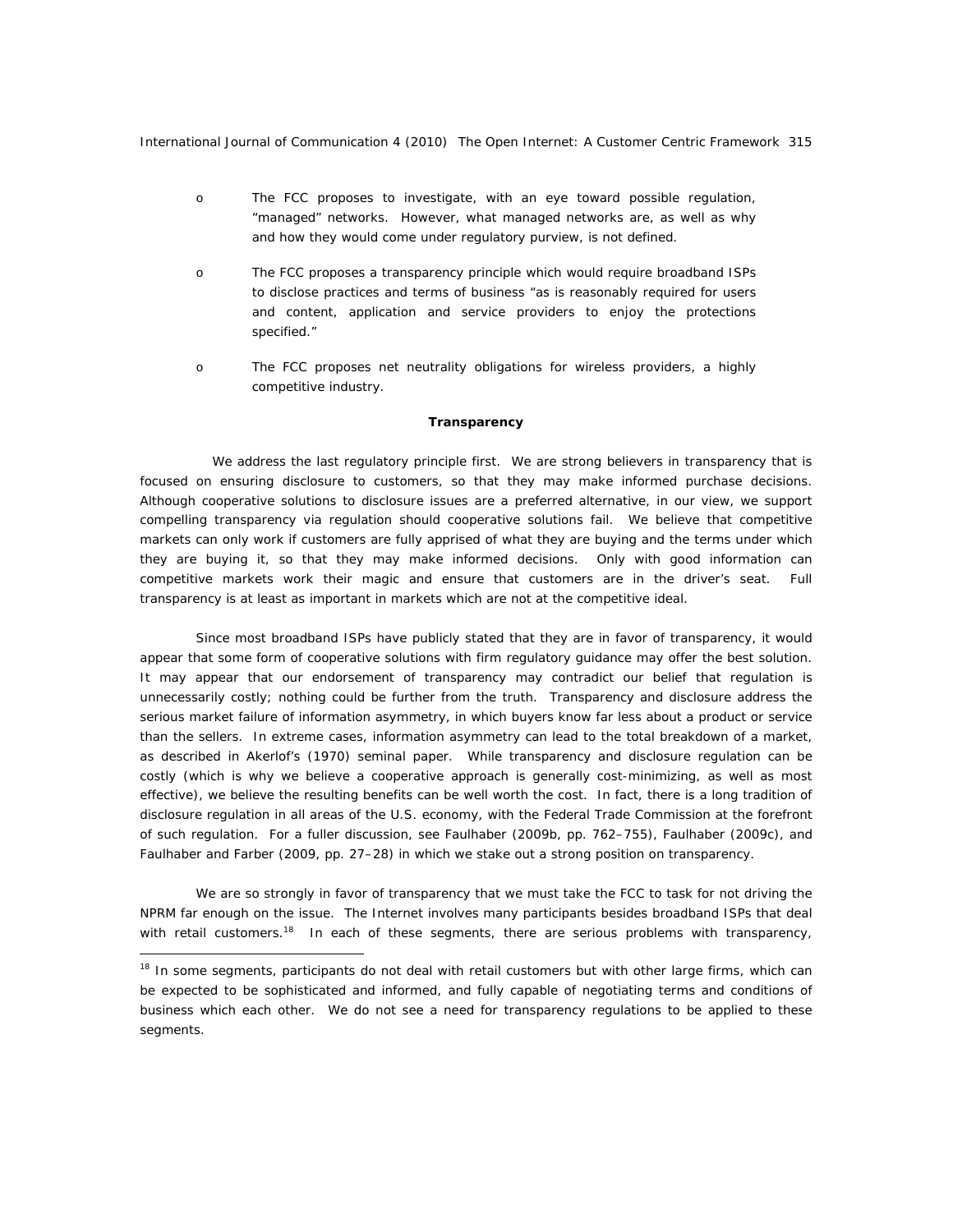disclosure, and privacy. If we are about to require broadband ISPs to fully disclose all customer-relevant information, should we not require application and content providers to do the same? To inform customers that they are being targeted by behavioral advertising? To inform customers exactly what these providers are doing with the customer information that they collect? To inform customers exactly what is happening to the search information collected by the various search engines? After all, what's sauce for the goose is sauce for the gander. Is there any reason the NPRM ignores all other Internet market participants?

#### *Nondiscrimination*

It is a canon of faith among Internet aficionados that the Internet has always been nondiscriminatory in its operations, and that this principle of nondiscrimination has recently come under threat from "gatekeeper" broadband ISPs. Nothing could be further from the truth. The Internet has always used prioritization of traffic, congestion control, and other methods of network management since the earliest days, as any technologist familiar with its full history can aver. Imposing any form of nondiscrimination via regulation would be a radical change from past Internet practice. Peha, recently the FCC's Chief Technologist, makes the case for the following principle: "Network neutrality should not be about banning all discrimination" (2007, p. 657). We completely agree; we advise the FCC to accept this good advice.

# *Service Enhancements*

There are many different applications that use the Internet, with as many needs as there are customers. Some Internet traffic, such as voice telephony (VoIP) simply cannot tolerate delays (latency or excess jitter), while other kinds of traffic, such as movie downloads, are relatively insensitive to delay. Network engineers have always responded to these disparities by prioritizing latency-sensitive traffic; since latency-insensitive traffic cares little about short delays, such prioritization can help those who need it without cost to others.

Managing networks responsibly to respect these differences is a time-tested Internet tradition. In 1987 (pre-World Wide Web, pre-ISPs), the Internet suffered a "congestion collapse" which required immediate response by network administrators, as described by Bohn et al. (1994):

During the mid-80s on the 56kbps NSFNET backbone, congestion developed to a dangerous degree. In response the NSFNET engineers deployed an emergency measure to provide certain interactive network applications, specifically telnet, preferential treatment over other traffic. The priority transit allowed interactive users requiring better network responsiveness to continue working under highly congested circumstances. At the same time the NSFNET backbone established support for separate queues in the routers according to the IP Precedence value in the IP header field.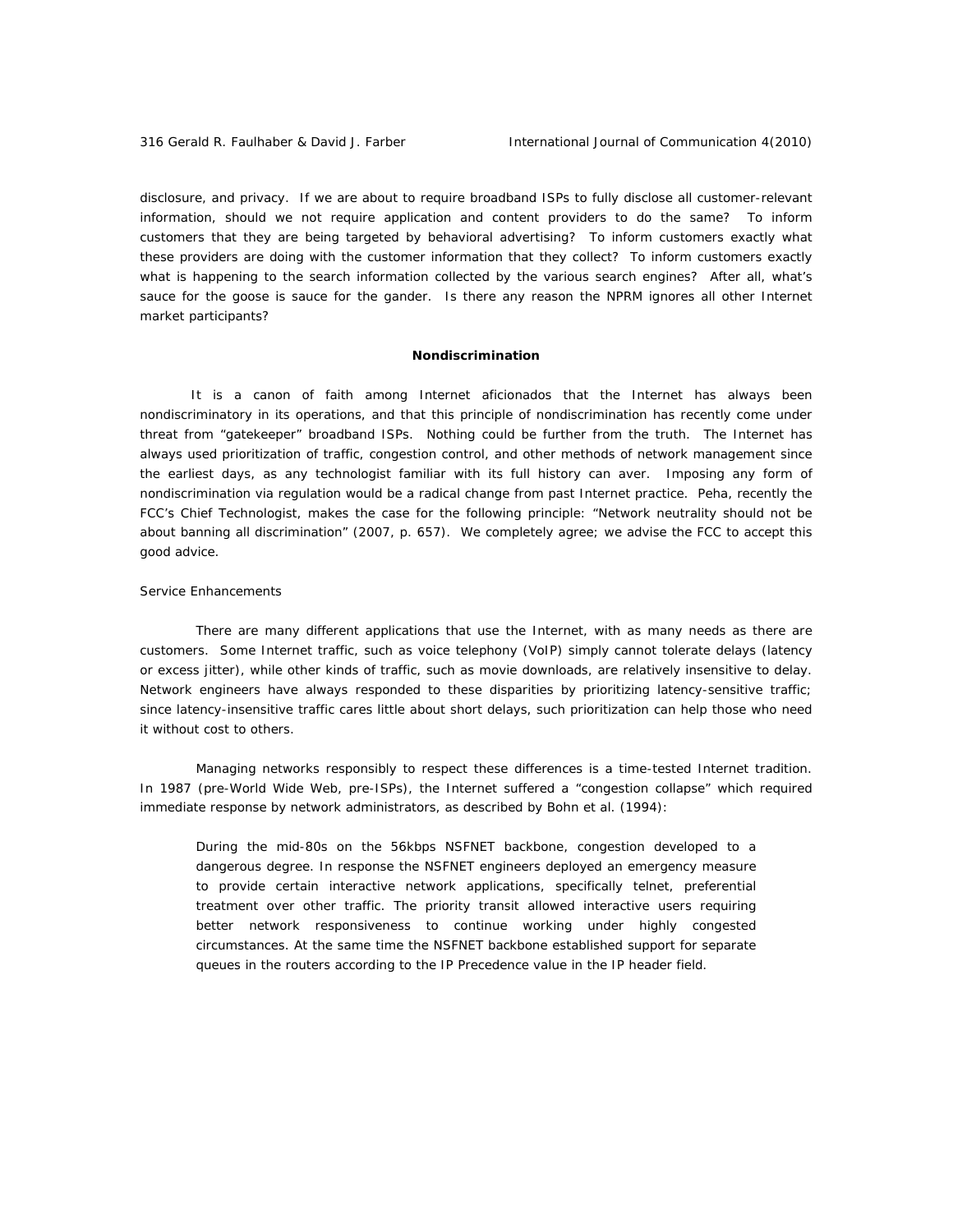Prioritization has been used in the Internet for over two decades; it is part of how the Internet works, not some evil scheme recently cooked up by rapacious broadband ISPs. The proposed regulations could outlaw good engineering practice.

The engineers who actually set Internet standards (Internet Engineering Task Force, IETF) have long understood the importance of Quality of Service (QoS) capabilities as the best means of providing the differentiated services that customers need and demand. For one example (among many), see the Delgrossi and Berger (1995) proposal to the IETF for an Internet Stream Protocol that specifies how QoS could be implemented to meet the differing needs of Internet users.

Cloonan and Won (2000) again note the need to meet the differing needs of customers using prioritization, or QoS:

As the industry matures, the need to offer a broader range of services to meet the needs of emerging market subsegments also increases. As a result, a new . . . specification was developed to provide for differentiated services and new applications such as IPbased telephony. This new version . . . defines a minimal set of quality-of-service (QoS) features.

IETF engineers have expressed reservations about the extreme form of nondiscrimination associated with network neutrality. In a recent IETF RFC, Floyd and Allman (2008) note

With \*only\* simple best-effort traffic, there would be fundamental limitations to the performance that real-time applications could deliver to users. In addition to the obvious needs for high bandwidth, low delay or jitter, or low packet drop rates, some applications would like a fast start-up, or to be able to resume their old high sending rate after a relatively long idle period, or to be able to rely on a call-setup procedure so that the application is not even started if network resources are not sufficient. There are severe limitations to how effectively these requirements can be accommodated by simple best-effort service in a congested environment.

And yet, the FCC is proposing to impose just such "severe limitations" with its principle of nondiscrimination. Who thinks this is a good idea? Advocates and pundits, maybe; certainly not the engineers who have to make networks work well for their customers. They have been striving for years to bring such differentiation to the Internet, because they understand that this is what customers need and want. Let's let them get on with the job. Again, Peha makes the case with this principle: "Network neutrality should not be about whether network operators can differentiate their services" (2007, p. 659). We completely agree; we urge the FCC to accept this good advice.

# *Providing Application and Content Providers with Enhanced Services*

Advocates have suggested that permitting broadband ISPs to offer enhanced services to application and content providers would create an "express lane to deep-pocketed corporations and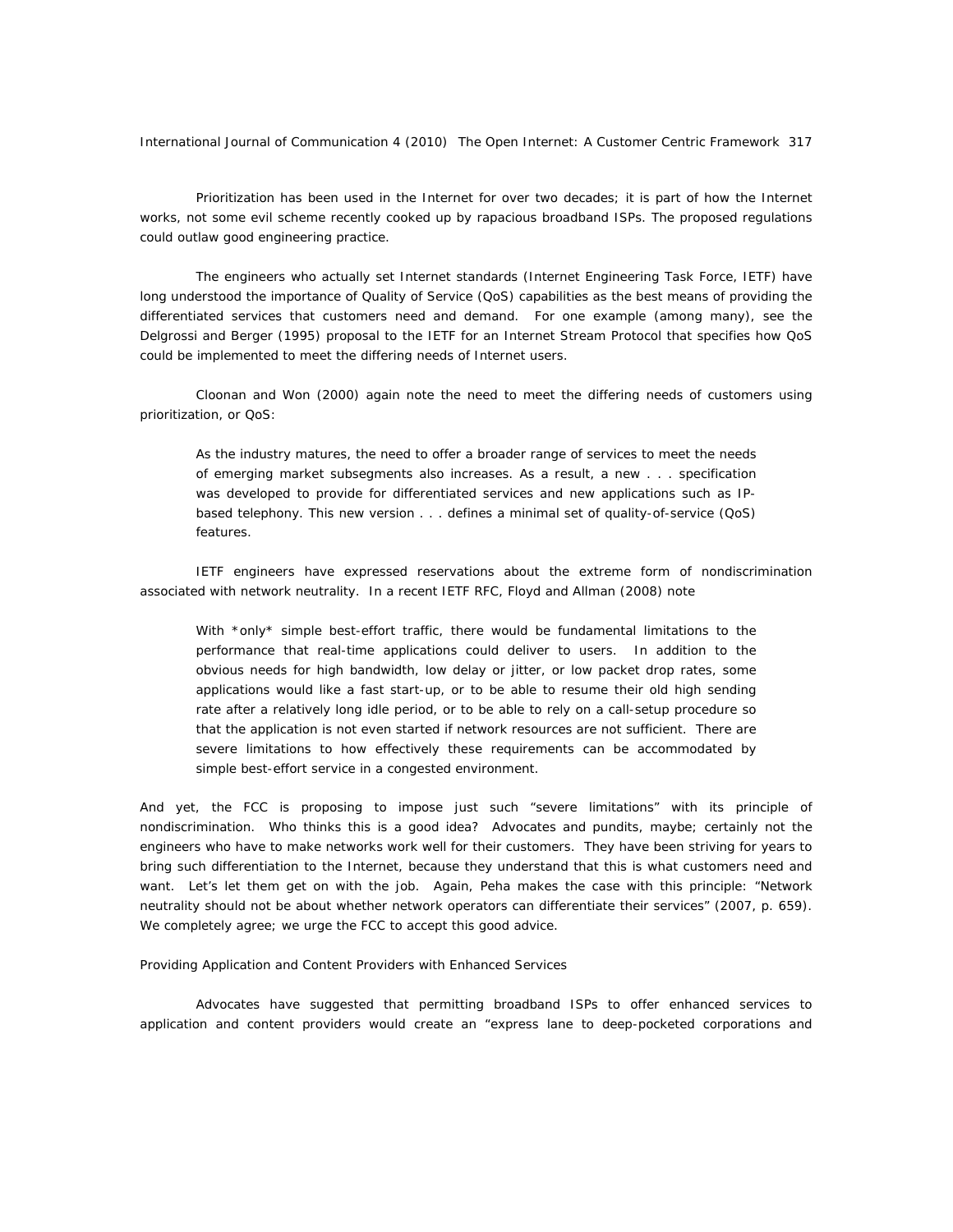relegate everyone else to the digital equivalent of a winding dirt road" (Lessig & McChesney, 2006). Really? The U.S. Postal Service offers various classes of mail service, as well as Express Mail. Do only "deep-pocketed corporations" use Express Mail? Are those of us who use first-class mail "relegate[d] to … a winding dirt road?" Even the U.S. public highway system, that most democratic of networks, has toll roads for those in a hurry. It is hard to find an American industry in which firms do not sell qualitydifferentiated products or services. Customers want differentiated services, a fact they have proven time and time again in every industry in the global economy. Has the FCC decided that American customers and American application/content providers are not to have the benefit of quality-differentiated products? We think not; the current Chief Technologist Jon Peha (1999) states it clearly: ". . . application performance objectives may differ, and network service . . . and pricing . . . should reflect these differences."

Some have argued that prioritizing some traffic necessarily disadvantages non-priority traffic. This is not the case. Traffic which is latency-sensitive (such as VoIP) can be seriously harmed if it does not receive top priority; traffic which is not latency-sensitive (such as movie downloads) can tolerate short delays without any harm whatsoever. This is the very definition of not being latency-sensitive; short delays don't matter. Again, Peha expresses it well: "For some . . . streams, performance that exceeds the minimum guarantees is highly desirable; for others, like video, exceeding the guarantee is of no benefit" (ibid.).

The NPRM appears to presume that every content provider would pay if broadband ISPs were permitted to offer paid QoS. But there is every reason to believe that content providers whose offerings would be enhanced by QoS offerings would buy them, and that others would not. Arguments that they would be better off if they did not even have the opportunity to obtain QoS have no basis in experience or economic logic.

Henry Ford (1922) stated that "Any customer can have a car painted any color that he wants so long as it is black**."** The NPRM reprises this anti-customer attitude: "Any customer can have their Internet any way they want, as long as it is 'best efforts network neutral.'"

Prohibiting broadband ISPs from charging for enhanced performance would certainly result in reducing ISP incentives to invest or innovate in performance-enhancing network capabilities. If ISPs cannot charge for enhanced performance, why would they invest in it? The losers are innovators that need enhanced network performance so that they can introduce a higher quality of service. But prohibiting ISPs from offering performance enhancements for a fee discourages "edge" innovation that could take advantage of those very network performance enhancements. Under the proposed regulations, customers will never get to choose these high-powered services, since the FCC will have regulated them away. How customer-centric is that?

The NPRM states that the Internet "does not distinguish between a budding entrepreneur is a dorm room and a Fortune 500 company." This is simply untrue. Content distribution companies, such as Akamai, offer application/content providers preferential "caching" services. In this model, Akamai establishes servers near major cities and offers to serve firms that require a fast Web response for their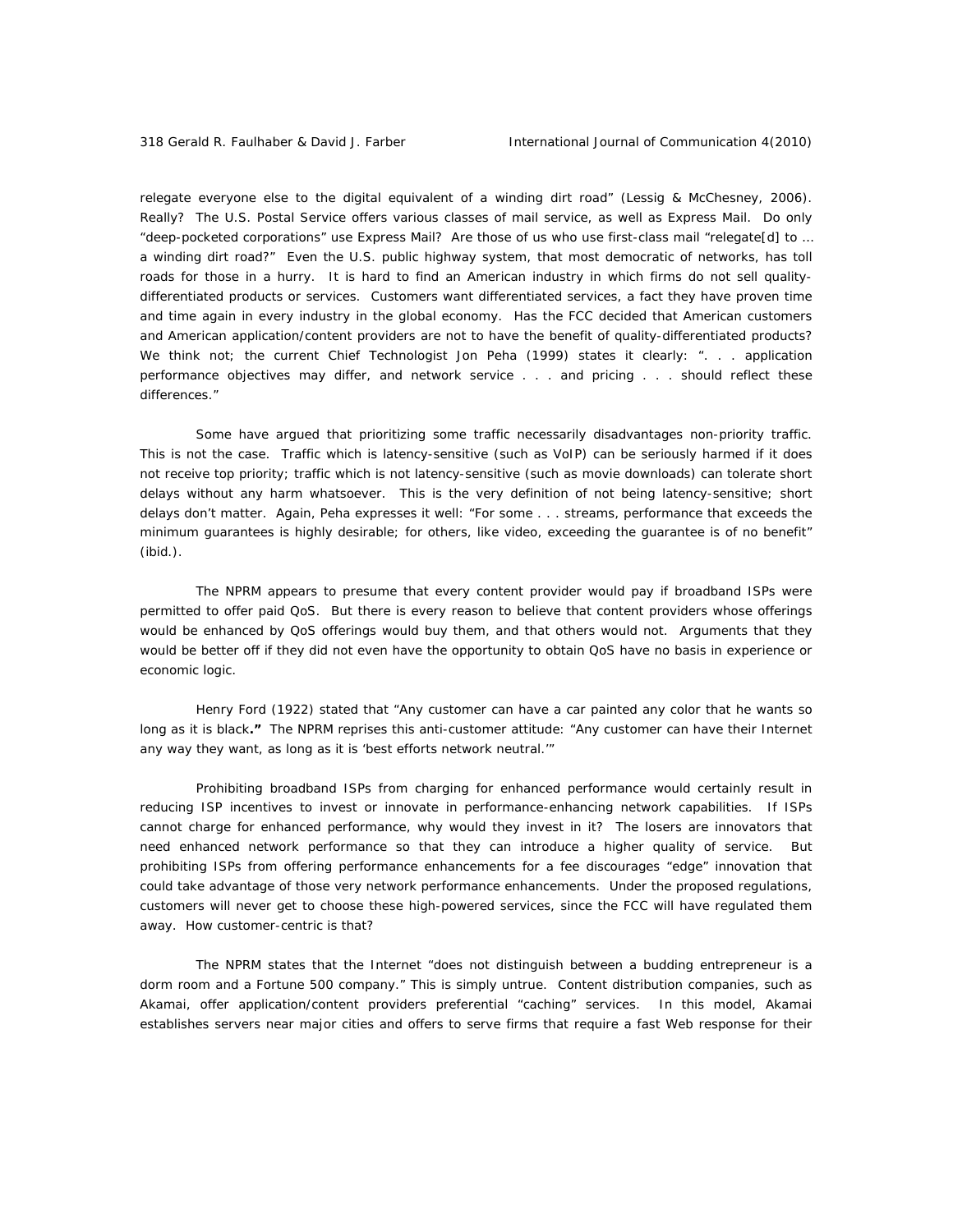customers at these servers. Since the servers are geographically close to broadband ISPs and their customers, firms with time-sensitive applications can buy preferential access from Akamai (and other caching service firms). The rules proposed in the NPRM could be read to assure that firms which offer broadband ISP services could never offer this service or any prioritization services that provide alternative ways of obtaining needed performance. Apparently, the offer of preferential caching service by non-ISP firms such as Akamai (or by content providers themselves) is not a violation of Internet openness, but preferential caching services by ISPs is a violation of openness, a result that beggars logic.

Is Akamai an express lane for those providers (such as Amazon, Blockbuster, ESPN, MySpace, and others) that choose to pay its fees? Would these regulations bar Akamai from offering these services? If Akamai can offer caching services but Comcast cannot, where is the economic sense of that? Whose interest is furthered by such a regulation? We know for sure that it is not the customers' interest. And since application and content providers that can afford to pay a content distribution network or build their own network enjoy better performance, what is the logic of preventing broadband ISPs from developing and offering alternative ways of enhancing performance? This is especially important if broadband ISPs can bring this capability to smaller application and content providers who cannot afford to pay Akamai or build their own networks. Let broadband ISPs and application and content providers make any mutually beneficial market agreements they want, and then make sure that customers are aware of such deals. We see no reason why standard business practices should not apply to the Internet. The market expands value by encouraging mutually beneficial exchange; forbidding a class of mutually beneficial exchange guarantees inefficient outcomes.

#### *Charging Application/Content Providers for Access to ISP Customers*

 $\overline{a}$ 

The NPRM (¶¶68–69) expresses concern that broadband ISPs may charge application/content providers for access to the ISPs' customers, which, according to the NPRM, "could drive some content, application, and service providers from the market." This, according to the NPRM, "would reduce the quantity and quality of Internet content, applications, and services, reducing the overall value of the Internet to end users and thereby reducing demand for broadband Internet access services." Is this concern based on actual marketplace behavior? No. After more than a decade of experience in the broadband market, we have not seen any ISPs unilaterally impose access fees on any application/content providers. Instead, the angst in the NPRM appears to be based on purely conjectural concerns about the dynamics of two-sided markets in the Internet environment. Most parties now recognize that the Internet supports a variety of two-sided markets, with subscribers on one side and application/content providers on the other side. <sup>19</sup> Is it always the case that just one side pays? In fact, the market determines who pays whom in a two-sided market; in some cases, both sides pay (e.g., credit card transactions, newspapers, and magazines); in some cases, one side pays and the other side *gets* paid (e.g., cable television, as between subscribers and cable networks); or one side pays but not the other (e.g., online auctions, travel agencies). Sometimes different business models prevail in the same industry (e.g., subscription-based magazines co-exist with free publications that rely entirely on advertising). The

<sup>&</sup>lt;sup>19</sup> Noting, as above, that a customer/subscriber today can be a content provider tomorrow. This is similar to eBay, where a buyer today can be a seller tomorrow.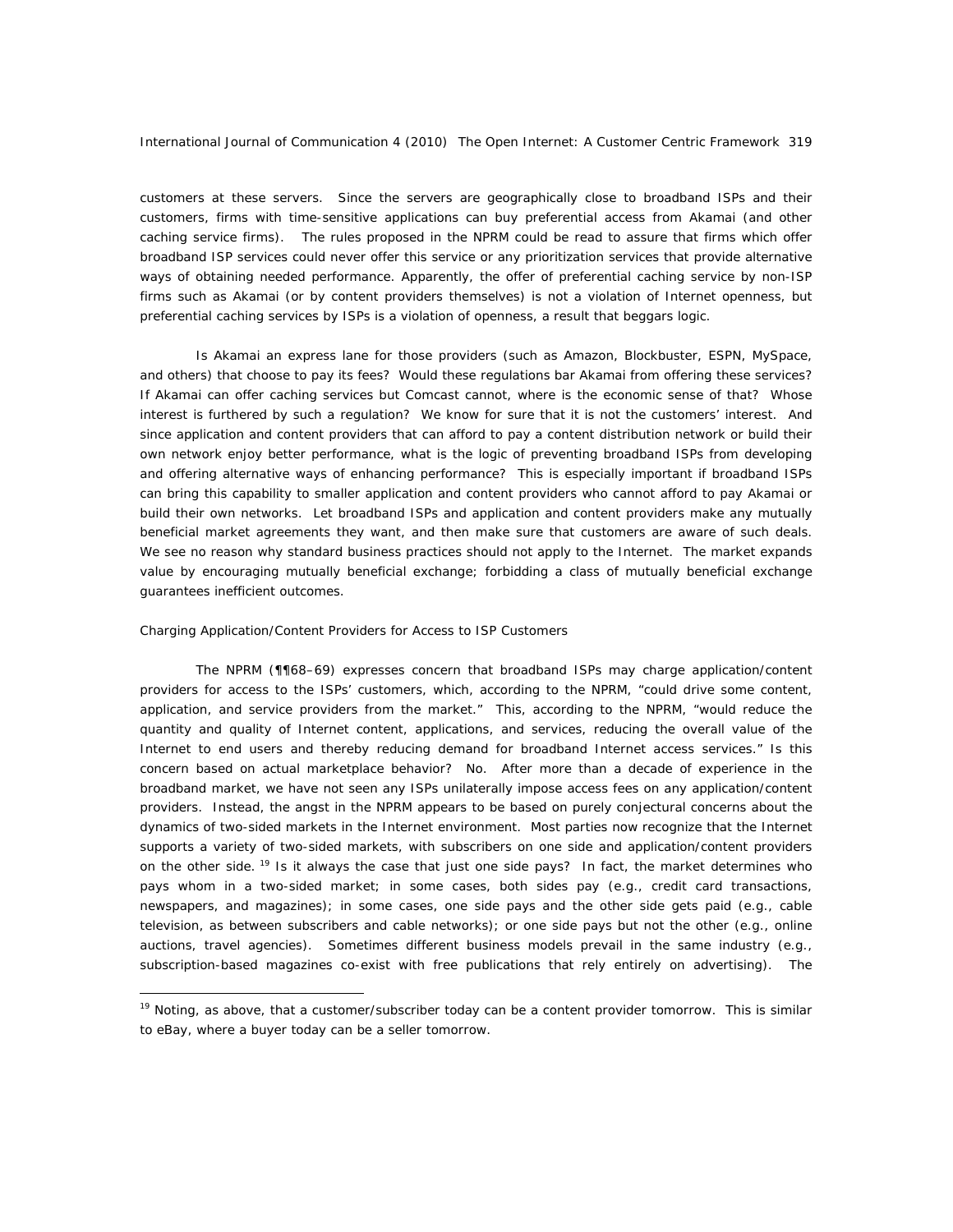market determines the outcome, not the regulator. The balance of pricing between the two sides of a two-sided market can matter deeply in terms of customer well-being. Regulating a particular solution (in this case, 100% of the price burden is on customers) without any evidence whatsoever that this is in customers' interest is almost sure to make customers worse off than if pricing is determined in the market.

If the proposed rules prohibit broadband ISPs from charging application/content providers for access to their customers, are application/content providers likewise prohibited from charging broadband ISPs for allowing their customers to access their content? After all, in a two-sided market, there is no hard and fast rule regarding who charges whom. Of course, one might logically think "what's sauce for the goose is sauce for the gander," that network neutrality regulation should be symmetric, applying equally to both sides of the market. But apparently this is not the case. The content provider ESPN360, which carries sports television from around the world, recently initiated charging ISPs (rather than retail customers) for the privilege of offering access to their website. Customers of ISPs that have not paid for the service have no option to access the website (Wikipedia, 2009). The NPRM makes no mention of this issue, so apparently ISPs charging application/content providers is a violation of Internet openness, but application/content providers charging ISPs is not, a result that, again, beggars logic.

The economics of two-sided markets have been subject to much economic analysis of late (see Rochet & Tirole, 2006, for an excellent summary), and applying this theory to the Internet has become popular. Two-sided markets seem complex at first; the number of customers is determined by the price charged (to customers) by the ISP, as well as by the number of application/content providers accessible via that ISP. The number of application/content providers is determined by the price(s) charged (to application/content providers) by the ISP, as well as by the number of customers accessible via that ISP. If the ISP charges too high a price to application/content providers, there will be too few, and therefore, that ISP would not attract many customers, even if its customer price is low. If the ISP charges too low a price to application/content providers, the ISP would have to charge a high price to customers, which would dissuade them from subscribing. Clearly, the ISP wants as many customers as possible and as much content as possible. The ISP must strike a balance in pricing between the two sides. This is true whether the ISP is a monopoly, a duopoly, or even if it is in a perfectly competitive market.

A partial answer based on two-sided market theory is provided by Economides (2007) in a generally pro-network neutrality paper. His most interesting result is that, in a model of ISP duopoly, *enforcing zero pricing* on the application/content provider side of the market *hurts customers and hurts ISPs, but helps application/content providers.* This should be no surprise; low or zero prices for application/content providers means higher prices to customers. Although there is thus more content, that content does not have sufficient value to keep customers from leaving the ISP (at least in this particular model). An interesting and enlightening result to say the least, one shedding light on who the advocates of network neutrality are and who the opponents are. We hope the FCC is an advocate for customers, and that it does the right thing.  $^{20}$  Again, we turn to another Peha principle: "Network

<sup>&</sup>lt;sup>20</sup> The model is, as all models are, overly simple. He does not consider the use by the ISP of price discrimination of the application/content provider side of the market, assuming that the ISP charges the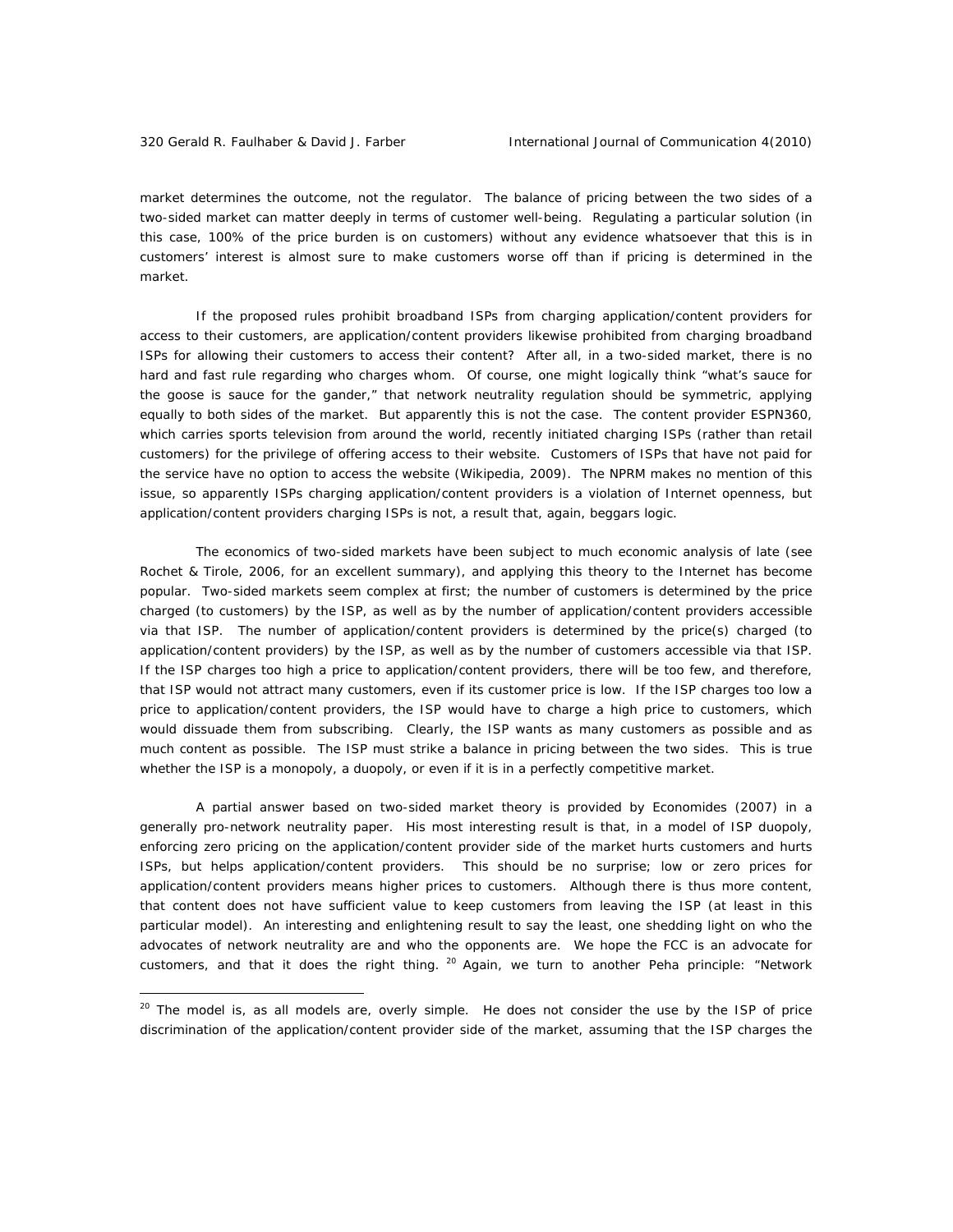neutrality should not be about 'who pays' for Internet service or infrastructure" (2007, p. 658). We completely agree; we urge the FCC to accept this good advice.

In recent work, Lee and Wu (2009), present a good summary of the two-sided market literature, and make the argument that the application/content provider side of the market should be priced at zero (the proposed regulation in the NPRM) as a subsidy to innovative entrepreneurs. The idea is to ensure that the barrier to new entry remains low; even if customers (us non-creative types) must pay higher prices as a result. Lee and Wu state that "a ban on payments from content providers to Internet intermediaries is this: it is a subsidy to the creative and entrepreneurial at the expense of the passive and consumptive" (p. 67). Thanks a lot, guys, from the  $95\%+$  of us who are not running active Web sites.<sup>21</sup>

As a subsidy for the creative, it is both inefficient and unnecessary. It is inefficient, because lavishing subsidies on certain groups by manipulating market prices has a much higher cost (in terms of inefficient pricing) than the purported benefit. Further, it not only subsidizes entrepreneurs, it *really* subsidizes the large application/content providers, such as Google, eBay, and Amazon. Do we want to subsidize firms that are, in fact, larger than the largest cable ISP firm? And much larger than customers of ISPs that would almost surely get lower prices as a result of fees levied on application/service providers? It's not entrepreneurs that would be the big winners from a zero price regulation; it is the big application/content providers. No prizes for guessing which firms are lobbying hard against charging application/content providers to terminate traffic.

And it is also a totally unnecessary subsidy, for the simple reason that it would be an irrational business practice for any broadband ISP to price small startup application/content providers out of the market. Recall that it is in the interest of the ISP to have as much content as possible, so it actively wants new entrants on its network, because that makes the ISP more attractive to customers. Levying a significant charge on new entrants that would drive them away is not in the interest of any broadband ISP. Further, the transactions cost of chasing down little entrepreneurs is too high, $^{22}$  and the public relations of doing so too negative, for any sensible ISP to do this.

Moreover, as noted above, after a decade of broadband ISP experience, the NPRM identifies not a single instance of a broadband ISP imposing a unilateral "access fee" on an application/content provider, let alone a systemic, industry-wide practice. Nor does the NPRM explain why, in any event, allowing

<sup>21</sup> One of the authors actually does have a Web site.

 $\overline{a}$ 

 $22$  Lee and Wu mention the transactions cost problem, but do not reach the obvious conclusion that price discrimination is the optimal strategy for ISPs. They also note the ESPN360 case, in which ESPN charges ISPs so their customers can access ESPN360 content. They rather don't like this, but do not state clearly that the price should be zero for all parties, not just the ISPs.

same price to a startup firm as it would to Google. An ISP that price discriminates would never price a new entrant out of the market; it would be profit maximal to charge at or near zero, reserving higher prices for those application/content providers who derive more value from the market. He also assumes counterfactually that the size of the consumer base is fixed, and that lower prices would not produce greater broadband adoption.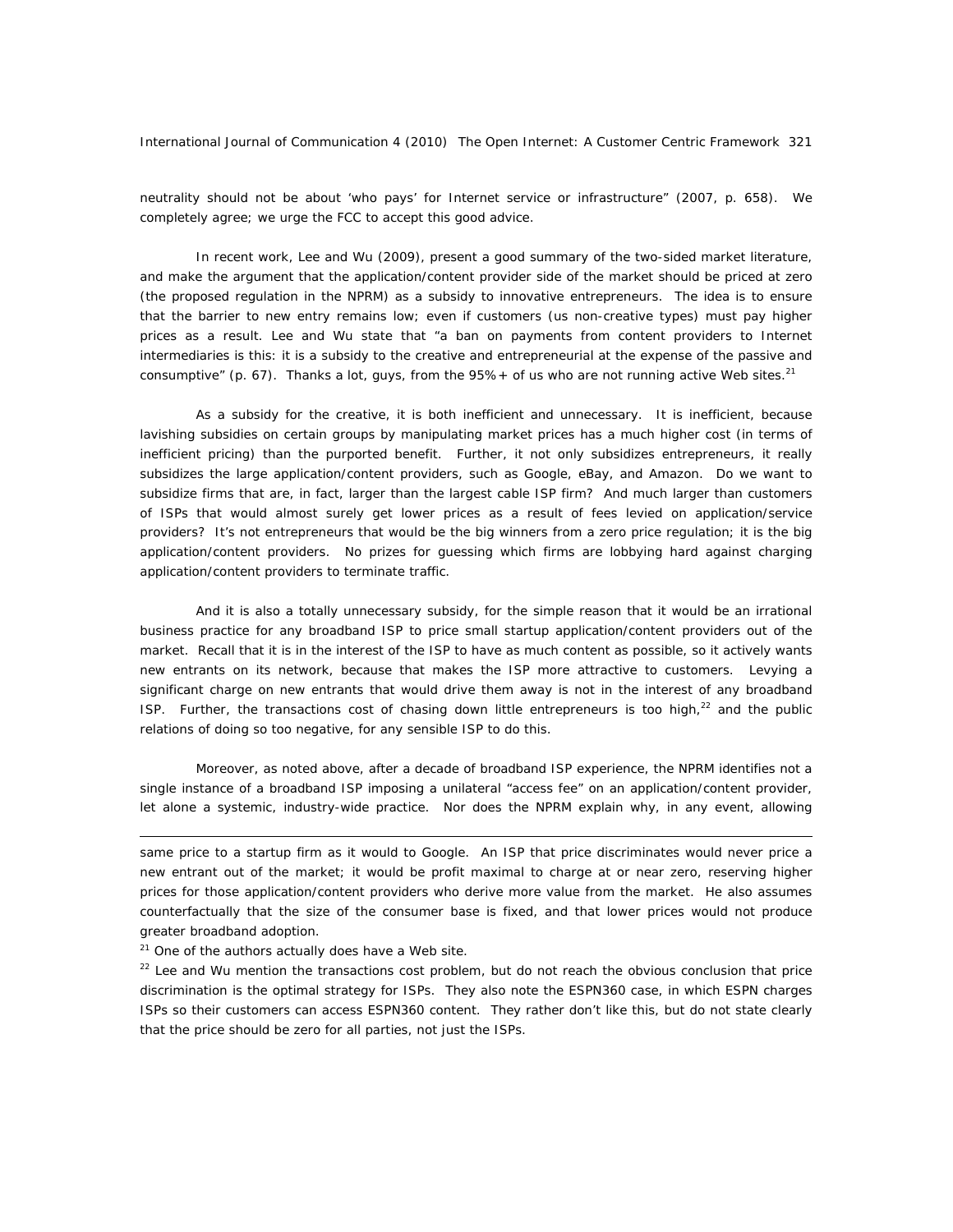application/content providers to enter into voluntary commercial arrangements to pay such fees in order to lower the cost to customers' broadband ISP service would be bad for customers. Consider the following hypothetical case: Suppose that Disney agreed to pay access fees to subsidize the cost of an ISP's new "child-friendly tier" of broadband access. The NPRM proposed regulations would prohibit this transaction, which reduces everyone's welfare. Rather than following a *regulatory-centric* approach and outlawing potentially pro-consumer business models based purely on speculation, the FCC should adopt a *customercentric* approach and give broadband ISPs and application/content providers the freedom to develop arrangements for the benefit of customers.

In all events, if there are situations in which a broadband ISP determines that its optimal strategy is to impose some charges on some content providers, the optimal strategy would not be to charge at a level that drives small entrepreneurs out of the market. Indeed, little guys would likely continue to get a free ride under any such scenario through some form of price discrimination. If our concern is low or zero prices for Internet startups, the market will surely take care of this, for the simple reason that broadband ISPs want as much content as possible to be attractive to subscribers. And note that the market will take care of it not because ISPs are nice guys, or because they are devoted to Internet innovation, or any such high-sounding platitudes, but because it is in their own interest to do so. Indeed, paradoxical as it may seem, if a broadband ISP had an incentive to share application/content provider rents via charging, regulating the price to zero in all circumstances *creates* incentives for anticompetitive content blocking assuming market conditions, regulatory or legal constraints, and transparency would sustain either practice. Absent such regulation, the incentive of the broadband ISP in this context would be not to block, but to share the rents via pricing. Content blocking would not accord with the interests of the ISP, <sup>23</sup> unless the FCC would be so unwise as to require a zero price. We recall Adam Smith's (1776) comment: "It is not from the benevolence of the butcher, the brewer, or the baker, that we expect our dinner, but from their regard to their own self-interest. We address ourselves, not to their humanity but to their selflove, and never talk to them of our own necessities but of their advantages."

#### *"Reasonable" Network Management*

Virtually all communication (and transportation) networks are characterized by links (connections that make up the network) whose capacity is fixed in the short run, subject to traffic demands that are stochastic in nature, which is to say that actual demand at any second varies according to a probability distribution. If the demand to send traffic exceeds the capacity of any of the links, then that traffic is dropped or delayed; the network is said to be *congested*. During periods of congestion, the network's ability to carry the traffic offered to it actually declines. We are all familiar with rush-hour traffic on expressways; too much traffic causes the system to grind to a halt, with almost no traffic actually moving. The expressway becomes a "parking lot," in popular parlance. Similar breakdowns regularly occur in

<sup>&</sup>lt;sup>23</sup> An alternative strategy is for the ISP to compete directly with the Internet competitor. For example, Comcast has recently entered the Internet video market in competition with streaming video providers such as Hulu with its Fancast Xfinity TV offering (see LaVallee, 2009). The service is available at http://www.fancast.com/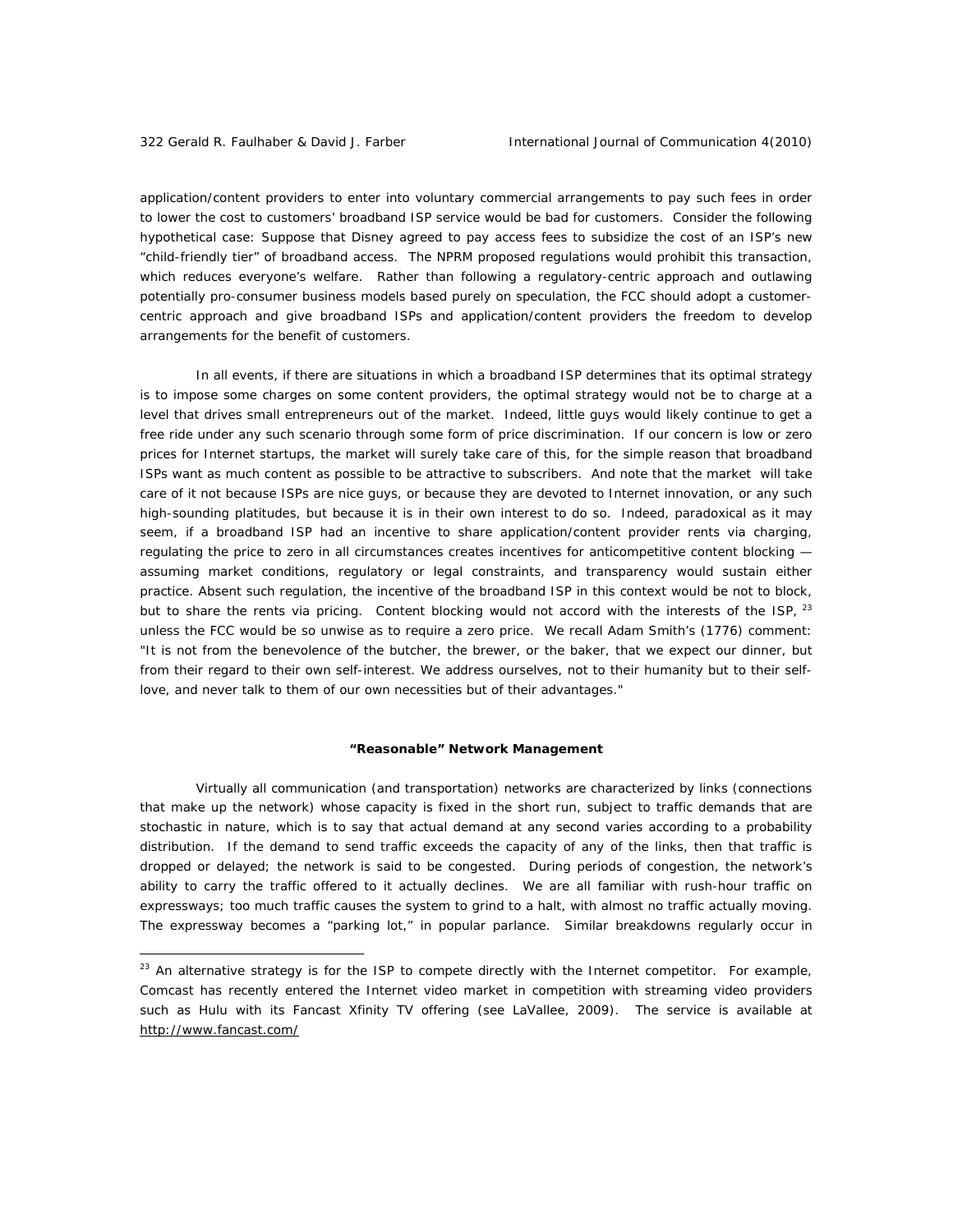telephone networks and data networks, such as the Internet. During periods of congestion, networks must take action to mitigate the congestion; such actions often include prioritization of traffic (e.g., ambulances get to use the expressway before campers) and turning away some traffic (e.g., blocking onramps) until the congestion subsides. Congestion can arise in milliseconds, and a responsible network operator must respond immediately. Furthermore, demand overload in one part of the network can create congestion in other parts of the network; it is not localized, but can, instead, spread quickly and unpredictably.<sup>24</sup>

Network administrators learn over time what works; but every congestion incident may pose new threats that have not been observed before.

Network management is difficult at best; driven by exogenous shocks requiring instant reactions from experienced network administrators using what tools are available and relying on experience. The long history of network management in telephone and data networks teaches us that we learn by doing, and we are constantly surprised. In describing the response to the 1987 "congestion collapse," Yoo (2005) states:

This is precisely the type of technology and demand-driven exogenous shock that makes network management so difficult. NSFNET's interim solution was to reprogram its routers to give terminal sessions higher priority than file transfer sessions until additional bandwidth could be added. Indeed, such solutions need not be temporary: in a technologically dynamic world, one would expect that the relative costs of different types of solutions to change over time.

This is not a job which is amenable to rules, since it involves highly technical, complex and dynamic engineering decisions well beyond the expertise of most regulators. When an event occurs and new lessons are learned, we cannot wait for a regulatory body to write new rules, go through a 90–day comment cycle, followed by a reply comment cycle, and then possibly a court challenge to be able to use the lessons experience teaches us. This is an area for which regulation is particularly ill-suited.

 $24$  One author was conducting research in network management at Bell Laboratories in 1967, studying the traffic patterns incident to a tornado that hit Jackson, MI in March 1966 in the early evening. Little telephone traffic resulted from the incident itself, but when reports appeared on the nightly news in New York City just after 11:00 p.m., a flood of calls from New York to Jackson overwhelmed the Jackson toll switch; sender queue records note that the toll switch locked up within 45 seconds. The congestion spread within a minute to the Rockville, GA Class 1 toll switch, a much larger machine. Nevertheless, Rockville sender queue records indicate the switch locked up within 90 seconds, essentially shutting down all telephone traffic in the southeastern United States. The congestion took over an hour to clear. The lesson: congestion can shut down switches and routers within seconds, and the congestion spreads quickly to other switches/routers. Further, the precipitating event (in this case, the NYC broadcast of the tornado, not the tornado itself) need not be obvious.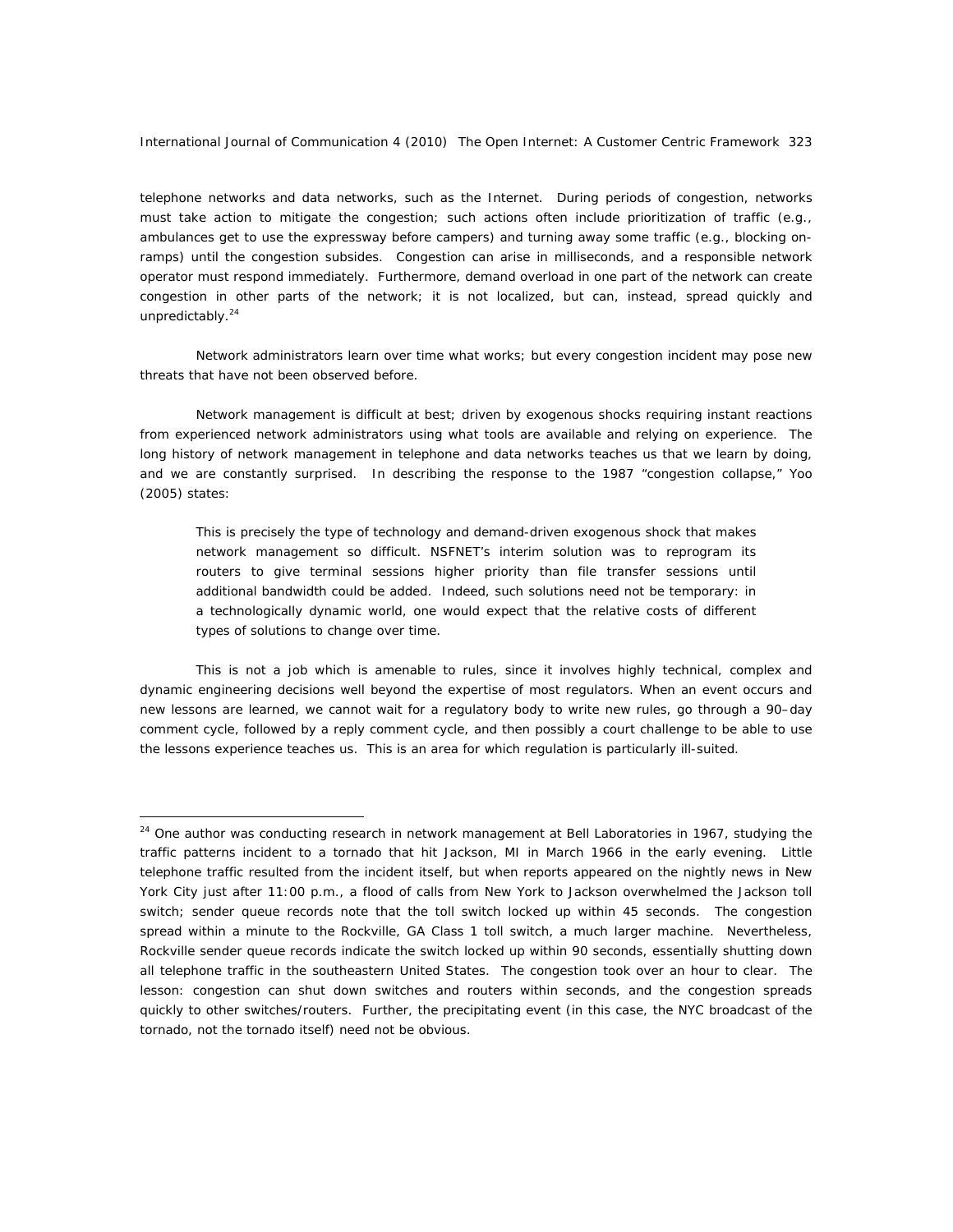Indeed, the NPRM recognized this, and it suggests a more flexible standard of "reasonable" network management. Network administrators would not be given a rulebook, but would be subject to *ex post* penalties if the actions they took during a congestion emergency were later found by regulators not to be "reasonable." Having the advantage of 20–20 hindsight, plus lots of "help" from advocates and competitors could punish network management actions by hard-pressed administrators. Could any network administrator do their job under such circumstances? Does introducing the uncertainty of afterthe-fact judgment using open-ended rules really help protect the Internet?

One possible solution to the network management issue is that ISPs should simply expand capacity, so that congestion never occurs. It is obvious that this is not a serious suggestion for dealing with congestion when it occurs. Adding capacity to a network takes time, while congestion must be dealt with immediately. We can presume that the proponents of "just add capacity" are referring to a longer time horizon, in which ISPs add sufficient capacity so that congestion *never* occurs. Is that a reasonable option? If demand for Internet traffic capacity were relatively level, and the variance of traffic were low, then this might well be an attractive option, as the amount of capacity required to avoid congestion altogether might be some small multiple (say 1.5) of *average* demand. But the reality is that Internet traffic varies by time of day and is highly variable, or "bursty." Installing capacity sufficient to carry all demand all the time could well involve providing capacity *dozens of times* larger than average demand, with a concomitant increase in costs to customers to pay for capacity that sits idle for all but an hour a year. It is the nature of stochastic "bursty" traffic that peak demand will be much larger than average demand, so providing for the peak would be very expensive, and certainly against good engineering and economic principles.<sup>25</sup> "Just add capacity" is a recipe for a very expensive Internet, primarily because of the bursty nature of Internet traffic.

In sum, imposing a "reasonable" network management regulation on the Internet could well destroy the ability of network administrators in broadband ISPs to successfully manage congestion. The uncertainty of ambiguous regulations, the after-the-fact enforcement of such regulations, and the complete inappropriateness of regulators usurping engineers' responsibilities marks this proposed regulation not only uncalled for, but downright dangerous.

## *Managed Services*

The NPRM also opens the door to another major expansion of regulation:

[W]e recognize that there are and will continue to be Internet-Protocol-based offerings (including voice and subscription video services, and certain business services provided to enterprise customers), often provided over the same networks used for broadband

 $25$  The basis for dimensioning communications networks is Moe's Principle, first articulated by Jensen (1950). Moe's Principle is still in use today for dimensioning data networks, such as the Internet. In brief, the efficient capacity level is that in which the marginal revenue of the last unit of capacity is equal to its marginal cost. Dimensioning for maximum peak traffic results in a capacity far beyond what good engineering economics calls for.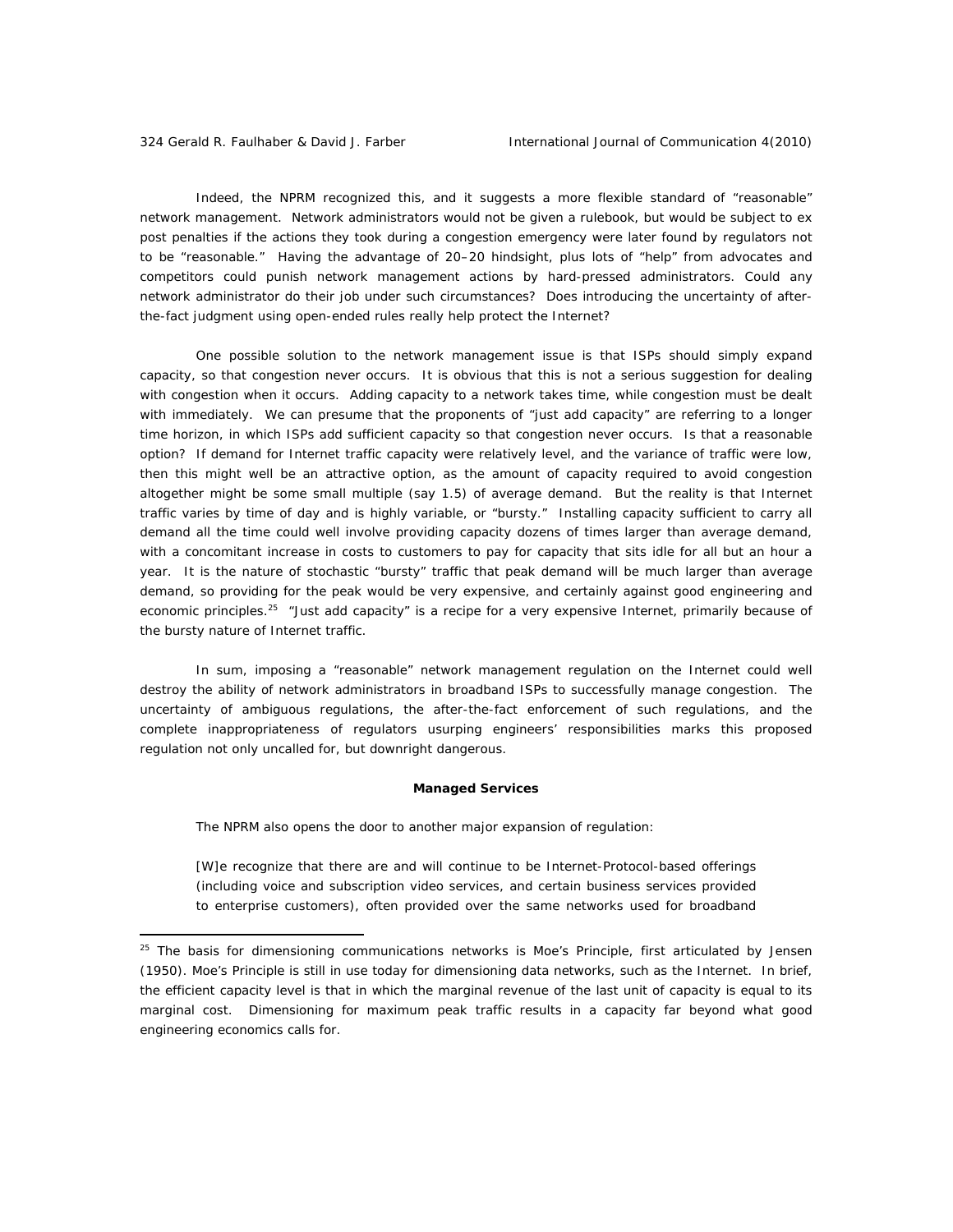Internet access service, that have not been classified by the Commission. We use the term "managed" or "specialized" services to describe these types of offerings. (FCC, 2009a, ¶148)

Since just about every modern network uses "the same networks used for broadband Internet access service," and just about every modern network is IP-based, the NPRM apparently proposes to regulate just about all services that use a modern network, a bold and unprecedented regulatory reach. We note that the NPRM is careful to suggest that it may not be necessary to regulate such services as tightly as it proposes to regulate broadband Internet access. *But it opens the door for these services to be regulated*. 26

#### *What are "Managed Services?"*

 $\overline{a}$ 

The NPRM, having introduced the term "managed services," then asks for help defining what they are. The definition seems to include *all* services offered over modern communications networks. Really? If Verizon sells a network (IP-based, using core network transport) to, say, Monsanto Chemical for its internal use and corporate access to the Internet, is this a managed network? Apparently so.<sup>27</sup> Are IPbased home networks that also carry Internet traffic managed networks? Apparently so. Cable firms often use their own proprietary IP networks (using the same transport facilities as the Internet) for their VoIP voice telephony applications; are these managed networks? Apparently so. If a small firm installs a modern alarm system on its premises with an IP network connection to the alarm company, is that a managed system? Apparently so. With the advent of DOCSIS 3, some observers believe cable firms may move more of their video traffic to IP-based channels (O'Shea, 2009); if they do so, does cable TV become a managed service? Apparently so. Are telephone company IPTV services managed services? Apparently so. Is there *anything* by which people or machines communicate with each that is *not* a managed service?

A more interesting case: If AT&T sells a network to Google to enable it to deliver its Web content directly to local ISP facilities (in order to speed up delivery of Google results to its customers), referred to as a content delivery network (CDN), is that a managed network? What if Google self-provides its own CDN or purchases such services from Akamai or some other company that is not considered a broadband ISP? But perhaps such CDNs are actually part of the Internet; Google would use such a network to deliver Internet content to any ISP for distribution to customers. Doesn't that make it part of the Internet? In which case, why should it not be subject to the regulatory machinery proposed in the NPRM for broadband

<sup>&</sup>lt;sup>26</sup> See FCC (2009a, ¶149), "We recognize that these managed or specialized services may differ from broadband Internet access services in ways that recommend a different policy approach, and it may be inappropriate to apply the rules proposed here to managed or specialized services". . . "In this section, we seek comment on whether and, if so, how the Commission should address managed or specialized IPbased services."

 $27$  Would it be a managed service if Verizon sold/leased the network and Monsanto managed it (thus making Monsanto a regulated firm)? Or would it only be a managed service if Verizon itself managed the network under contract from Monsanto? The NPRM is silent on these issues.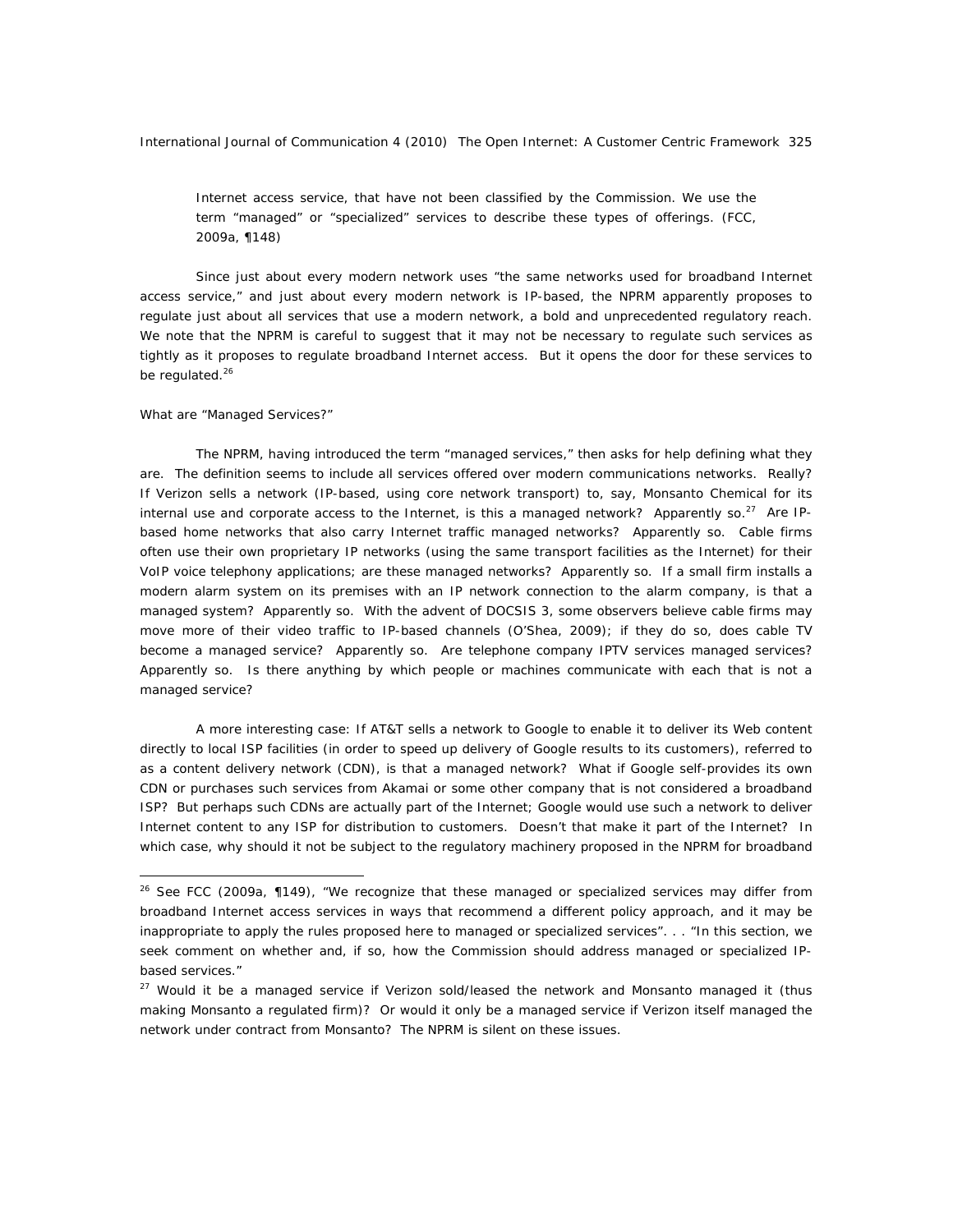Internet services? Of course, Google is not the only application/content provider to use CDNs to provide better service to its customers via direct connections to ISPs; the practice is quite prevalent. Should these networks be considered part of the Internet and thus subject to the proposed regulations? We leave such "how many angels can dance on the head of a pin" questions to others. What we do know is that regulating the Internet *and* regulating CDNs are both bad ideas; making fine distinctions only matters in a regulatory environment, which we recommend avoiding<sup>28</sup> (see Section 5, below).

#### *Why Regulate Managed Services?*

We conclude above that the argument for regulating broadband ISPs is non-existent; there are no real problems to fix, and there is no demonstrated market failure. The argument for regulation of any kind for managed services is also non-existent, and the NPRM makes no attempt to justify this regulation. The NPRM gives an indication of the FCC thinking: ". . . we are sensitive to any risk that the growth of managed or specialized services might supplant or otherwise negatively affect the open Internet." So the NPRM's argument seems to be: "The FCC intends to regulate the Internet without any evidence for doing so, and managed services may serve as substitutes with basic Internet services, so we have to regulate managed services as well, even though there is no evidence that there are market failures here." The last time this argument was used was in the 1930s, when the Interstate Commerce Commission justified regulating the nascent trucking industry (for which there was no market failure) for the sole reason that it competed with the railroad industry, which the ICC did regulate.<sup>29</sup> It took 50 years of highly inefficient transport regulation to undo this particular regulatory error. How long will it take to undo the regulation of managed services?

Noting that some managed services could compete with existing Internet services is hardly a breakthrough; cable firms' VoIP over managed networks are designed to compete with Internet VoIP offerings, such as Vonage. They also compete with traditional wireline voice. In fact, having services that compete with incumbents (either the "best effort" Internet or incumbent wireline voice) is the whole public policy point. If managed services compete with the Internet, that is to be treasured by the FCC, not regulated. If there is a surefire way to stifle competition from managed networks, it is to regulate them, which appears to be what this NPRM contemplates. In fact, the policy trend of the FCC for over a decade has been to encourage such competition from alternative platforms; this NPRM seems to hearken back to an earlier era when the FCC sought to extend its regulatory reach, not rein it in. We strongly agree with the pro-competitive FCC of the last two decades (and indeed the FCC that produced the recent National Broadband Plan Report); we strongly disagree with the FCC of this NPRM.

<sup>&</sup>lt;sup>28</sup> Except, of course, transparency regulation, a point we make above.

 $29$  This case has become a staple in the teaching of regulatory economics. It is used to illustrate the power of lobbying, the inefficiency of regulation, and the persistence of bad regulation. A short summary is in Gale (2009).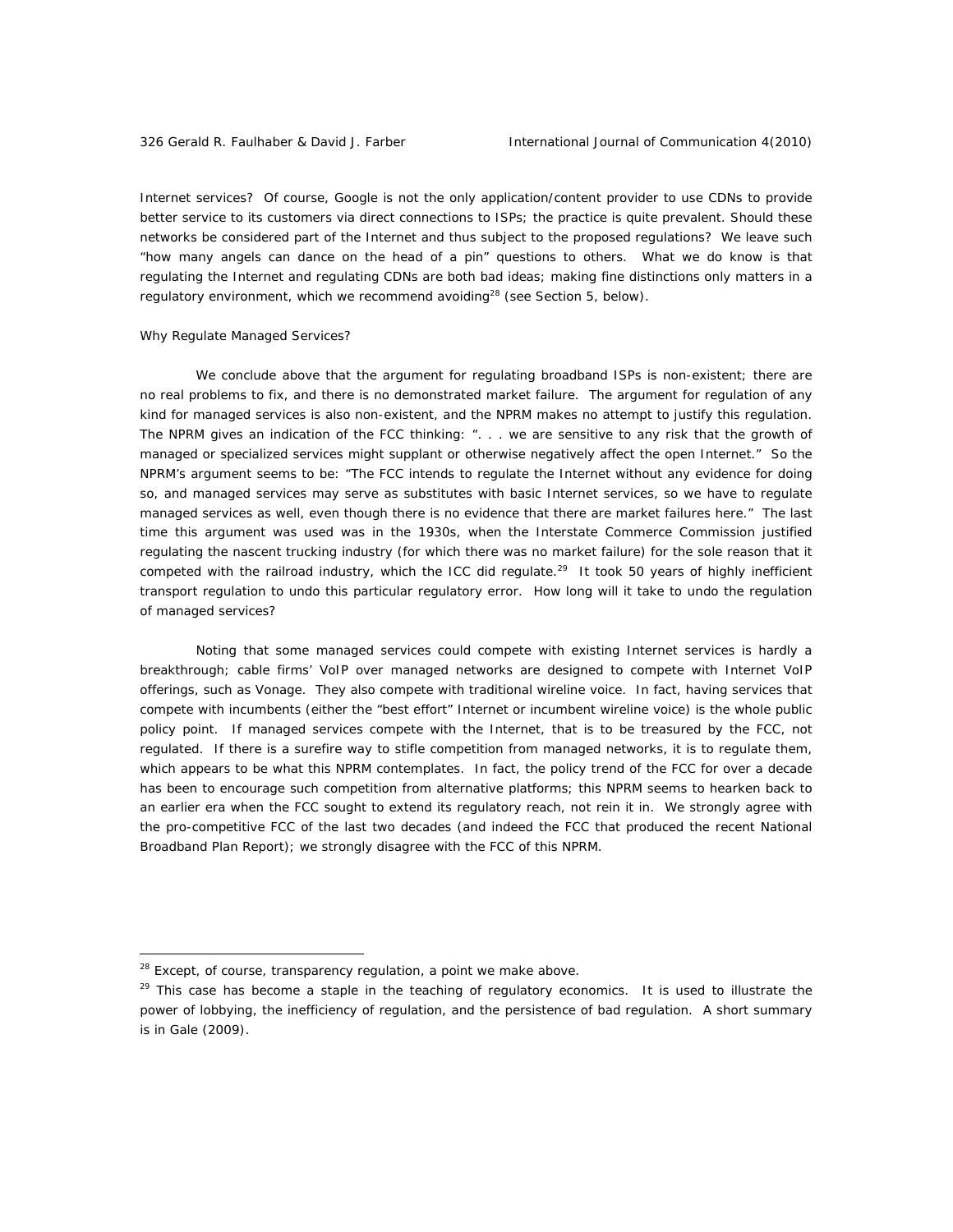## **Wireless Broadband**

The NPRM envisions applying the proposed regulations to wireless broadband. This appears particularly indefensible. There is no argument that wireless broadband providers operate in anything other than a fully competitive market. We have demonstrated this important point before (Faulhaber & Farber, 2009); there should be no need to repeat these arguments.<sup>30</sup> It is not only competitive, it is highly innovative. The broadband wireless industry is a textbook example of how competitive industries respond to customer demands. For example, wireless providers were initially reluctant to support outside developers creating software that ran on devices using their network. In fact, some providers did not permit devices to be used on their networks unless they were purchased through that wireless provider. This all changed. There are now over 100,000 applications for download on the iPhone at the iTunes store (Wortham, 2009). Other vendors, device manufacturers, and wireless carriers saw that this met a strong customer demand and quickly changed their strategies to accommodate, and indeed, facilitate development of outside applications. Carriers also now allow customers to bring their own device, including devices that the carrier does not itself sell, so long as it is compatible with the carrier's network technology. Customers wanted more openness regarding applications and devices, and the market produced it. The iPhone was very much the change agent, showing the rest of the industry successful customer-centric strategies which quickly diffused throughout the market.

This is how competitive markets work; firms that best meet the needs of customers are winners, and others emulate them if they can. The lesson here is simple: *If customers of wireless broadband providers want network neutrality, the competitive market will give it to them. There is no need for regulation.* Should the FCC impose network neutrality regulation on wireless broadband providers, it is admitting that customers don't really want this, but the FCC is going to force it on them anyway. *Imposing wireless network neutrality is a regulatory-centric policy, not a customer-centric policy*.

But suppose the FCC does impose these regulations on wireless broadband. What can happen? Is this somehow different than wireline?

Yes, it is different than wireline, in ways that ensure that the proposed regulations would be particularly harmful. We refer to the technical report of Reed and Tripathi (2010) for a statement of the impact of network neutrality on wireless networks. Here, we give a brief outline of some of the problems:

• Wireless requires a much higher degree of integration among the core network carriers, devices, and applications in order to function smoothly; by contrast, wireline involves "plain vanilla" connections with relatively simple standards. We made this point in Faulhaber and Farber (2009).

<sup>&</sup>lt;sup>30</sup> 95% of U.S. households have access to three or more wireless carriers, and 72% of households have access to five or more carriers. Of the 21 wireless carriers that serve at least 100,000 subscribers, 18 offer 3G broadband service. The U.S. wireless industry leads all OECD countries in measures of competition. It has the lowest concentration (as measured by HHI), the highest per customer volume of usage, and the lowest average revenue per minute of an OECD country.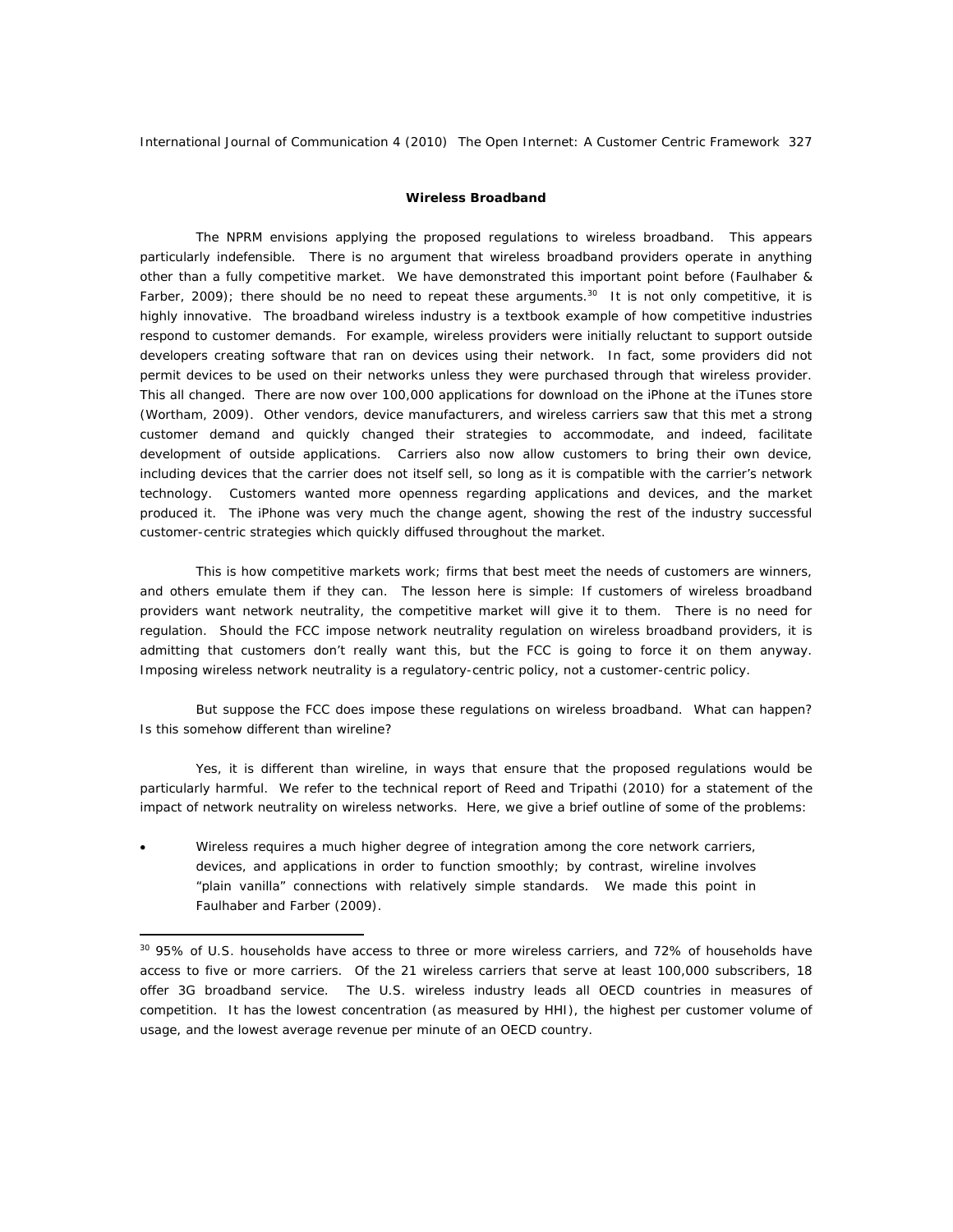- Wireless broadband traffic is more bursty than wireline broadband traffic for the simple reason that customers move in and out of cell tower range unpredictably. Tight control of device-tower transmissions is critical to ensure good quality service in wireless; wireline has no such problems.
- Wireless customers move about within a cell tower area, so controlling interference becomes an issue requiring tight integration between devices and towers.
- Wireless transmission is more complex and less understood than wireline transmission; outside radio interference and interference among customers in close proximity to each other presents a challenge not present in wireline transmission. Engineers must constantly experiment, and flexibility is essential. This is particularly true as each network provider uses a different protocol, such as EVDO, HSPA, or GSM EDGE.<sup>31</sup>
- The industry is moving toward new 4G systems which are even less well understood; because the market is tightly integrated, both applications and devices will change as these new systems come online. This greatly enhances the need for experimentation and flexibility.

To illustrate the how and why of close integration between devices and carriers, we include this extensive quote from Qualcomm (2009):

Mobile broadband systems . . . employ power control to optimize their spectral efficiency. For example, the power control inherent in CDMA-based networks and mobiles ensures that each mobile always transmits exactly enough power to provide decent call quality, but not more than enough. For example, on the return link, CDMA base stations constantly measure the error rate performance from each mobile transmitting a signal, and, depending on whether the error rate is trending above or below an adequate performance level, the power control circuit is told to ask for a higher or lower signal to noise ratio. A base station function measures the actual signal to noise ratio and compares it to the target, and if the actual ratio is too high or too low, an 'up power' or 'down power' command is sent to the mobile, which responds by increasing or decreasing its power by approximately 1 dB. All of this occurs approximately 1,000

<sup>&</sup>lt;sup>31</sup> Some (e.g., Wu, 2007) suggest that the industry should settle on a common protocol, as this would be simpler for application developers and device manufacturers. In fact, we already have this common protocol: TCP/IP. Applications which use device APIs can run on any radio protocol. For example, one author has a wireless device that can use either CDMA/EVDO (domestic) or GSM/EDGE (global), and all applications work, no matter which radio protocol is in use. We strongly disagree about the need for a common radio protocol; we believe that diversity of solutions to technical problems is the hallmark of robust competition in a growing and evolving industry. When this industry is old and gray, then perhaps it will be time for common standards; not now.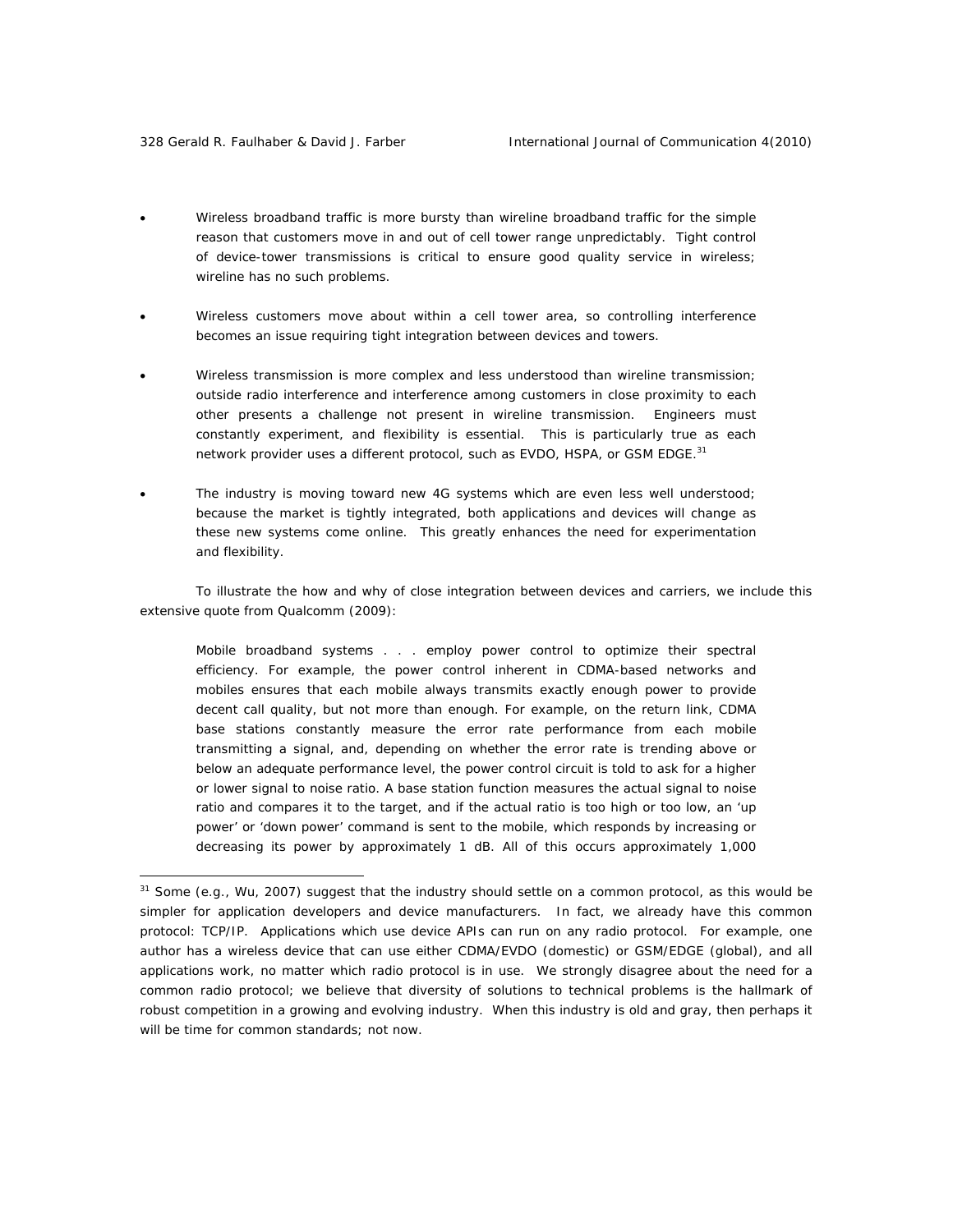times per second at each base station and for each operating mobile. The mobile [device] continuously measures the received signal level of the base station signal, averaged over a relatively long time interval, but with a very large dynamic range (about 80 dB). These measurements are used to set the mobile transmit power at approximately the optimal level over this very large dynamic range. The base station commands have a much smaller range, but are transmitted much faster.

In addition, CDMA-based mobiles also have variable rate vocoders that vary the data rate over an 8 to 1 range since lower power can be used for lower data rates. This permits the mobile to adjust the power on a frame by frame basis (20 milliseconds) based on the varying data rate.

For soft handoff between base stations, the relative strength of nearby base stations is continuously monitored. Although all base stations communicating with a mobile try to control its power, the mobile pays attention only to the one asking for the lowest power. CDMA uses powerful forward error correction coding and efficient modulation and implementation so that the signal to noise ratios are very low — approaching the Shannon limits. All these features ensure that CDMA-based networks and mobiles operate at the most efficient levels. OFDMA-based networks use similar techniques to achieve the same result.

This lengthy excerpt illustrates in detail the complex "dance" that goes on continuously between devices and cell towers, and the integration needed to make this all work. There is no counterpart to this in wireline broadband.

Added to this complexity is the need for constant experimentation and flexibility as network operators cope with new technology in the network (e.g., 4G), devices (e.g., iPhone) and applications (e.g., GPS-aware mapping apps).

Now let's imagine introducing regulation into this highly dynamic technology-driven market. Can we even imagine establishing a set of rules within which core networks can manage these complex interactions? How about one within which core radio access networks and device providers can accommodate new technologies on both sides of the market? Even worse, suppose the FCC adopts a loosely defined "reasonable" network management standard? Can we even imagine a standard of "reasonableness" in this highly dynamic environment, in which different carriers use different protocols with different devices? What does "nondiscrimination" mean in a radio environment in which carriers are constantly interacting with devices to manage who is using how much spectrum and how much power, based on how close customers are, and how many customers are in the cell tower's reach? Whatever network management rules are applied, they cannot help but interfere significantly with the complex "dance" needed to operate a modern wireless system.

And to what end are these regulations designed? The wireless broadband market is already highly competitive; there is no market failure. The only results that can follow imposing these regulations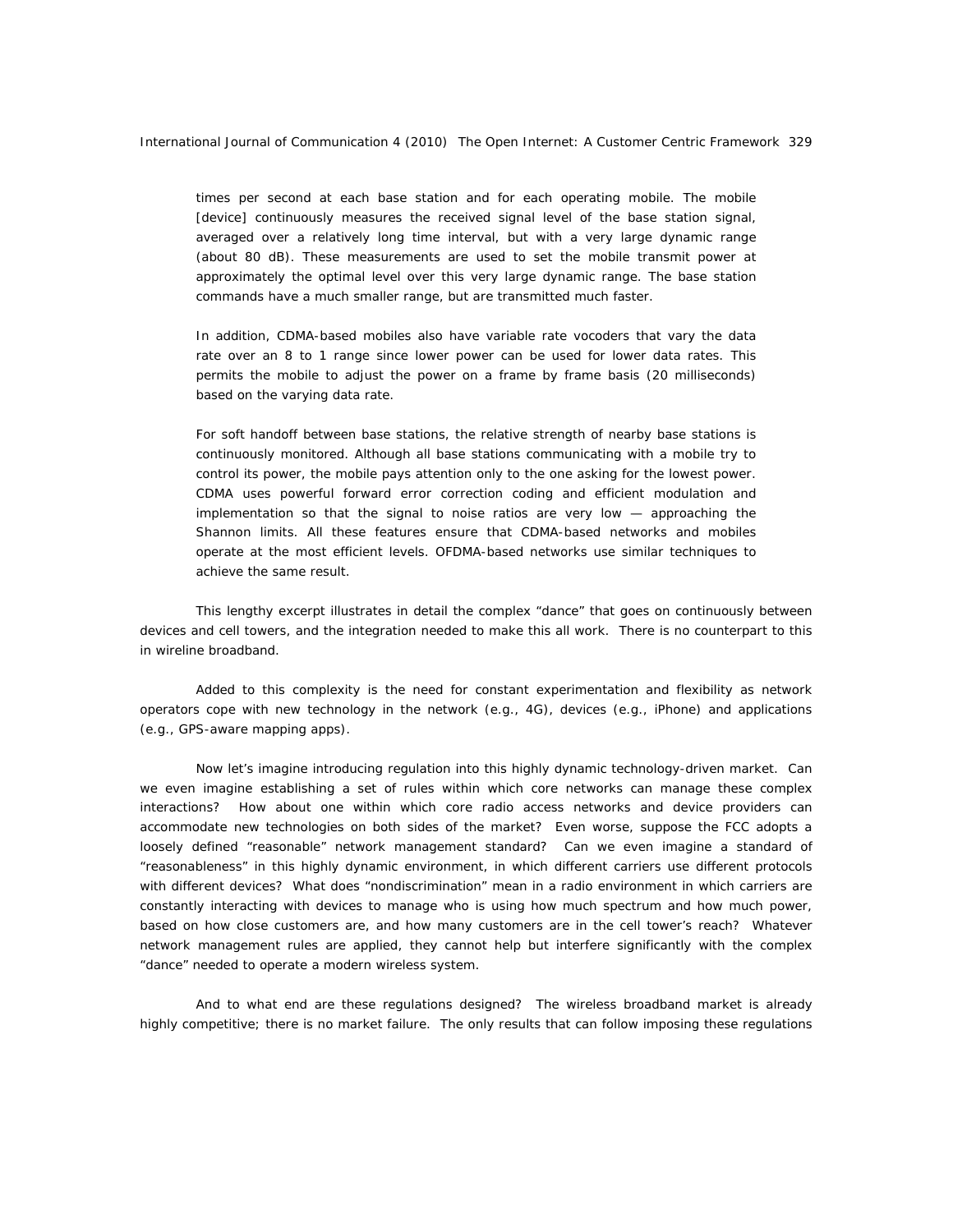on wireless broadband are *less efficient use of spectrum, higher costs of operation, and lower rates of investment and innovation.* In the end, customers will get far less value from a regulated market than a competitive market. Years of FCC experience has shown that, and for years, the FCC has realized this. This lesson must not be forgotten.

The wireless business involves very tight and very close integration among all its levels: core network, radio access network, applications, operating systems, and devices. It also requires a high degree of flexibility in dealing with innovation and spectral efficiency. This is an environment in which the introduction of the dead hand of regulation could be paralyzing. This is no place for regulatory intervention. We fear that FCC errors would prove very durable and could cause irreversible damage to the technical evolution of wireless broadband networks and services and to the optimal delivery of performance to consumers. While regulation of any broadband ISP is a mistake, regulation of wireless broadband would be a disaster. As we demonstrate in the next section, messing up the wireless industry with senseless regulation is killing the goose that is laying the golden egg.

# **What Is To Be Done?**<sup>32</sup>

Is this paper simply another diatribe against regulation? Are we asserting that there is no role for the FCC in this area? Most emphatically, we are suggesting no such thing. We strongly urge the FCC to undertake aggressive *customer-centric* policies to ensure that the broadband ISP market works as efficiently and effectively as possible to meet the needs of customers.33 The job of the FCC is *not* to impose "solutions" such as network neutrality on customers; it is to create an environment in which customers get to choose if they want network neutrality (or portions thereof).

Faulhaber (2009b) argues that there is a simple and powerful organizing framework for FCC public policy: *Let the customer decide*. There is no "average" broadband customer. Each customer has his/her own tastes and preferences, and should not be subject to one-size-fits-all regulation. The FCC's role should be to enable customers to make their own decisions by enabling a *choice-rich market environment.*

How can the FCC enable a choice-rich environment?

1. *Removing impediments to investment and competitive entry.* This includes moving much more licensed spectrum into the market via auctions to increase the ability of wireless firms to offer plentiful broadband service.

<sup>&</sup>lt;sup>32</sup> With apologies to L. Tolstoy and V. Lenin.

<sup>&</sup>lt;sup>33</sup> But what about the needs of application developers? Content providers? Internet service providers of all kinds? We are of the view that all players in the Internet ecosystem have one purpose and one purpose only: to serve customers. The role of public policy is *not* to make choices for customers; it is to enable customers to make choices for themselves.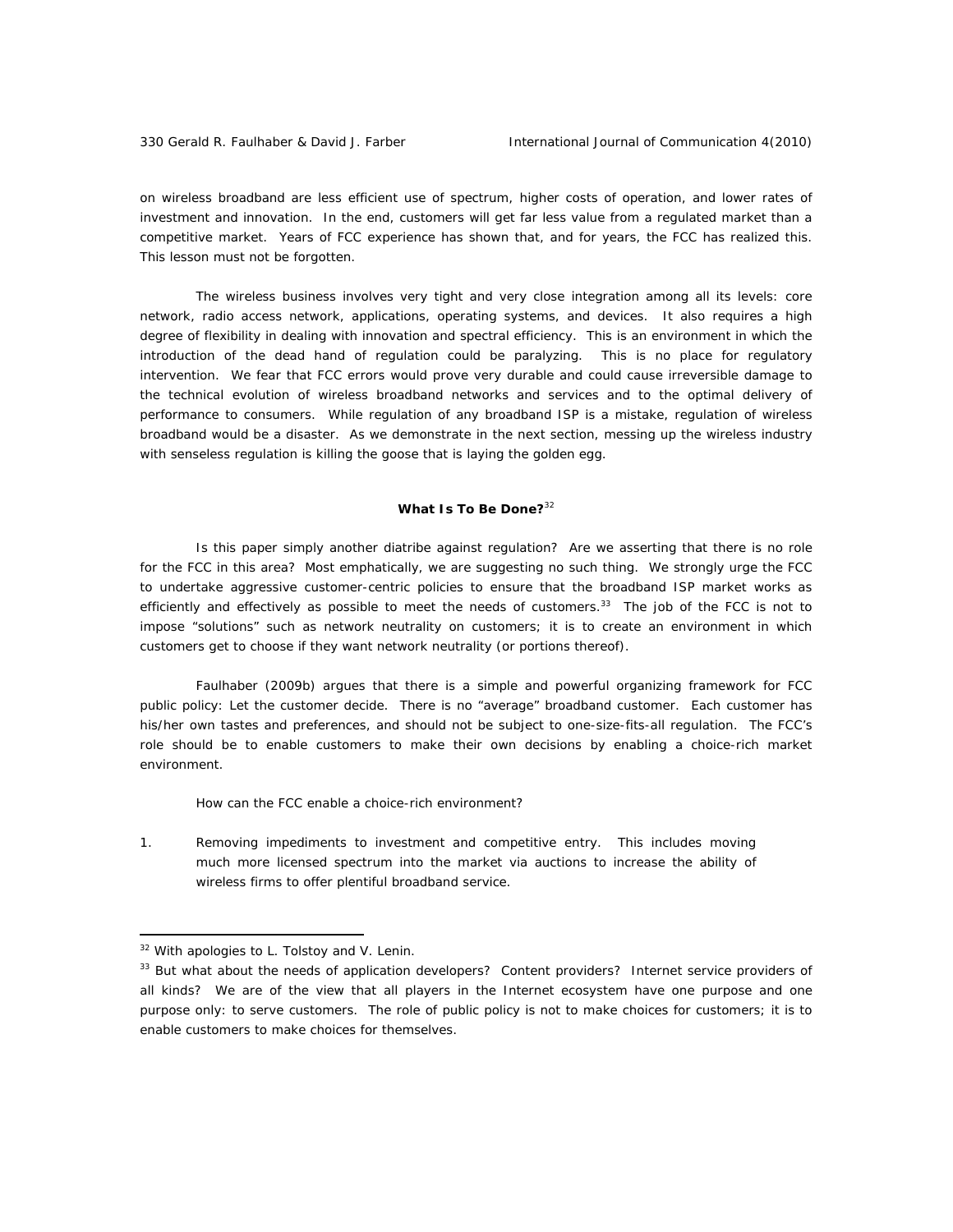2. Ensuring that *all* providers (network providers as well as application/content providers) are *transparent in dealing with customers*, so that customers have the information they need to make intelligent market decisions.

The answer is quite simple: *If customers want network neutrality, then broadband ISPs operating in a competitive market will be forced to provide it*. We have seen this occur most recently in the wireless broadband market, a fiercely competitive market (as demonstrated in Faulhaber & Farber, 2009). If *some*  customers want it and others don't, then those that desire it (if there are enough) will, in a competitive market, find a supplier to meet their niche needs. If customers want some net neutral attributes but not others, then the competitive market will provide what customers want. *It is for customers to decide how much network neutrality* (or indeed any other network attribute) *that they want; it is not up to the FCC to decide for them*.

Some have suggested that network neutrality regulation will have no effect on incentives to invest in network assets, nor on incentives for competitive entry. Such an assertion beggars economic logic, which is very straightforward and very clear: Any regulation, requirement, or obligation, such as the proposed network neutrality regulations, imposed on a network provider necessarily increases their costs and thus their incentives to invest or competitively enter the market. Even if undertaken with the best of intentions, such regulations will reduce competition, reduce investment, and therefore reduce customers' choice. <sup>34</sup>

The FCC's own actions have provided the *irrefutable empirical evidence that imposing network neutrality regulation* on a telecommunications asset dramatically *decreases* its value, and thus *decreases incentives to invest*. In March 2008, the FCC conducted what amounted to a natural experiment in network neutrality regulation: It held an auction for the 700 MHz spectrum in which it encumbered the winner of the C block to operate under open access network neutrality regulation. No such regulation was imposed on the A and B blocks of the same 700 MHz spectrum. A perfect natural experiment of the effect on the value of a telecoms asset of imposing network neutrality regulation. The result? Verizon paid \$0.76/MHz-Pop for the encumbered spectrum; the mean winning bid price of the A and B block spectrum was \$1.89/MHz-Pop (Levin, 2008). Network neutrality regulation thus decreased the value of the spectrum asset by 60%. The evidence speaks loudly and eloquently: Imposing network neutrality regulation reduces the value of the affected telecommunication asset and thus reduces the incentive to invest in such assets.35 Again, the NPRM rhetoric is 180º out of phase with the facts; *this* is what "factbased, data-driven" looks like, and it should not be ignored.

We made this point in Faulhaber (2009b): with competition comes choice; with transparency comes informed choice. The FCC must adopt a policy aimed at extending competition in this market to

<sup>&</sup>lt;sup>34</sup> For an early analytic treatment of broadband market structure and the impact of regulatory obligations on carriers, see Faulhaber and Hogendorn (2000).

<sup>&</sup>lt;sup>35</sup> There was a D block of the 700 MHz spectrum at auction, which the FCC wished to commit to public safety, and encumbered the spectrum with onerous regulation and so much uncertainty that there was just one bid, far below the reservation price. No one did buy the D-block spectrum asset.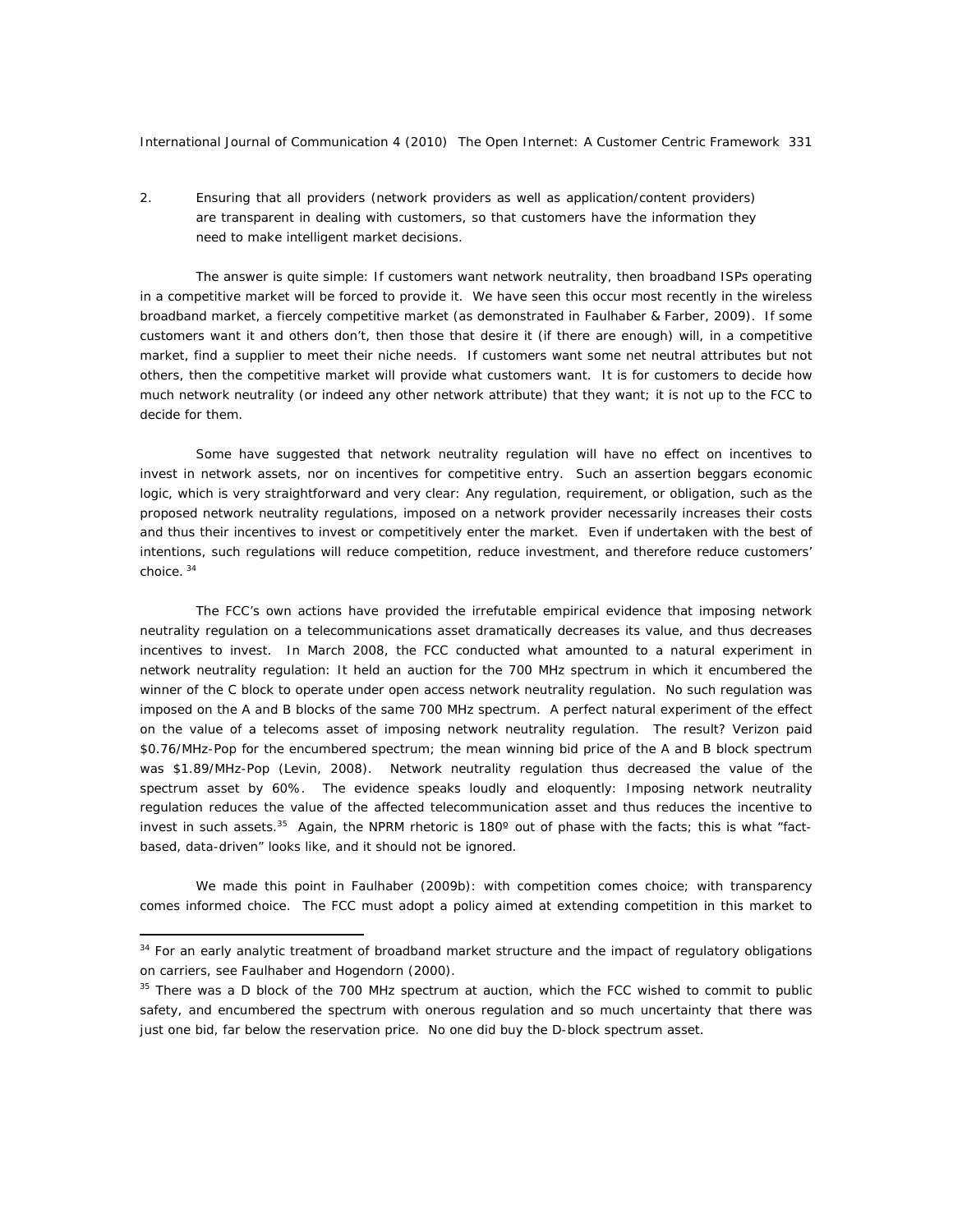ensure that the American people can decide for themselves whether they want their traffic managed or not, whether their ISP charges application content providers or not, and whether they want their application/content providers selling their buying profiles to third parties or not. It is not up to the FCC, or indeed anyone else (including professors) to make these choices for customers.

# *Competition in the Broadband ISP Market*

Competition among broadband platform providers has always been the Holy Grail of broadband policy. As a practical matter, the current broadband marketplace is usually limited to, at most, two providers: cable and DSL (with fiber in some markets). This is not a cozy duopoly; there is plenty of rivalrous behavior in this market. Nevertheless, more platform competition would certainly be a more customer-centric market.

 Faulhaber and Hogendorn (2000) was the earliest statement of pessimism concerning additional wireline competition. But the paper was based on the infrastructure costs of wireline, which at the time was the only available broadband technology. Today, we follow Faulhaber (2009b) in asserting that platform competition is alive and well, in the form of wireless broadband. In that earlier paper, as well as in Faulhaber and Farber (2009), we show that not only is the wireless broadband market highly competitive, but rapid technological advances to 3G and 4G services are making wireless broadband much more competitive with wireless broadband. The costs for wireless to upgrade to 4G service such as LTE are substantially less than deploying new wireline broadband, and this upsets the old broadband economics. With lower investment and entry costs, wireless promises very significant entry into broadband with this platform.

The point is that, while high fixed costs in the wireline broadband industry suggest limited entry opportunities, the entry cost in the wireless broadband industry are much lower, and we expect many more entrants as 4G technology and additional spectrum become available. The barriers to entry appear to be substantially lower in wireless than in wireline.

Wireless is a consistently underestimated industry; many claimed, for example, that wireless voice was a complement to rather than a substitute for wireline voice telephony. But today, 20% of wireless subscribers have actually substituted for a wireline phone. Let's not make the same mistake again with wireless broadband: It's here, and it's real.<sup>36</sup>

But can this really happen? Fortunately, the ability to make this happen is within the reach of the FCC. The single greatest barrier to entry by wireless firms into the broadband market is the relative *scarcity of spectrum*. So the first order of business for the FCC is simple: get much more spectrum into the market.

<sup>&</sup>lt;sup>36</sup> For those keeping score on how the United States is doing relative to other countries, Neilson Mobile (2008) reports that the U.S. leads 16 other countries in mobile Internet usage penetration.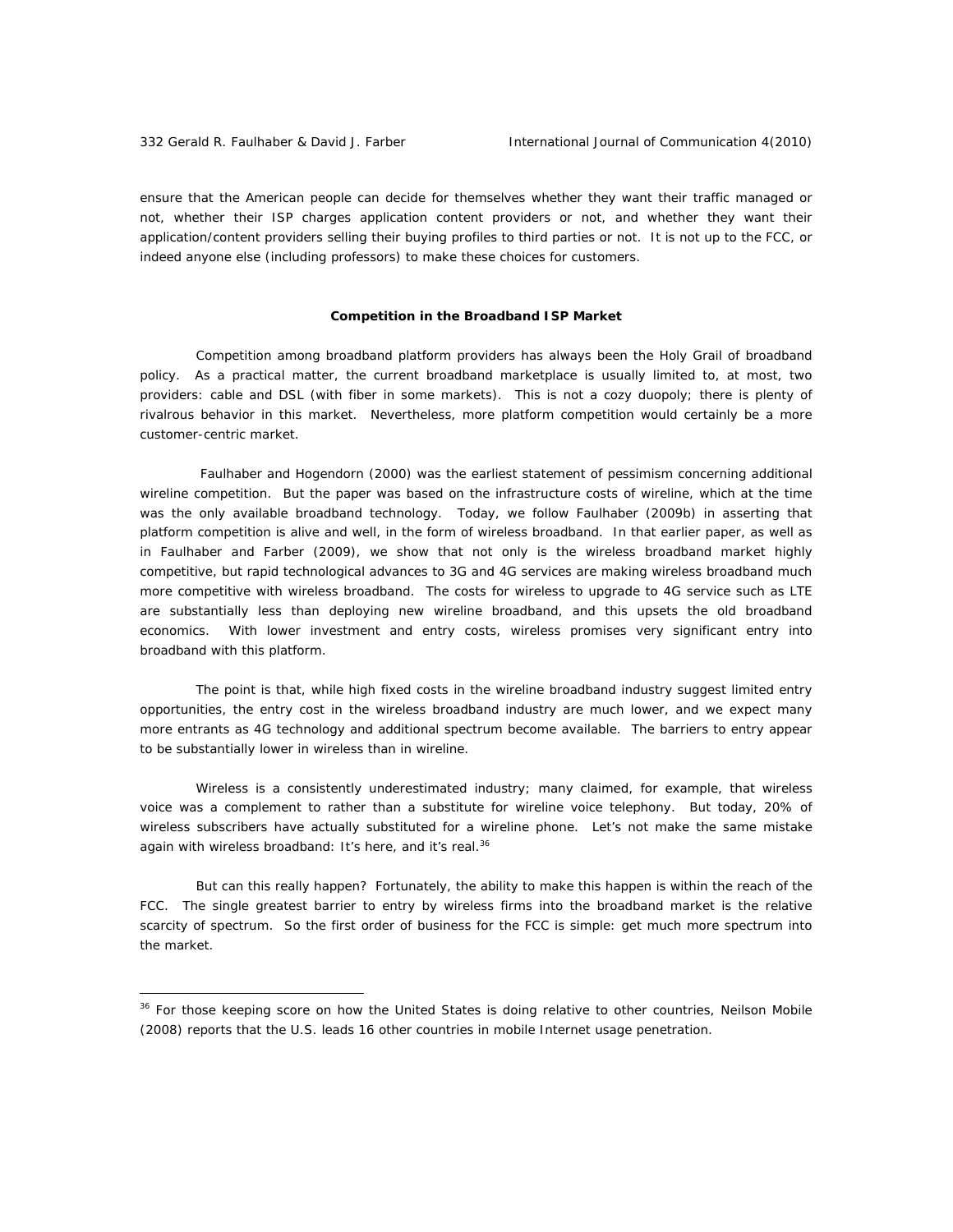We are heartened that the FCC seems to recognize the problem. The latest Staff Report on the National Broadband Plan shows the FCC is getting the message loud and clear:

- A large, new spectrum allocation is essential to improving broadband competition.
- It takes a long time to address spectrum gaps, so we must start now.
- Market forces should be applied to all bands . . . (FCC, 2009b, slide 15)

We applaud the most recent announcements concerning the National Broadband Plan, in which Chairman Genachowski (2010) states that "No area of the broadband ecosystem holds more promise for transformational innovation than mobile," and proposes to free up 500 MHz of spectrum, including a "Mobile Futures Auction" that incents current spectrum holders to make spectrum available for wireless broadband. It is clear that the FCC is getting on with the task.

The answer is pro-competition policies, not pro-regulation policies. The wireless broadband market itself provides strong recent evidence of how competition drives the market to serve the needs of customers: While advocates demanded that wireless carriers should accept any devices and applications (that met standards) the customer brings (see Wu, 2007), it has been the competitive market in wireless that has delivered what customers want, not advocates. Since the introduction of the iPhone and Apple's app store, virtually all carriers and all device manufacturers have followed suit, opening up their networks to third party applications. Independently, they are now permitting outside devices to be brought to their networks. These steps were not the result of regulation. However, other practices advocated by network neutrality pundits have not been adopted, as customers have not demanded them. Customers have had their say, and firms in this competitive market were forced to listen.

Customers end up with what they want, and they eschew what they don't want. If customers valued the NPRM's view of appropriate network neutrality, some provider would offer it to gain customer acceptance, and other providers would be driven to do the same. If customers did not value net neutrality, it would not appear in the market. If a sufficient number of customers were really interested in net neutrality (possibly willing to pay a premium for it), then either an existing provider or new firm would enter in order to serve this profitable market. Creating a choice-rich market environment puts the customer in charge of such decisions, not regulators and not advocates or pundits. The FCC needs to focus on encouraging a competitive, choice-rich environment, not enacting onerous regulations which will almost surely discourage more competition.

#### *The DoJ and NTIA Filings*

On January 4, 2010, the Department of Justice (DoJ) filed *ex parte* comments in FCC Docket GN-09–51, A National Broadband Plan for Our Future (DoJ, 2010). On the same day, the National Telecommunications and Information Agency (NTIA) delivered a letter to Chairman Julius Genachowski (NTIA, 2010), ". . . express[ing] the Administration's view on the development of the National Broadband Plan." Both documents expressed very similar views concerning the issues of the National Broadband Plan and Economic Issues in Broadband Competition. These views are relevant as well to the instant proceeding, Preserving the Open Internet, GN 09–191.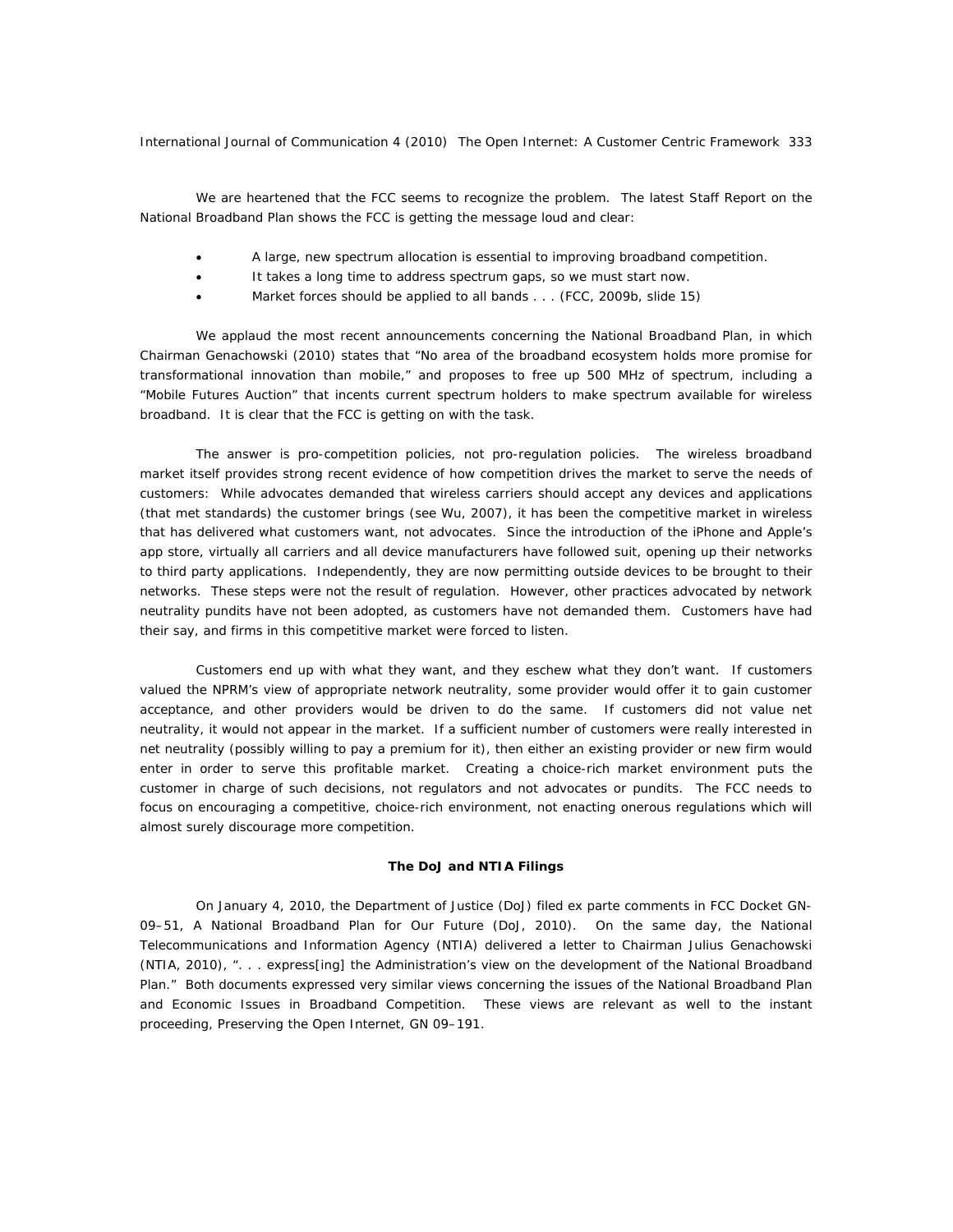The two papers are also in (almost) complete agreement with the recommendations of this paper, of our previous joint paper on Wireless Innovation (Faulhaber & Farber, 2009), and of the previous paper on the National Broadband Plan (Faulhaber, 2009b). In fact, the agreement between the DoJ and NTIA papers and our work (with one important exception) is so close that the Administration authors could well have lifted our arguments entirely for their work. $37$  We note the similarities:

| <b>DoJ/NTIA Papers</b>                               | <b>Authors' Papers</b>                               |
|------------------------------------------------------|------------------------------------------------------|
| "The Commission has a long-held preference for       | "The FCC should not waste its time with costly       |
| expand[ing] competition in communications            | regulation; it should facilitate competition so that |
| marketsbecause of the competitive market's           | customers can choose for themselves"                 |
| demonstrated power to lower prices, improve          |                                                      |
| service, and spur innovation" (NTIA, p. 5). Also,    |                                                      |
| ". the Commission should eschew price                |                                                      |
| regulation " (NTIA, p. 6). Also, "A hallmark of      |                                                      |
| the competitive system embraced in                   |                                                      |
| Telecommunications Act is consumer choice: The       |                                                      |
| consumer - not government - determines what          |                                                      |
| products and services are needed "38                 |                                                      |
| " price regulation is likely to stifle investment in | "No matter how well intentioned, such regulations    |
| broadband infrastructure or to discourage            | will reduce competition, reduce investment, and      |
| broadband service innovation" (NTIA, p. 6). Also,    | therefore reduce customers' choice."                 |
| "regulation may be tempting [but] care must          |                                                      |
| be taken to avoid stifling the infrastructure        |                                                      |
| investments needed to expand broadband access"       |                                                      |
| (DoJ, p. 28).                                        |                                                      |
| " the Commission's primary tool for promoting        | " the FCC (working with NTIA)  [must] get            |
| broadband competition should be freeing up           | much more licensed spectrum into the market."        |
| spectrum" (DoJ, p. 21).                              |                                                      |
| "Emerging fourth generation ("4G") services may      | "Wireless broadband has clearly changed the          |
| well provide an alternative sufficient to lead a     | economics of broadband entry [t]he existence         |
| significant set of customers to elect a wireless     | of many wireless firms offering 3G broadband plus    |
| rather than wireline broadband service" (DoJ, p. 8). | the current ramp-up of 4G broadband suggest          |
|                                                      | that additional competition in this area is not only |
|                                                      | possible, but is happening now."                     |
| "ensur[e] that consumers get better information      | "Ensur[e] that all providers (network providers as   |
| about their choices, so that they can compare offers | well as application/content providers) are           |
| and select the broadband service that best suits     | transparent in dealing with customers."              |
| their needs" (DoJ, p. 25).                           |                                                      |

 $37$  We do not flatter ourselves that the Administration authors actually cribbed from our work. When research scholars in economics and engineering address the same problem, it is no surprise that they are likely to come up with the same answers. We acknowledge the skills of our public sector fellow-scholars. <sup>38</sup> This quote is taken from an earlier NTIA (2008, p. 5) paper.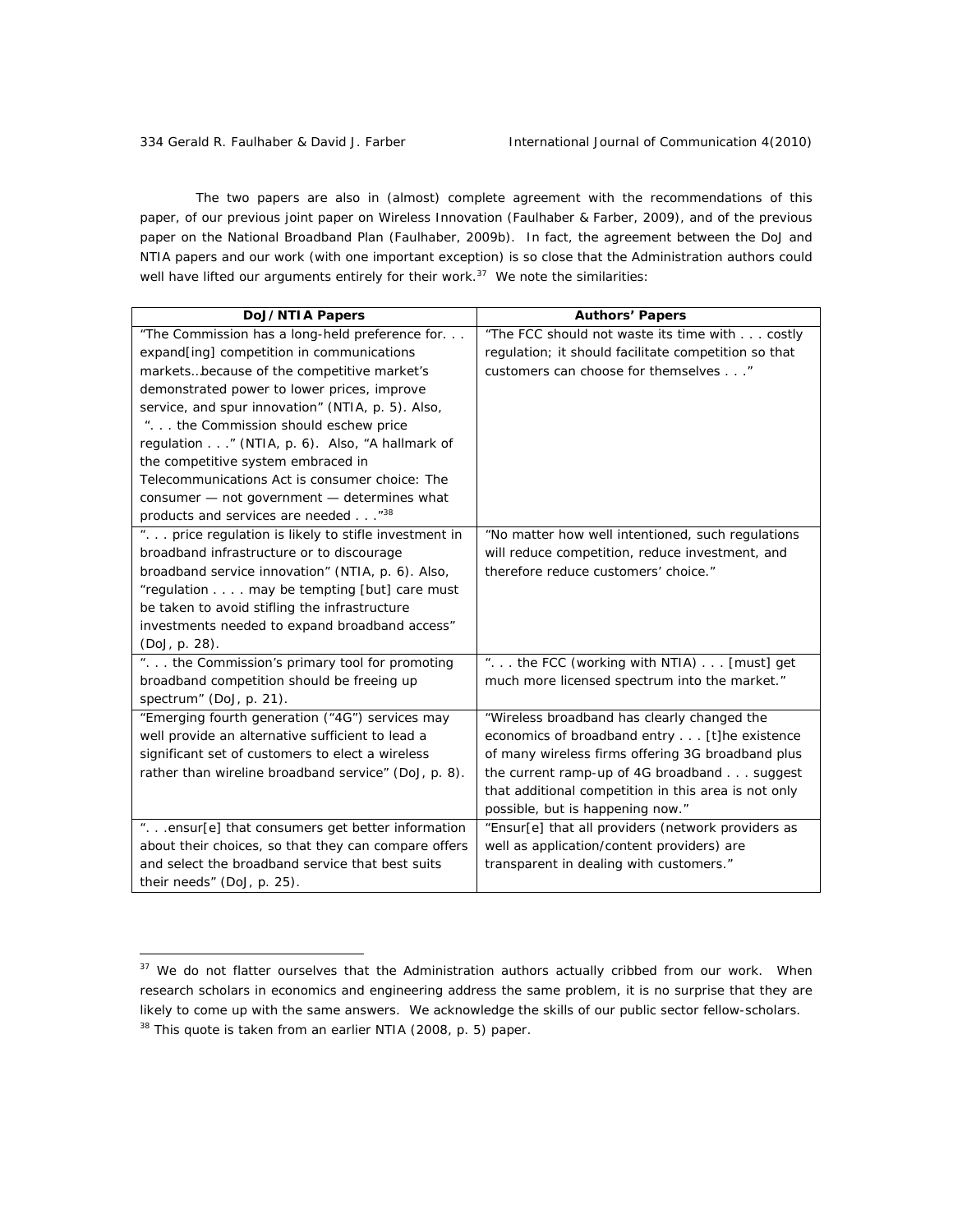Additionally, the DoJ and NTIA comment favorably on FCC plans to develop fine-grained broadband price and subscription data, a topic we do not address, but which we generally support.

We do, however, take vigorous exception to the suggestion that, when auctioning off new spectrum (which we applaud), the FCC could choose ". . . to run an auction in which some (or even all) of the available spectrum is simply not made available to incumbents" (DoJ, 2010, pp. 23–24, a section which we vigorously oppose). In this extreme form, the most successful incumbent wireless firms would not be permitted to bid on any new spectrum that the FCC makes available.

We understand and sympathize with the DoJ's concern that the large wireless broadband providers are also the large wireline broadband providers, and their suggestion is meant to increase competition. In our view, the DoJ is "throwing the baby out with the bathwater," suggesting a draconian measure whose cost would almost surely outweigh its anticipated social benefits. We object to this suggestion for three reasons:

- 1. It is the three largest wireless firms that are at the forefront of introducing 4G (and advanced 3G) technology: Verizon Wireless's plans for LTE, Sprint/Clear's rollout of WiMax, and AT&T's HSPA+ 3G technology. Other, smaller firms will follow, but the market depends on the large incumbents to lead the way. Starving them of spectrum will almost surely slow down network innovation substantially.
- 2. The FCC has eagerly meddled in spectrum auctions (sometimes at the behest of Congress), and almost always with either tragic or silly results. Hazlett and Muñoz (2009) estimate that the social welfare cost of the 1996 C-Block auction (featuring installment payments for "weak bidders" and the ensuing NextWave default and lawsuits) resulted in over \$67 billion in lost consumer welfare. Recently, the FCC's failed D-block auction for public safety spectrum has resulted in 10 MHz withheld from the market at an estimated consumer welfare loss of \$32 billion.<sup>39</sup>
- 3. We note that the wireless market, including the wireless broadband market, is already competitive, as we demonstrate in Faulhaber and Farber (2009), where we find that, in the United States, there are 18 wireless providers (who have spectrum licenses) with more than 100,000 customers that offer 3G services.
- 4. DoJ argues that there is a "foreclosure" value to spectrum for large incumbents, which could cause them to outbid rivals simply in order to keep others from entering the market, thereby undermining competition. Such "foreclosure" bidding, or "cornering the market," if it works at all, only works if the resource in question is scarce. We understand that the FCC invariably has been stingy with licensed spectrum, creating an

 $39$  I use the Hazlett et al. (2009) estimate of an auction price of \$3.2 billion for the 10 MHz of D-block spectrum that failed to sell, and the Hazlett (2009) estimate of the ratio of consumer welfare (NPV) to auction price of 10.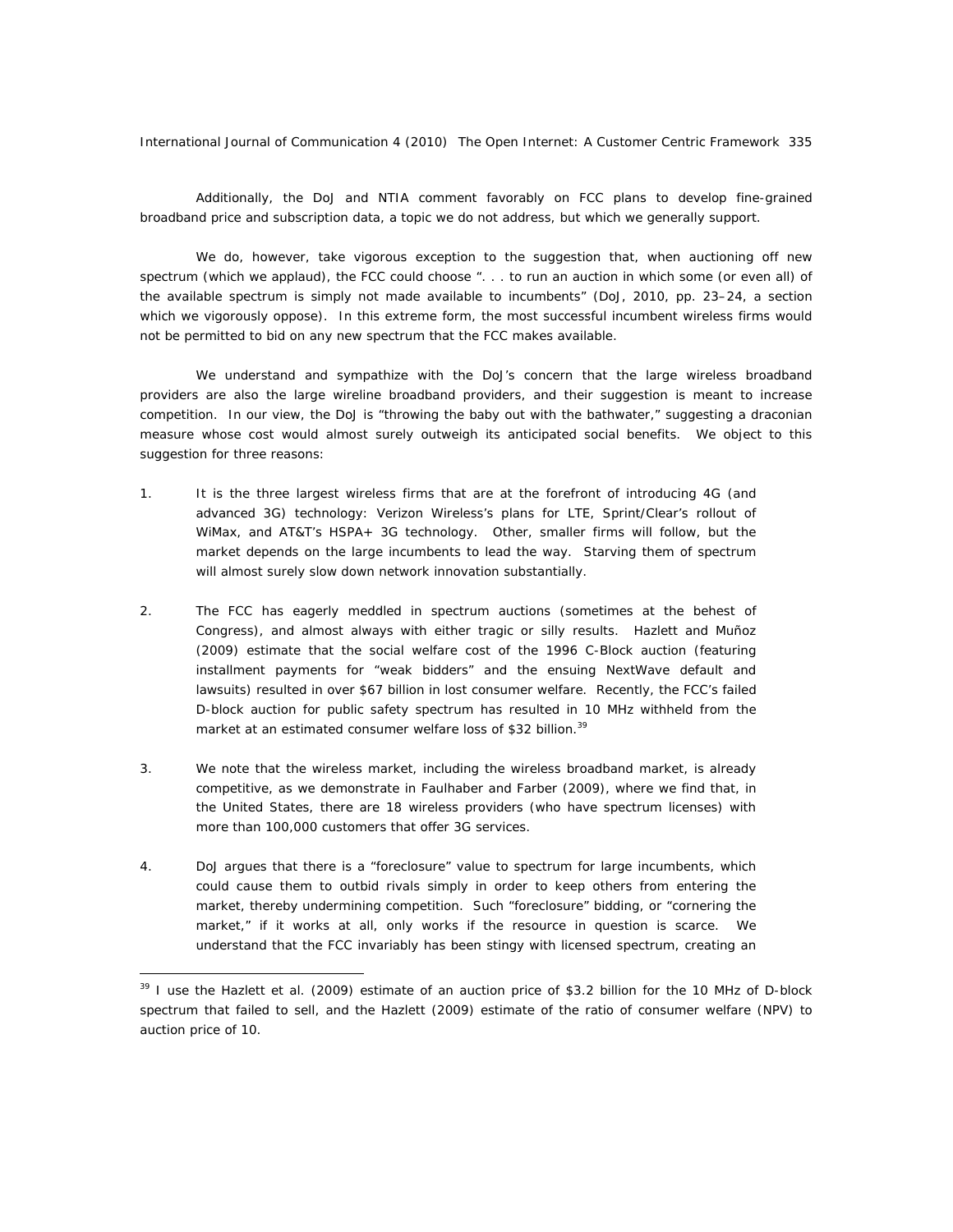artificial scarcity. Indeed, that is why we are now facing an acute spectrum shortage. But the enemy of scarcity is abundance. We propose (see Faulhaber & Farber, 2009) that the FCC place at least 1 GHz of spectrum into the market, to replace artificial scarcity with abundance. With so much spectrum in play, no one could possibly "corner the market" in spectrum. In the presence of abundance, a "foreclosure" strategy is doomed to failure. Should the DoJ be concerned about incumbents "foreclosing" others, the answer is to place an abundance of spectrum at auction. We urge the DoJ to address this issue via spectrum abundance (a policy that works) rather than regulatory meddling with auction rules (a policy with a track record of failure).

We applaud the DoJ and NTIA for their contribution, which we (almost) fully support. We urge the Commission to pay close attention to their Washington brethren.

# **The Way Forward**

Rather than imposing the unnecessary and very costly regulations proposed in the NPRM, let's focus on bringing more choice and competition to the broadband marketplace. Customers can choose which parts of network neutrality they want, and the competitive market will respond.

But perhaps the "problem" is so urgent that we need a quick fix. The evidence suggests otherwise. As we argue above, we have no solid evidence that any of the hypothesized harms will occur, even with the current market structure. There is no urgency and no reason to resort to damaging and unnecessary regulatory "fixes" for problems that have yet to manifest themselves.

What must the FCC do to ensure customers a choice-rich environment?

- 1. Enacting restrictive and unnecessary regulations now preempts customers from making choices, even as the market becomes more competitive. Don't do it.
- 2. Get much more licensed spectrum into the market. Much, much more. Let the wireless industry do what it is champing at the bit to do: offer higher speed broadband connections to mobile phones and PCs in competition with wireline broadband ISPs.
- 3. Work with industry, the Federal Trade Commission, and academic experts to adopt strong customer-focused transparency practices for *all* participants in the Internet market space.

Is there a role for the FCC? Let's bring more broadband competition through a very significant increase in licensed spectrum. Let's ensure that customers are fully informed, so that they may make intelligent broadband market choices. This is the proven method for customers in charge. Let's *not* impose patch-up regulations that promise no benefits and substantial costs.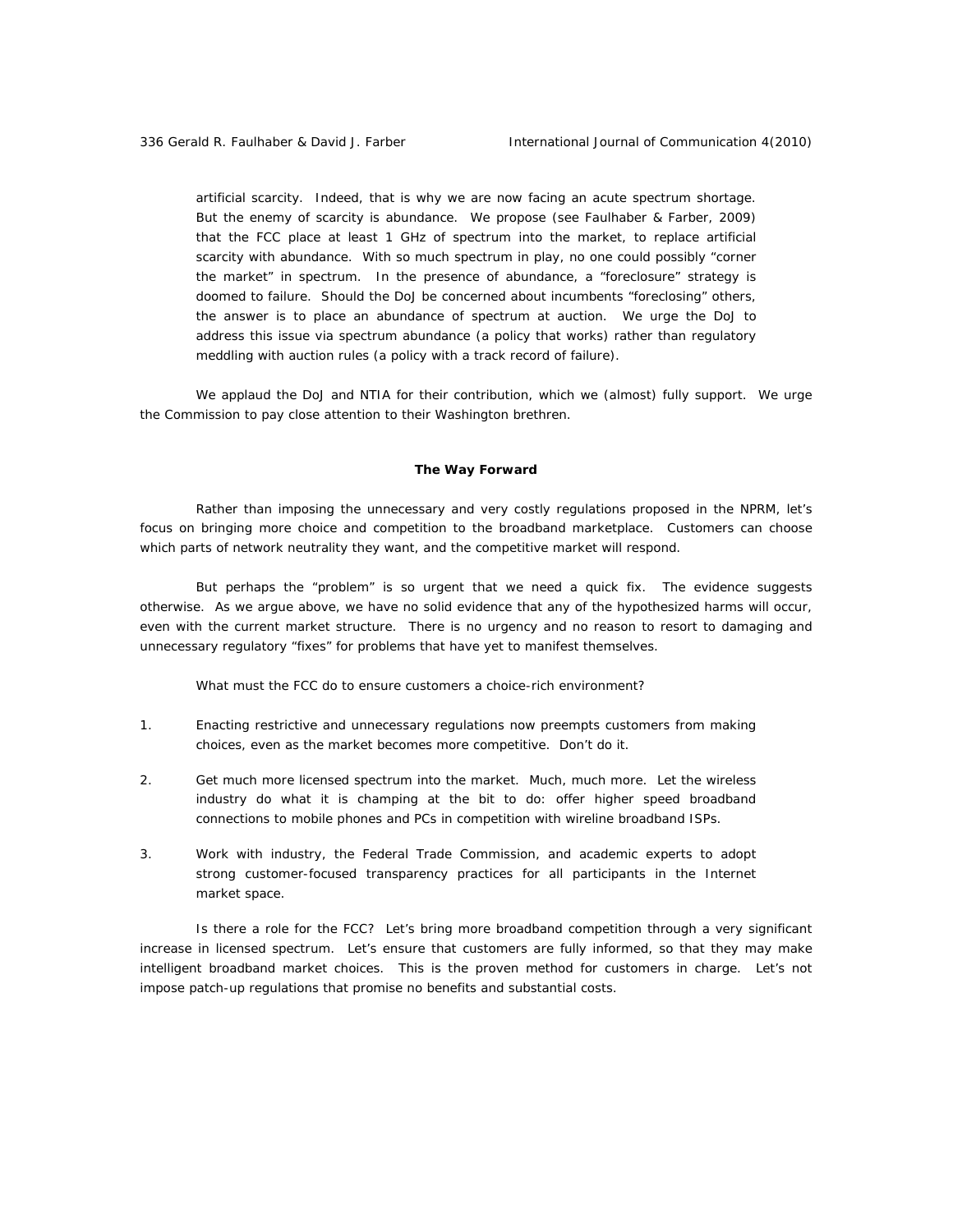# **References**

- Akerlof, G. (1970). The market for "lemons": quality uncertainty and the market mechanism, *Quarterly Journal of Economics*, *84*(3), August, pp. 488–500. Available at http://links.jstor.org/sici?sici=0033-5533%28197008%2984%3A3%3C488%3ATMF%22QU%3E2.0.CO%3B2-6
- Atkinson, R., & Weiser, P. (2006). A third way on network neutrality. *The New Atlantis*, Summer. Available at http://www.thenewatlantis.com/publications/a-third-way-on-network-neutrality
- Benkler, Y. (2009). Next generation connectivity. *Berkman Center Report to the Federal Communications Commission*. Available at http://www.fcc.gov/stage/pdf/Berkman\_Center\_Broadband\_Study\_13Oct09.pdf . Final report available at http://cyber.law.harvard.edu/sites/cyber.law.harvard.edu/files/Berkman\_Center\_Broadband\_Fina l\_Report\_15Feb2010.pdf
- Bennett, R. (2008). Glasnost not actually correct. Available at http://bennett.com/blog/2008/05/glasnostnot-actually-correct/
- Bohn, R., Braun, H., Claffy, K., & Wolff, S. (1994). Mitigating the coming Internet crunch: Multiple service levels via precedence. *Journal of High Speed Networks 3*(4), 2. Available at www.nlanr.net/Papers/precedence.ps
- Carlton, D., & Perloff, J. (2005). Regulation and deregulation. *Modern Industrial Organization* (4th ed.), ch. 20. Boston: Pearson Addison Wesley.
- Cloonan, T., & Won, M. (2000, December 11). Cable modems tap high-speed data. *EETimes.* Available at http://www.eetimes.com/story/OEG20001211S0031
- Copps, M. (2009). Statement of Commissioner Michael J. Copps. *In the matter of preserving the open Internet*, GN docket no. 09–191; *Broadband industry practices*, WC docket no. 07–52
- Delgrossi, L., & Berger, L. (1995). Internet stream protocol version 2 (STP–2). *IETF Internet-Draft*, March. Available at http://tools.ietf.org/html/draft-ietf-st2-spec-03
- Department of Justice. (2010). *Ex Parte* submission of the United States Department of Justice. *FCC*  docket no., GN 09-51. Available at http://fjallfoss.fcc.gov/ecfs/document/view?id=7020355122
- Economides, N. (2007). 'Net neutrality,' non-discrimination and digital distribution of content through the Internet. *NYU School of Law, Law and Economics Working Paper #92*. Available at http://lsr.nellco.org/nyu/lewp/papers/92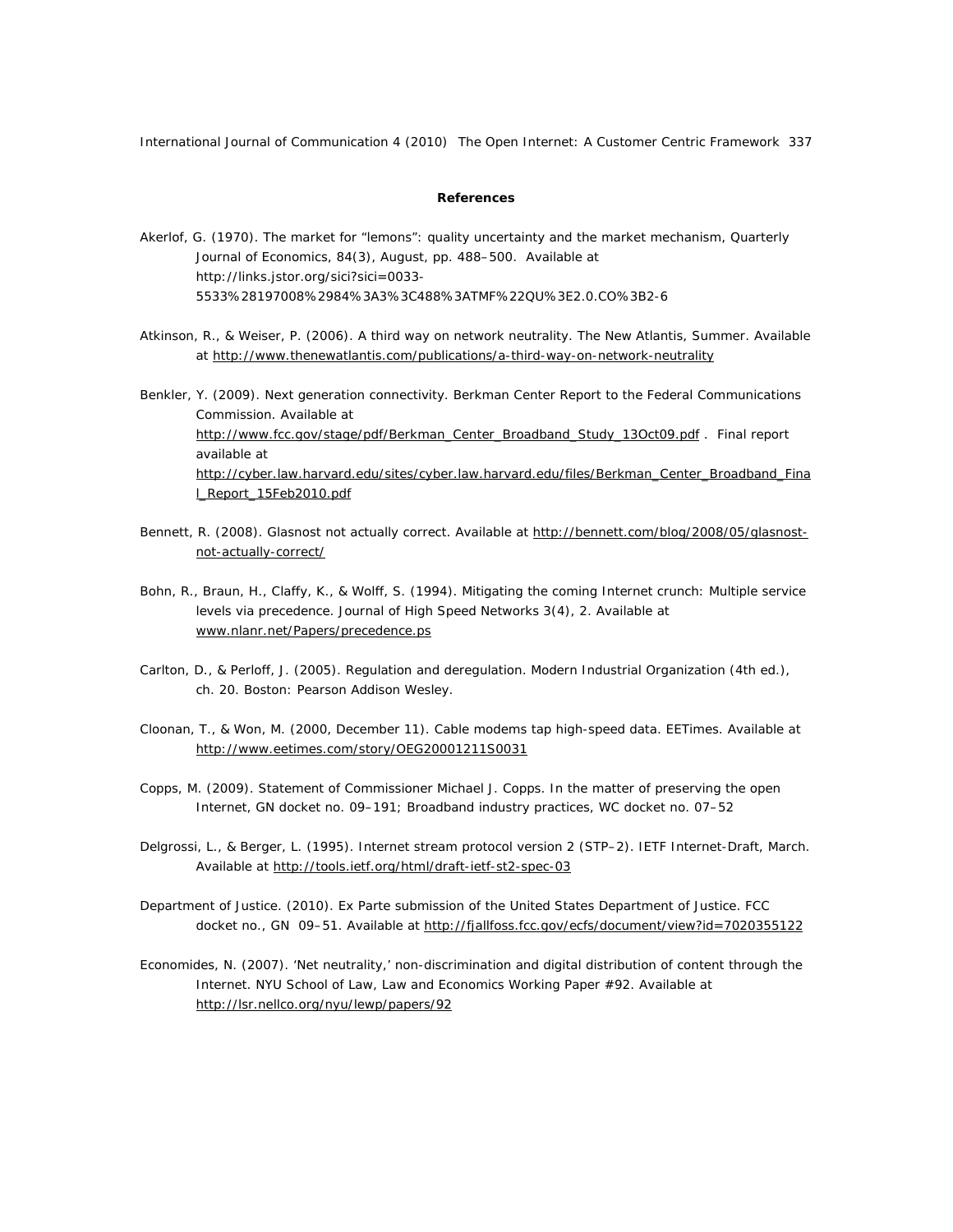- Experian Hitwise. (2009). Google receives 71% of searches in November, 2009. Available at http://www.hitwise.com/us/press-center/press-releases/google-searches-nov-09/
- Farrell, M. (2007). Broadband pickup seen next quarter. *Multichannel News*. Available at http://www.multichannel.com/article/130156-Broadband\_Pickup\_Seen\_Next\_Quarter.php
- Faulhaber, G. R. (2009a). Network neutrality: Theory and practise. In G. Madden (Ed.), *The economics of digital markets*, ch. 17. Cheltenham, UK: Edward Elgar.
- Faulhaber, G. R. (2009b). A broadband national plan for our future: A customer-centric framework. *International Journal of Communication, 3*, 742–780. Available at http://ijoc.org/ojs/index.php/ijoc/article/view/577/351
- Faulhaber, G. R. (2009c). Transparency and broadband ISPs. Written *ex parte* comment, FCC GN Docket 09–51. Available at http://fjallfoss.fcc.gov/prod/ecfs/retrieve.cgi?native\_or\_pdf=pdf&id\_document=7019934911
- Faulhaber, G. R. (2007). Network neutrality: The debate evolves. *International Journal of Communication*, *1*, 831–832. Available at http://ijoc.org/ojs/index.php/ijoc/article/view/151/85
- Faulhaber, G. R. (1997). Voting on prices: The political economy of regulation. In G. Rosston & D. Waterman (Eds.), *Interconnection and the Internet: Selected papers from the 1996 Telecommunications Policy Research Conference.* Mahwah, NJ: Lawrence Erlbaum Associates.
- Faulhaber, G., & Farber, D. (2009, September 30). Innovation in the wireless ecosystem: A customercentric framework. *FCC Dockets GN 09–157 and GN 09–51*. Also published as (2010), *International Journal of Communication, 4*. Available at http://fjallfoss.fcc.gov/prod/ecfs/retrieve.cgi?native\_or\_pdf=pdf&id\_document=7020039960
- Faulhaber, G. R., & Hogendorn, C. (2000). The market structure of broadband telecommunications. *Journal of Industrial Economics*, *XLVII*(3), 305–329. Available at http://ssrn.com/abstract=241999
- Federal Communications Commission. (2009a). Notice of proposed rulemaking (NPRM) in GN 09–191 preserving the open Internet. *FCC 09–93.* Available at http://hraunfoss.fcc.gov/edocs\_public/attachmatch/FCC-09-93A1.pdf
- Federal Communications Commission. (2009b, December 16). National broadband plan olicy framework. *Staff report at FCC open meeting*. Available at http://hraunfoss.fcc.gov/edocs\_public/attachmatch/DOC-295259A1.pdf
- Federal Communications Commission. (2008). *Formal complaint of free press and public knowledge against Comcast Corporation for secretly degrading peer-to-peer applications; Broadband*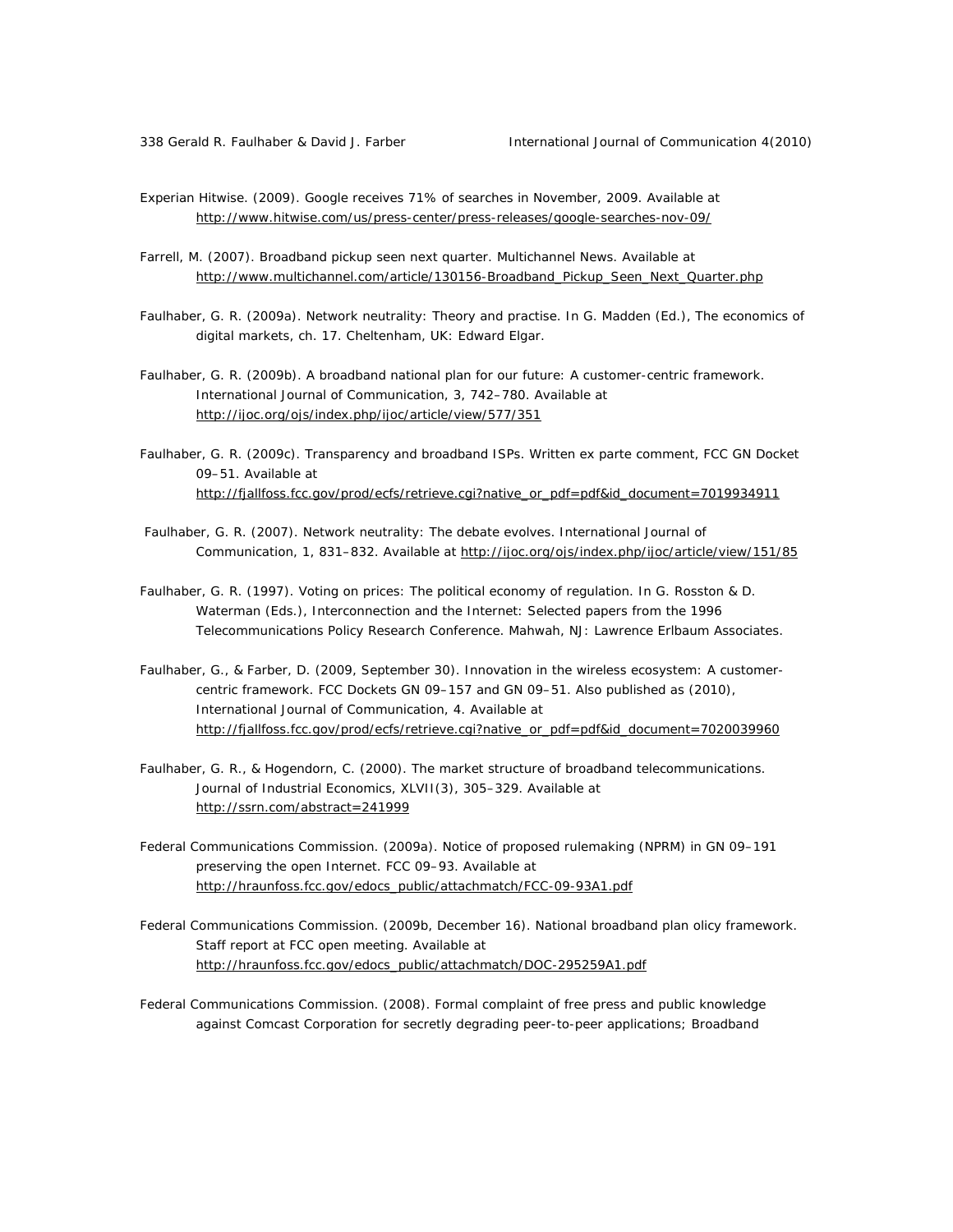industry practices; Petition of free press et al. for declaratory ruling that degrading an Internet *application violates the FCC's Internet policy statement and does not meet an exception for "reasonable network management."* File No. EB–08–IH–1518, WC Docket No. 07–52, Memorandum Opinion and Order, 23 FCC Rcd 13028 (2008) (*Comcast Network Management Practices Order*).

- Federal Communications Commission. (2005). *Appropriate framework for broadband access to the Internet over wireline facilities; Review of regulatory requirements for incumbent LEC Broadband Telecommunications Services; Computer III further remand proceedings: Bell Operating Company provision of enhanced services; 1998 biennial regulatory review – Review of Computer III and ONA safeguards and requirements; Inquiry concerning high-speed access to the Internet over cable and other facilities; Internet over cable declaratory ruling; Appropriate regulatory treatment for broadband access to the Internet over cable facilities*. Policy Statement, 20 FCC Rcd 14986, 14987–88, para. 4 (*Internet Policy Statement*).
- Federal Communications Commission. (2002). Notice of proposed rulemaking, appropriate framework for broadband access to the Internet over wireline facilities. 17 FCC Rcd 3019.
- Federal Trade Commission. (2007). Broadband connectivity competition policy. See pp. 155, 157. Available at http://www2.ftc.gov/reports/broadband/v070000report.pdf
- Floyd, S., & Allman, M. (2008). Comments on the usefulness of 'best efforts' traffic. *IETF RFC 5290*. Available at http://tools.ietf.org/html/rfc5290
- Ford, H. (1922). My life and work. *Project Gutenberg.* Available at http://www.gutenberg.org/ebooks/7213 Ch. IV
- Gale, T. (2009). Trucking deregulation. *Concise Encyclopedia of Economics.* Available at http://www.econlib.org/library/Enc1/TruckingDeregulation.html
- Genachowski, J. (2009). Preserving a free and pen Internet: A platform for innovation, opportunity, and prosperity. Remarks at the Brookings Institution, September 21, p. 7. Available at http://hraunfoss.fcc.gov/edocs\_public/attachmatch/DOC-293568A1.pdf
- Genachowski, J. (2010). Mobile broadband: A 21st century plan for U.S. competitiveness, innovation and job creation. Remarks at the New America Foundation, February 24. Available at http://hraunfoss.fcc.gov/edocs\_public/attachmatch/DOC-296490A1.pdf
- Google Blog. (2009). Introducing measurement lab. January 28. Available at http://googleblog.blogspot.com/2009/01/introducing-measurement-lab.html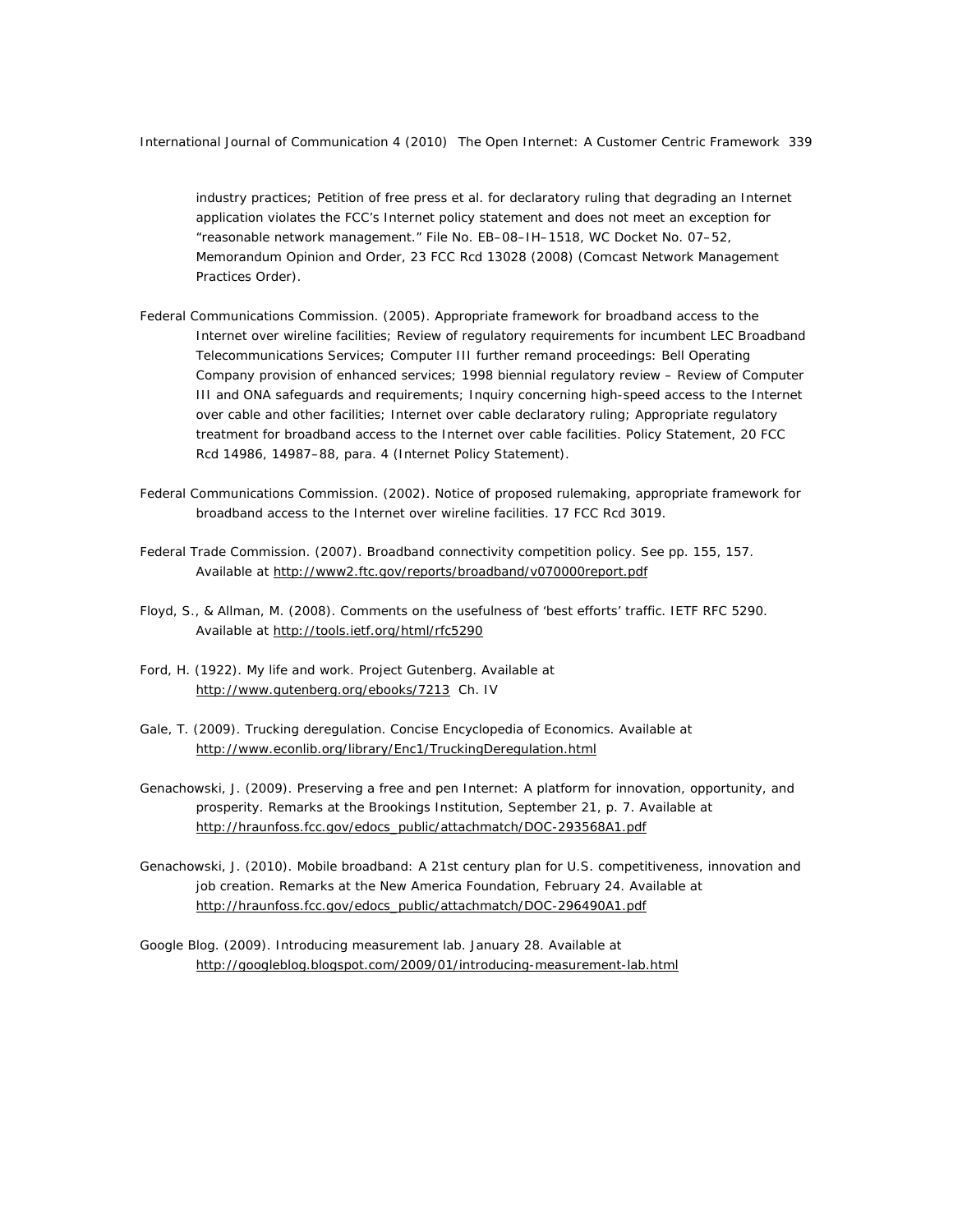- Hazlett, T., Porter, D., & Smith, V. (2009). Radio spectrum and the disruptive clarity of Ronald Coase. George Mason University School of Law Information Economy Project, November 22. Available at http://mason.gmu.edu/~thazlett/pubs/Draft.TWH.11.9.23.Z.pdf
- Hazlett, T., & Muñoz, R. (2009). A welfare analysis of spectrum allocation policies. *RAND Journal of Economics, 40*(3), 424–454. Available at http://mason.gmu.edu/~thazlett/pubs/Hazlett.Munoz.RandJournalofEconomics.pdf
- Hazlett, T. (2009). Tragedy TV: Rights fragmentation and the junk band problem. George Mason University School of Law Information Economy Project, September. Available at http://www.iep.gmu.edu/Gridlock/Hazlett\_TragedyTV\_Updated093009.pdf
- Jensen, A. (1950). *Moe's principle: An econometric investigation intended as an aid in dimensioning and managing telephone plant*. Copenhagen, Denmark: Copenhagen Telephone Co.
- Kennard, W. (1999, June 15). The road not taken: Building a broadband future for America. *Remarks at the National Cable Television Association*, June 15. Available at http://www.fcc.gov/Speeches/Kennard/spwek921.html
- LaVallee, A. (2009, December 15). Comcast opens Fancast Xfinity TV. *Wall Street Journal Blogs*. Available at http://blogs.wsj.com/digits/2009/12/15/comcast-opens-fancast-xfinity-tv/
- Lee, R., & Wu, T. (2009). Subsidizing creativity through network design: Zero-pricing and net neutrality. *Journal of Economic Perspectives, 23*(3), 61–76.
- Lessig, L., & McChesney, R. (2006, June 8). No tolls on the Internet. *Washington Post*. Available at http://www.washingtonpost.com/wp-dyn/content/article/2006/06/07/AR2006060702108.html
- Max Planck Institute for Software Systems. (2009a). Glasnost: Test if your ISP is manipulating BitTorrent traffic. Available at http://broadband.mpi-sws.org/transparency/bttest.php
- Max Planck Institute for Software Systems. (2009b). Glasnost on the Internet. *Max Planck Research Magazine Special 'Innovation.'* Available at http://www.mpg.de/english/illustrationsDocumentation/multimedia/mpResearch/2009/heft\_se/0 23/index.html
- McCullagh, D. (2008, March 27). Q&A with Comcast's Joe Waz on BitTorrent Détente. *CNET News.*  Available at http://news.cnet.com/8301-10784\_3-9904689-7.html?tag=txt
- National Telecommunications and Information Agency. (2010). Letter to FCC Chairman Genachoski. *National Broadband Plan, FCC Docket No. GN 09–51*. Available at http://www.ntia.doc.gov/filings/2009/FCCLetter\_Docket09-51\_20100104.pdf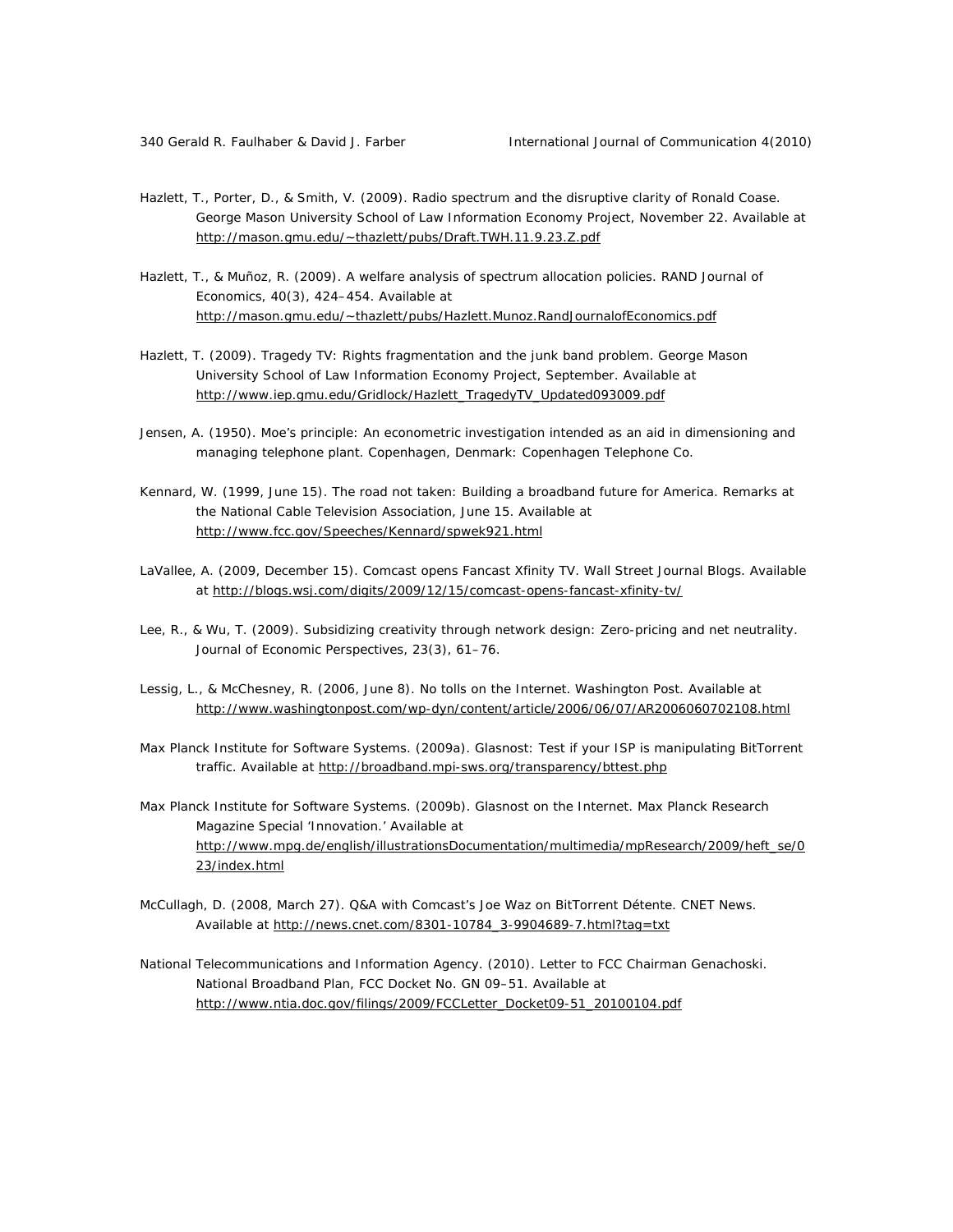- National Telecommunications and Information Agency. (2008). Networked nation: Broadband in America 2007. Available at http://www.ntia.doc.gov/reports/2008/NetworkedNationBroadbandinAmerica2007.pdf
- Neilson Mobile. (2008). Critical mass: The worldwide state of the mobile Web. Available at http://www.nielsenmobile.com/documents/CriticalMass.pdf
- Noll, R. G. (1989). Economic perspectives on the politics of regulation. In R. Schmalensee & R. Willig (Eds.), *Handbook of industrial organization*, (1st ed.) vol. 2, ch. 22, pp. 1253–1287. Amsterdam: Elsevier.
- O'Shea, D. (2009, July 28). IPTV-over-cable to test telco TV success. *Fierce IPTV*. Available at http://www.fierceiptv.com/story/iptv-over-cable-test-telco-tv-success/2009-07-28
- Oxman, J. (1999, July). The FCC and the unregulation of the Internet. *FCC OPP Working Paper #31*. Available at http://www.fcc.gov/Bureaus/OPP/working\_papers/oppwp31.pdf
- Paul, R. (2008, January 8). FCC to investigate Comcast BitTorrent blocking. *Ars Technica*. Available at http://arstechnica.com/tech-policy/news/2008/01/fcc-to-investigate-comcast-bittorrentblocking.ars
- Peha, J. (2007). The benefits and risks of mandating network neutrality and the quest for a balanced policy. *International Journal of Communication, 1,* 644–668. Available at http://www.ijoc.org/ojs/index.php/ijoc/article/view/154/90
- Peha, J. (1999). Scheduling and admission control for integrated-services networks: The priority token bank. *Computer Networks: The International Journal of Computer and Telecommunications Networking*, *31*(23–24), 1. Available at http://www.ece.cmu.edu/~peha/bank.pdf
- Qualcomm. (2009). Comments, *FCC Docket GN–09–157 and GN–09–51*, September 30. Available at http://fjallfoss.fcc.gov/prod/ecfs/retrieve.cgi?native\_or\_pdf=pdf&id\_document=7020039976
- Reardon, M. (2005, August 5). FCC changes DSL classification. *CNET News*. Available at http://news.cnet.com/FCC-changes-DSL-classification/2100-1034\_3-5820713.html
- Reed, J., & Tripathi, N. (2010). Declaration of Jeff Reed and Nishith Tripathi, "Technical challenges of net neutrality for wireless networks: An overview." Comments of AT&T, *FCC Preserving the Open Internet* GN Docket No. 09–191, January 14.
- Rochet, J., & Tirole, J. (2006). Two-sided markets: A progress report. *RAND Journal of Economics 37*(3), 645–667. Available at http://www.jstor.org/pss/25046265

Smith, A. (1776). *Wealth of Nations*. Book 1, ch. II, ¶2.